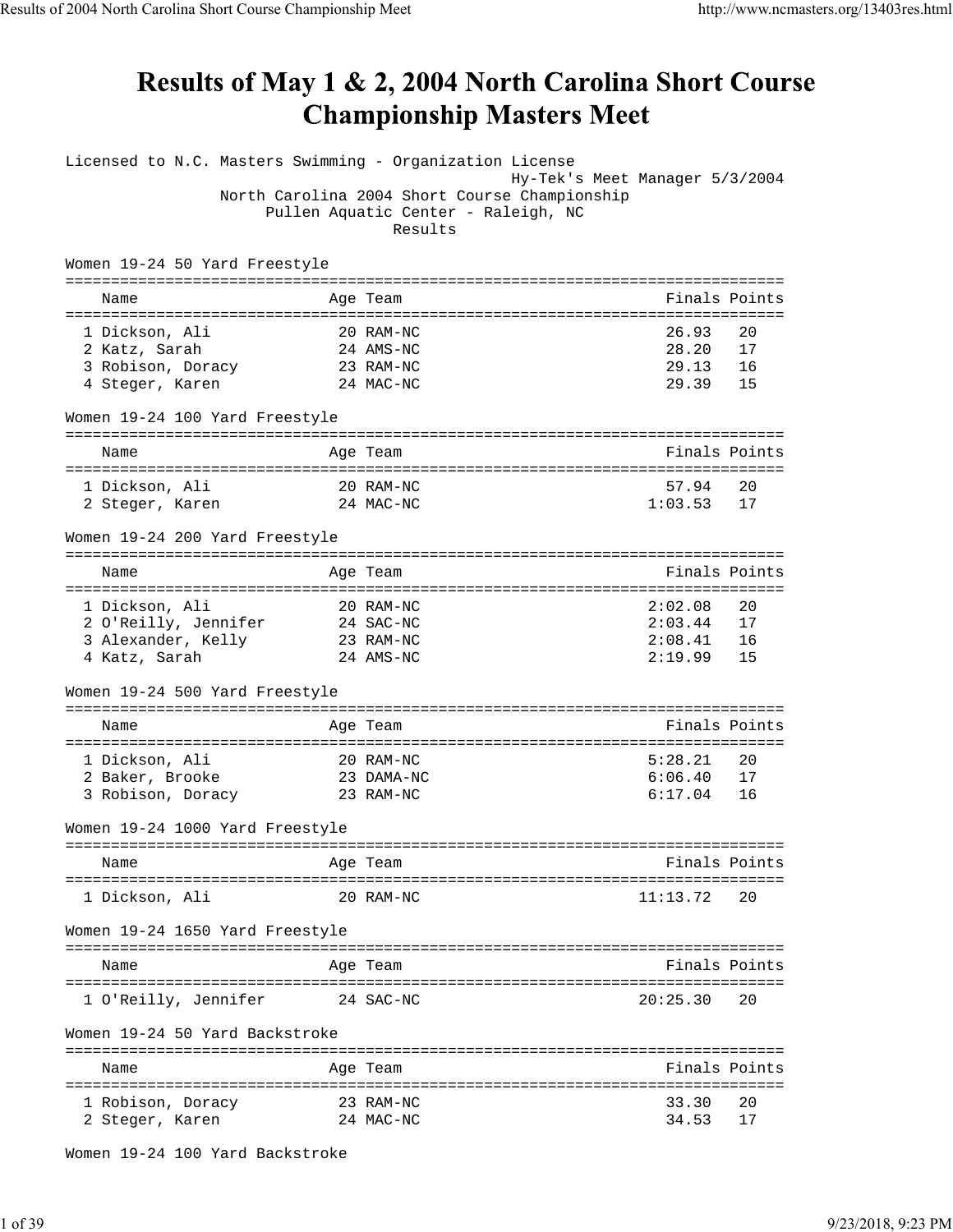| Name                               | Age Team   |               | Finals Points |
|------------------------------------|------------|---------------|---------------|
|                                    |            |               |               |
| 1 Baker, Brooke                    | 23 DAMA-NC | 1:10.28       | 20            |
| 2 Downing, Bess                    | 23 BUMS-NC | 1:28.10       | 17            |
|                                    |            |               |               |
| Women 19-24 200 Yard Backstroke    |            |               |               |
|                                    |            |               |               |
| Name                               | Age Team   |               | Finals Points |
|                                    |            |               |               |
| 1 O'Reilly, Jennifer               | 24 SAC-NC  | 2:16.83       | 20            |
| 2 Downing, Bess                    | 23 BUMS-NC | 3:07.52       | 17            |
|                                    |            |               |               |
| Women 19-24 50 Yard Breaststroke   |            |               |               |
|                                    |            |               |               |
| Name                               | Age Team   |               | Finals Points |
|                                    |            |               |               |
| 1 Katz, Sarah                      | 24 AMS-NC  | 38.03         | 20            |
|                                    |            |               |               |
| Women 19-24 100 Yard Breaststroke  |            |               |               |
|                                    |            |               |               |
| Name                               | Age Team   |               | Finals Points |
|                                    |            |               |               |
| 1 Katz, Sarah                      | 24 AMS-NC  | 1:23.54       | 20            |
|                                    |            |               |               |
| Women 19-24 200 Yard Breaststroke  |            |               |               |
|                                    |            |               |               |
| Name                               | Age Team   |               | Finals Points |
|                                    |            |               |               |
| 1 Katz, Sarah                      | 24 AMS-NC  | 2:55.74       | 20            |
|                                    |            |               |               |
| Women 19-24 50 Yard Butterfly      |            |               |               |
|                                    |            |               |               |
| Name                               | Age Team   |               | Finals Points |
|                                    |            |               |               |
| 1 Robison, Doracy                  | 23 RAM-NC  | 30.69         | 20            |
| 2 Katz, Sarah                      | 24 AMS-NC  | 31.76         | 17            |
| 3 Steger, Karen<br>4 Downing, Bess | 24 MAC-NC  | 31.88         | 16            |
|                                    | 23 BUMS-NC | 42.33         | 15            |
|                                    |            |               |               |
| Women 19-24 100 Yard Butterfly     |            |               |               |
|                                    |            |               |               |
| Name                               | Age Team   | Finals Points |               |
|                                    |            |               |               |
| 1 Dickson, Ali                     | 20 RAM-NC  | 1:04.80       | 20            |
| 2 Alexander, Kelly                 | 23 RAM-NC  | 1:04.96       | 17            |
| 3 Robison, Doracy                  | 23 RAM-NC  | 1:08.20       | 16            |
| 4 Katz, Sarah                      | 24 AMS-NC  | 1:08.99       | 15            |
| 5 Baker, Brooke                    | 23 DAMA-NC | 1:14.63       | 14            |
|                                    |            |               |               |
| Women 19-24 200 Yard Butterfly     |            |               |               |
|                                    |            |               |               |
| Name                               | Age Team   |               | Finals Points |
|                                    |            |               |               |
| 1 Alexander, Kelly                 | 23 RAM-NC  | 2:34.07       | 20            |
| 2 Katz, Sarah                      | 24 AMS-NC  | 2:46.94       | 17            |
|                                    |            |               |               |
| Women 19-24 100 Yard IM            |            |               |               |
|                                    |            |               |               |
| Name                               | Age Team   |               | Finals Points |
|                                    |            |               |               |
| 1 Dickson, Ali                     | 20 RAM-NC  | 1:07.98       | 20            |
| 2 Robison, Doracy                  | 23 RAM-NC  | 1:10.06       | 17            |
| 3 Katz, Sarah                      | 24 AMS-NC  | 1:10.74       | 16            |
| 4 Baker, Brooke                    | 23 DAMA-NC | 1:12.45       | 15            |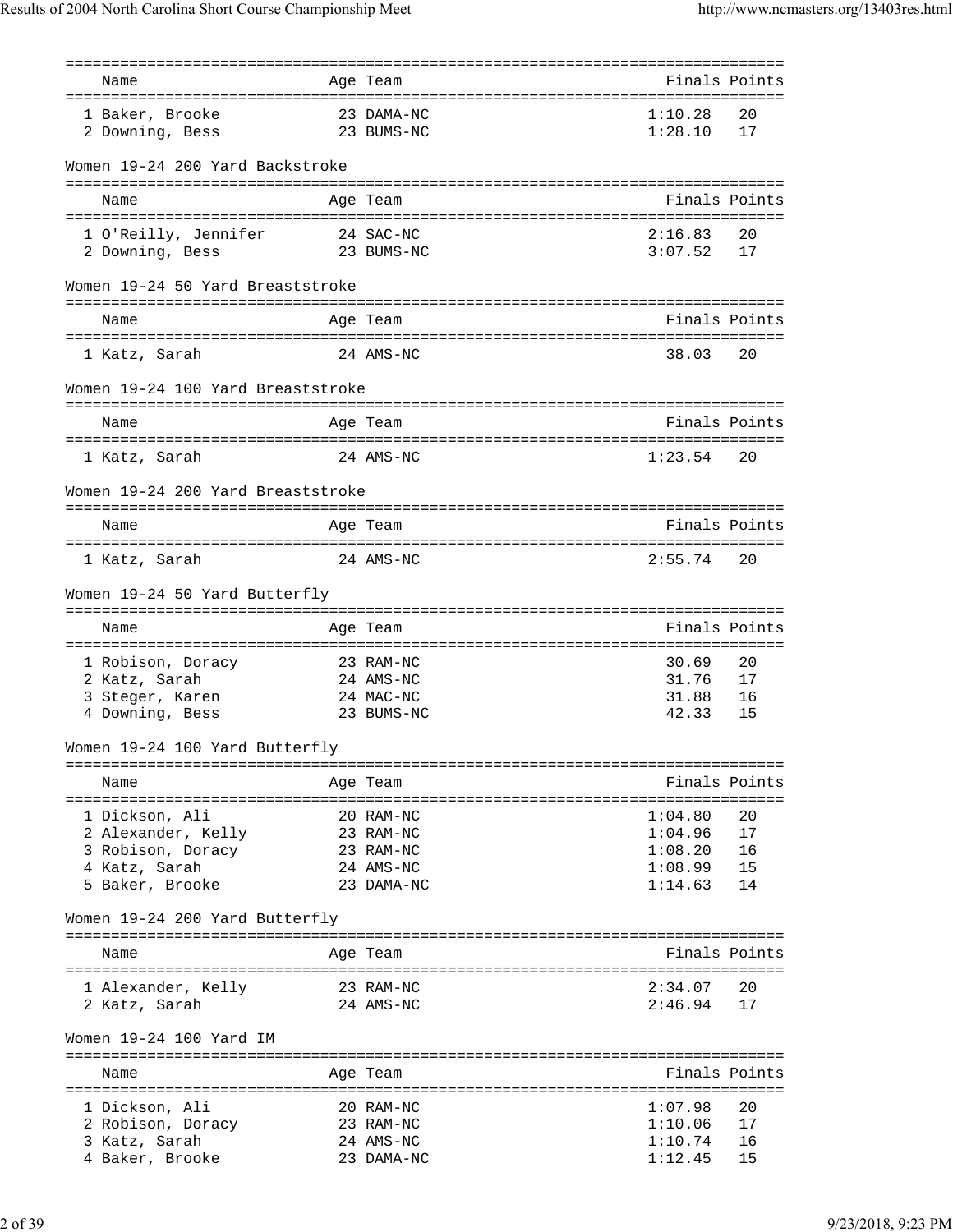| 5 Steger, Karen<br>6 Downing, Bess | 24 MAC-NC<br>23 BUMS-NC | 1:14.33<br>1:33.03 | 14<br>13      |
|------------------------------------|-------------------------|--------------------|---------------|
| Women 19-24 200 Yard IM            |                         |                    |               |
| Name                               | Age Team                |                    | Finals Points |
| 1 O'Reilly, Jennifer               | 24 SAC-NC               | 2:21.57            | 20            |
| 2 Baker, Brooke                    | 23 DAMA-NC              | 2:34.67            | 17            |
| Women 19-24 400 Yard IM            |                         |                    |               |
| Name                               | Age Team                |                    | Finals Points |
|                                    |                         |                    |               |
| 1 Katz, Sarah                      | 24 AMS-NC               | 5:26.43            | 20            |
| Women 25-29 50 Yard Freestyle      |                         |                    |               |
| Name                               | Age Team                |                    | Finals Points |
| 1 Stringer, Jennifer               | 27 RAM-NC               | 24.88              | 20            |
| 2 Keto, Alexis                     | 25 RAM-NC               | 27.53              | 17            |
| 28 DAMA-NC<br>3 Reilly, Sarah      |                         | 30.45              | 16            |
| 4 Chappell-Wilk, Rynda 29 RAM-NC   |                         | 38.87              | 15            |
| Women 25-29 100 Yard Freestyle     |                         |                    |               |
| Name                               | Age Team                |                    | Finals Points |
| 1 Shigehara, Karen                 | 28 TMS-NC               | 1:03.45            | 20            |
| 2 Hill, Carla                      | 27 RAM-NC               | 1:04.31            | 17            |
| 3 Reilly, Sarah                    | 28 DAMA-NC              | 1:08.14            | 16            |
| Women 25-29 200 Yard Freestyle     |                         |                    |               |
| Name                               | Age Team                |                    | Finals Points |
| 1 Stringer, Jennifer               | 27 RAM-NC               | 2:03.13            | 20            |
| 2 Hill, Carla                      | 27 RAM-NC               | 2:19.45            | 17            |
| Women 25-29 500 Yard Freestyle     |                         |                    |               |
|                                    |                         |                    |               |
| Name                               | Age Team                |                    | Finals Points |
| 1 Hall, Christie                   | 26 RAM-NC               | 5:43.42            | 20            |
| 2 Hill, Carla                      | 27 RAM-NC               | 6:21.97            | 17            |
| Women 25-29 1000 Yard Freestyle    |                         |                    |               |
| Name                               | Age Team                |                    | Finals Points |
| 1 Hall, Christie                   | 26 RAM-NC               | 11:45.10           | 20            |
|                                    |                         |                    |               |
| Women 25-29 1650 Yard Freestyle    |                         |                    |               |
| Name                               | Age Team                |                    | Finals Points |
| 1 Chappell-Wilk, Rynda             | 29 RAM-NC               | 28:47.60           | 20            |
| Women 25-29 50 Yard Backstroke     |                         |                    |               |
| Name                               | Age Team                |                    | Finals Points |
| 1 Reilly, Sarah                    | 28 DAMA-NC              | 36.26              | 20            |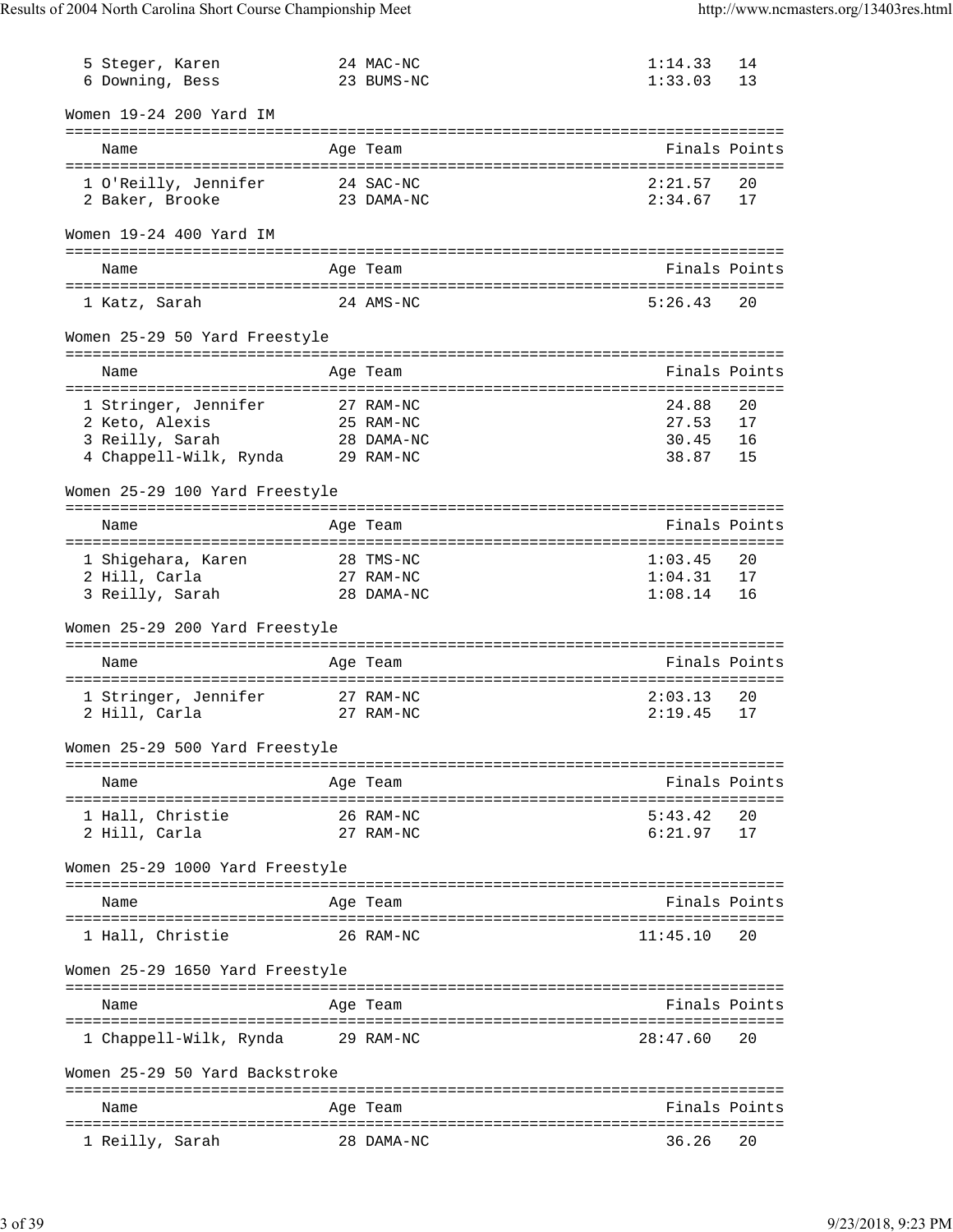| Women 25-29 200 Yard Backstroke           |                        |                |               |
|-------------------------------------------|------------------------|----------------|---------------|
|                                           |                        |                |               |
| Name                                      | Age Team               | Finals Points  |               |
| 1 Hall, Christie                          | 26 RAM-NC              | 2:31.88        | 20            |
| Women 25-29 50 Yard Breaststroke          |                        |                |               |
| Name                                      | Age Team               | Finals Points  |               |
|                                           |                        |                |               |
| 1 Hill, Carla                             | 27 RAM-NC              | 37.16          | 20            |
| 2 Reilly, Sarah                           | 28 DAMA-NC             | 42.02          | 17            |
| Women 25-29 100 Yard Breaststroke         |                        |                |               |
|                                           |                        |                |               |
| Name                                      | Age Team               | Finals Points  |               |
| 1 Hall, Christie                          | 26 RAM-NC              | 1:16.83        | 20            |
|                                           |                        |                |               |
| Women 25-29 200 Yard Breaststroke         |                        |                |               |
| Name                                      | Age Team               | Finals Points  |               |
|                                           | 26 RAM-NC              | 2:42.79        | 20            |
| 1 Hall, Christie                          |                        |                |               |
| Women 25-29 50 Yard Butterfly             |                        |                |               |
| Name                                      | Age Team               | Finals Points  |               |
|                                           |                        |                |               |
| 1 Keto, Alexis                            | 25 RAM-NC              | 32.33          | 20            |
| 2 Shigehara, Karen 28 TMS-NC              |                        | 32.69          | 17            |
| Women 25-29 100 Yard IM                   |                        |                |               |
|                                           |                        |                |               |
| Name                                      | Age Team               | Finals Points  |               |
| 1 Stringer, Jennifer                      | 27 RAM-NC              | 1:04.67        | 20            |
| 2 Hall, Christie                          | 26 RAM-NC              | 1:10.35        | 17            |
| 3 Keto, Alexis                            | 25 RAM-NC              | 1:14.27        | 16            |
| Women 25-29 200 Yard IM                   |                        |                |               |
|                                           |                        |                |               |
| Name                                      | Age Team               | Finals Points  |               |
| 1 Hill, Carla                             | 27 RAM-NC              | 2:45.43        | 20            |
|                                           |                        |                |               |
| Women 25-29 400 Yard IM                   |                        |                |               |
| Name                                      | Age Team               |                | Finals Points |
|                                           |                        |                |               |
| 1 Rashid, Julie                           | 28 RAM-NC              | 6:24.62        | 20            |
| Women 30-34 50 Yard Freestyle             |                        |                |               |
| Name                                      | Age Team               | Finals Points  |               |
|                                           | ===================    |                |               |
| 1 Braun, Erika                            | 32 RAM-NC              | 25.11          | 20            |
| 2 Insicore, Staci                         | 32 RAM-NC              | 27.93          | 17            |
| 3 Booth, Shelley                          | 32 AMS-NC              | 28.71          | 16            |
| 4 Buchoux, Michelle<br>5 Tessari, Shannon | 31 MAC-NC<br>31 RAM-NC | 32.86<br>33.38 | 15<br>14      |
|                                           |                        |                |               |
| Women 30-34 100 Yard Freestyle            |                        |                |               |
| Name                                      | Age Team               |                | Finals Points |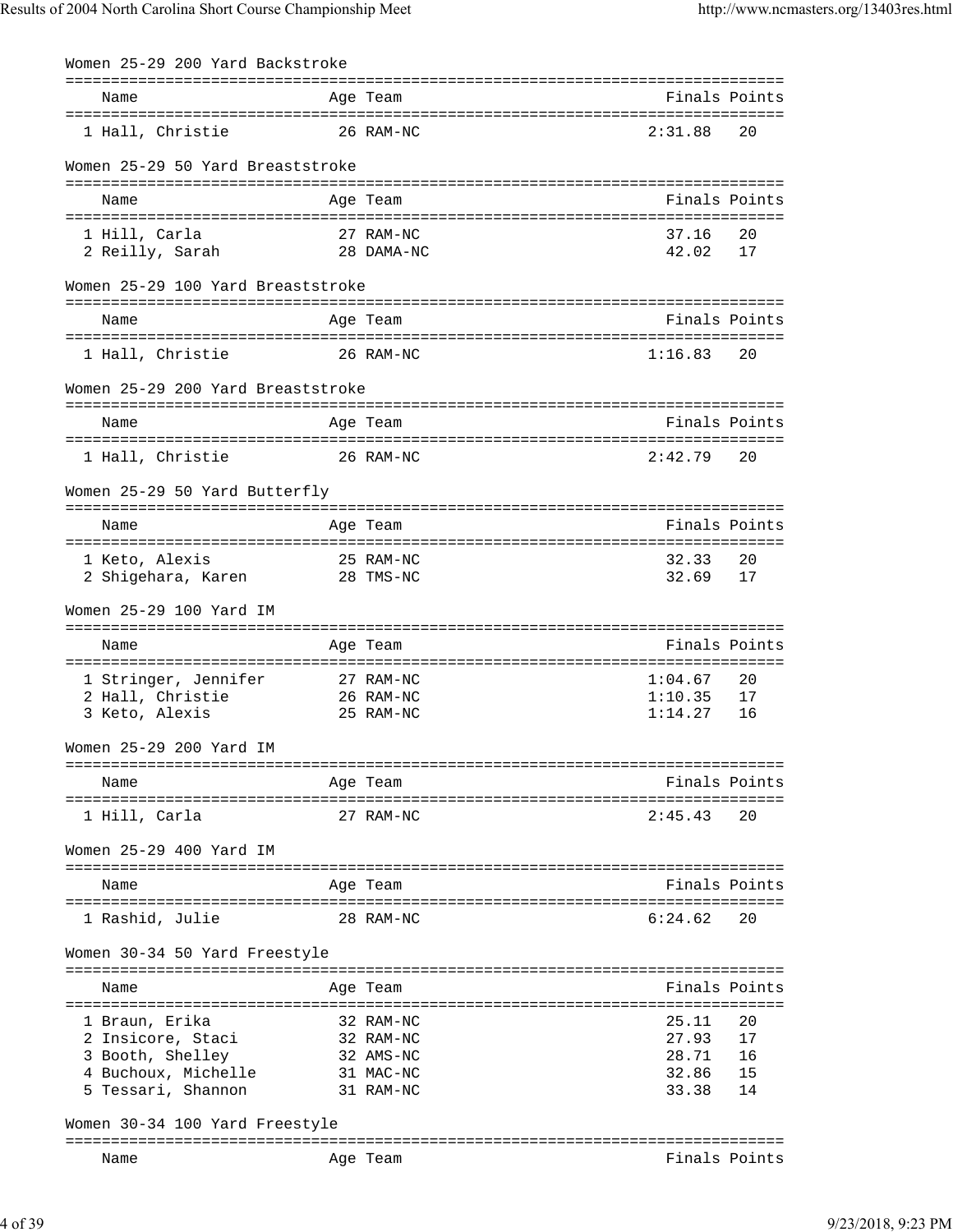| 1 Braun, Erika                    | 32 RAM-NC  | 54.54            | 20            |
|-----------------------------------|------------|------------------|---------------|
| 2 Insicore, Staci                 | 32 RAM-NC  | 1:00.60          | 17            |
| 3 Tessari, Shannon                | 31 RAM-NC  | 1:12.86          | 16            |
| 4 Baden, Sara                     | 32 DAMA-NC | 1:14.67          | 15            |
| Women 30-34 200 Yard Freestyle    |            |                  |               |
| Name                              | Age Team   |                  | Finals Points |
|                                   |            |                  |               |
| 1 Hogan, Patricia                 | 34 NCAM-NC | 2:18.81          | 20            |
| 2 Booth, Shelley                  | 32 AMS-NC  | 2:26.17          | 17            |
| 3 Tessari, Shannon                | 31 RAM-NC  | 2:47.43          | 16            |
| 4 Baden, Sara                     | 32 DAMA-NC | 2:47.61          | 15            |
|                                   |            |                  |               |
| Women 30-34 500 Yard Freestyle    |            |                  |               |
| Name                              | Age Team   |                  | Finals Points |
|                                   |            |                  |               |
| 1 Booth, Shelley                  | 32 AMS-NC  | 6:35.16          | 20            |
| 2 Buchoux, Michelle 31 MAC-NC     |            | 7:04.47          | 17            |
| 3 Baden, Sara                     | 32 DAMA-NC | 7:53.40          | 16            |
|                                   |            |                  |               |
| Women 30-34 1000 Yard Freestyle   |            |                  |               |
| Name                              | Age Team   |                  | Finals Points |
|                                   |            |                  |               |
| 1 Buchoux, Michelle               | 31 MAC-NC  | 14:17.71         | 20            |
| Women 30-34 1650 Yard Freestyle   |            |                  |               |
|                                   |            |                  |               |
| Name                              | Age Team   |                  | Finals Points |
|                                   |            |                  |               |
| 1 Hogan, Patricia                 | 34 NCAM-NC | 21:12.62         | 20            |
| Women 30-34 50 Yard Backstroke    |            |                  |               |
| Name                              | Age Team   |                  | Finals Points |
|                                   |            |                  |               |
| 1 Braun, Erika                    | 32 RAM-NC  | 29.91            | 20            |
| 2 Tessari, Shannon 31 RAM-NC      |            | 40.61            | 17            |
| Women 30-34 100 Yard Backstroke   |            |                  |               |
|                                   |            |                  |               |
| Name                              | Age Team   |                  | Finals Points |
|                                   |            |                  |               |
| 1 Braun, Erika                    | 32 RAM-NC  | 1:04.70          | 20            |
| 2 Insicore, Staci                 | 32 RAM-NC  | 1:07.37          | 17            |
| Women 30-34 200 Yard Backstroke   |            |                  |               |
| Name                              | Age Team   |                  | Finals Points |
|                                   |            |                  |               |
| 1 Insicore, Staci                 | 32 RAM-NC  | 2:23.64          | 20            |
| 2 Hogan, Patricia                 | 34 NCAM-NC | 2:32.27          | 17            |
| Women 30-34 50 Yard Breaststroke  |            |                  |               |
| Name                              | Aqe Team   |                  | Finals Points |
|                                   | ---------- | ---------------- |               |
| 1 Buchoux, Michelle               | 31 MAC-NC  | 43.02            | 20            |
| Women 30-34 100 Yard Breaststroke |            |                  |               |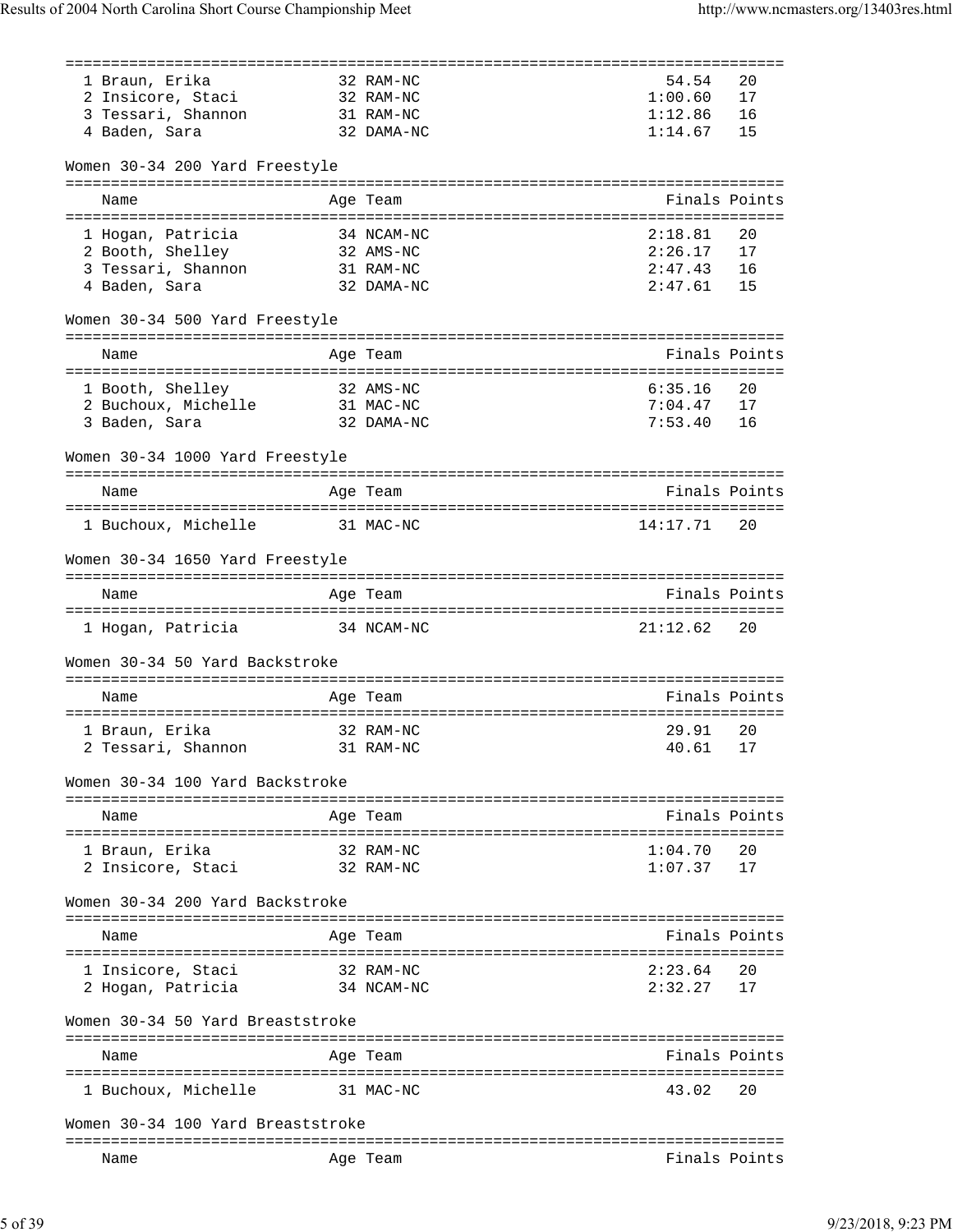|                                |                       | ============ | =============================== |    |
|--------------------------------|-----------------------|--------------|---------------------------------|----|
| 1 Buchoux, Michelle            |                       | 31 MAC-NC    | 1:32.22                         | 20 |
| Women 30-34 50 Yard Butterfly  |                       |              |                                 |    |
| Name                           |                       | Age Team     | Finals Points                   |    |
| 1 Braun, Erika                 |                       | 32 RAM-NC    | 28.23                           | 20 |
| 2 Insicore, Staci              |                       | 32 RAM-NC    | 30.61                           | 17 |
| 3 Booth, Shelley               |                       | 32 AMS-NC    | 31.05                           | 16 |
|                                |                       |              |                                 |    |
| Women 30-34 100 Yard Butterfly |                       |              |                                 |    |
| Name                           |                       | Age Team     | Finals Points                   |    |
| 1 Booth, Shelley               |                       | 32 AMS-NC    | 1:15.72                         | 20 |
| Women 30-34 100 Yard IM        |                       |              |                                 |    |
| Name                           |                       | Age Team     | Finals Points                   |    |
| 1 Braun, Erika                 |                       | 32 RAM-NC    | 1:03.02                         | 20 |
| 2 Insicore, Staci              |                       | 32 RAM-NC    | 1:09.46                         | 17 |
| 3 Booth, Shelley               |                       | 32 AMS-NC    | 1:13.91                         | 16 |
| 4 Buchoux, Michelle            |                       | 31 MAC-NC    | 1:24.95                         | 15 |
|                                |                       |              |                                 |    |
| Women 30-34 200 Yard IM        |                       |              |                                 |    |
|                                |                       |              |                                 |    |
| Name<br>====================   | ============ <b>=</b> | Age Team     | Finals Points<br>========       |    |
| 1 Braun, Erika                 |                       | 32 RAM-NC    | 2:19.13                         | 20 |
| 2 Booth, Shelley               |                       | 32 AMS-NC    | 2:41.65                         | 17 |
| 3 Hogan, Patricia              |                       | 34 NCAM-NC   | 2:42.84                         | 16 |
| 4 Buchoux, Michelle            |                       | 31 MAC-NC    | 3:00.75                         | 15 |
|                                |                       |              |                                 |    |
| Women 35-39 50 Yard Freestyle  |                       |              |                                 |    |
| Name                           |                       | Age Team     | Finals Points                   |    |
|                                |                       |              |                                 |    |
| 1 Rogers, Christina            |                       | 39 GCYM-NC   | 28.34                           | 20 |
| 2 Culton, Cathy                |                       | 38 THAT-NC   | 29.88                           | 17 |
| 3 Hoffner, Lee-ann             |                       | 36 NCMS-NC   | 40.05                           | 16 |
| Women 35-39 100 Yard Freestyle |                       |              |                                 |    |
| Name                           |                       | Age Team     | Finals Points                   |    |
|                                |                       |              |                                 |    |
| 1 Williams, Heidi              |                       | 35 NCAM-NC   | 59.38                           | 20 |
| 2 Culton, Cathy                |                       | 38 THAT-NC   | 1:06.82                         | 17 |
| 3 Hoffmann, Jill               |                       | 39 NCMS-NC   | 1:11.51                         | 16 |
| 4 Hoffner, Lee-ann             |                       | 36 NCMS-NC   | 1:34.41                         | 15 |
| Women 35-39 200 Yard Freestyle |                       |              |                                 |    |
|                                |                       |              |                                 |    |
| Name                           |                       | Age Team     | Finals Points                   |    |
| 1 Williams, Heidi              |                       | 35 NCAM-NC   | 2:07.58                         | 20 |
| 2 Culton, Cathy                |                       | 38 THAT-NC   | 2:34.70                         | 17 |
| Women 35-39 500 Yard Freestyle |                       |              |                                 |    |
| Name                           |                       | Age Team     | Finals Points                   |    |
|                                |                       |              |                                 |    |
| -- Hoffmann, Jill              |                       | 39 NCMS-NC   | DNF                             |    |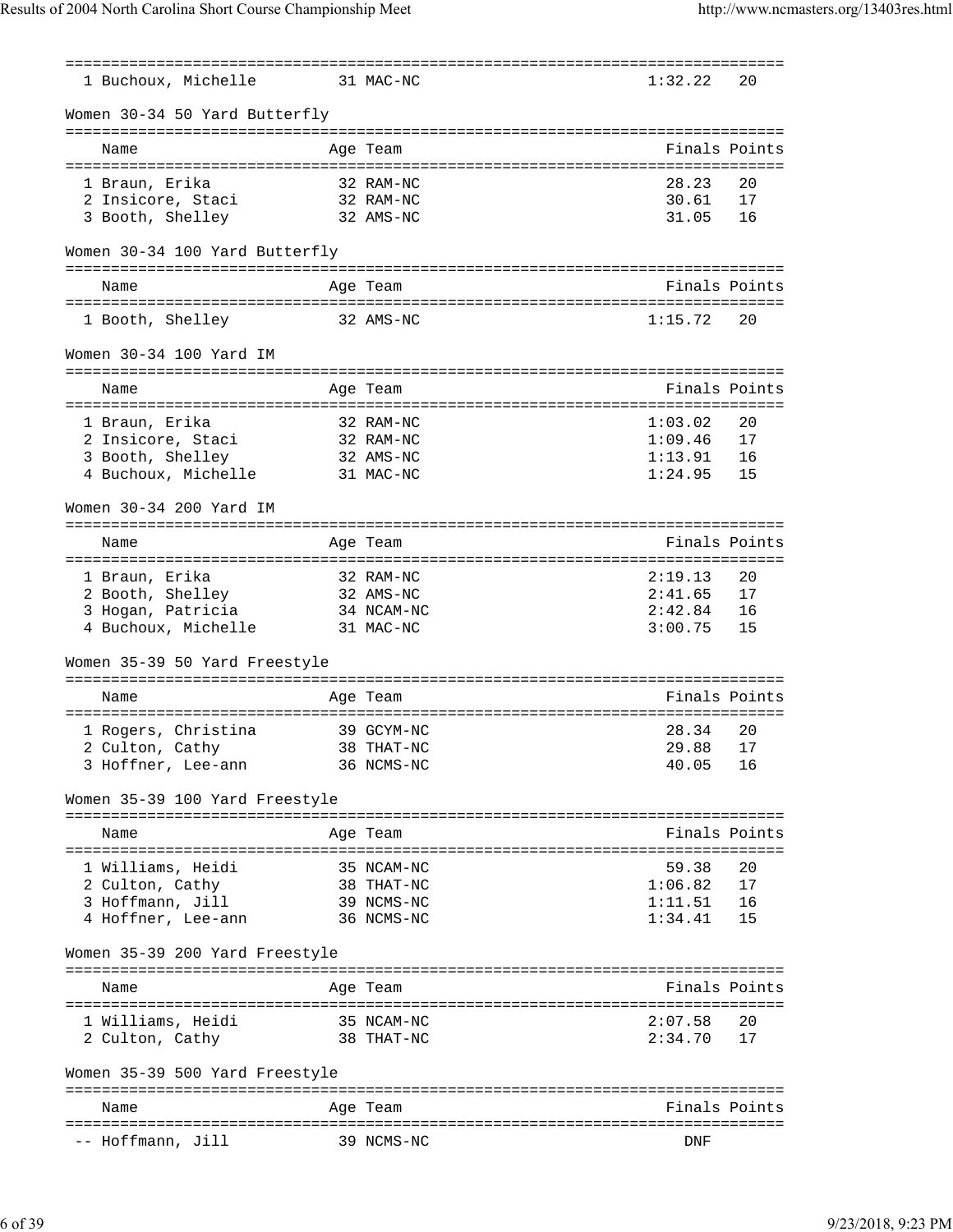| Women 35-39 1000 Yard Freestyle             |            |                          |                    |               |
|---------------------------------------------|------------|--------------------------|--------------------|---------------|
| Name                                        |            | Age Team                 |                    | Finals Points |
| 1 Rogers, Christina                         |            | 39 GCYM-NC               | 12:24.57           | 20            |
| Women 35-39 1650 Yard Freestyle             |            |                          |                    |               |
| Name                                        |            | Age Team                 |                    | Finals Points |
| 1 Williams, Heidi                           |            | 35 NCAM-NC               | 19:11.59           | 20            |
| Women 35-39 50 Yard Backstroke              |            |                          |                    |               |
| Name                                        |            | Age Team                 |                    | Finals Points |
| 1 Williams, Heidi                           | 35 NCAM-NC |                          | 32.66              | 20            |
| Women 35-39 100 Yard Backstroke             |            |                          |                    |               |
| Name                                        |            | Age Team                 |                    | Finals Points |
| 1 Williams, Heidi<br>2 Hoffmann, Jill       |            | 35 NCAM-NC<br>39 NCMS-NC | 1:08.76<br>1:17.99 | 20<br>17      |
| Women 35-39 200 Yard Backstroke             |            |                          |                    |               |
| Name                                        |            | Age Team                 |                    | Finals Points |
| 1 Williams, Heidi                           | 35 NCAM-NC |                          | 2:29.19            | 20            |
| Women 35-39 100 Yard Breaststroke           |            |                          |                    |               |
| Name                                        |            | Age Team                 |                    | Finals Points |
| 1 Beadle, Allison<br>2 Rogers, Christina    | 39 GCYM-NC | 39 RAM-NC                | 1:19.09<br>1:27.47 | 20<br>17      |
| Women 35-39 50 Yard Butterfly               |            |                          |                    |               |
| Name                                        |            | Age Team                 |                    | Finals Points |
| 1 Culton, Cathy                             |            | 38 THAT-NC               | 33.53              | 20            |
| Women 35-39 100 Yard Butterfly              |            |                          |                    |               |
| Name                                        |            | Age Team                 |                    | Finals Points |
| 1 Beadle, Allison                           |            | 39 RAM-NC                | 1:08.93            | 20            |
| Women 35-39 100 Yard IM                     |            |                          |                    |               |
| Name                                        |            | Age Team                 |                    | Finals Points |
| 1 Williams, Heidi                           |            | 35 NCAM-NC               | 1:10.17            | 20            |
| 2 Culton, Cathy                             |            | 38 THAT-NC               | 1:19.60<br>1:20.53 | 17<br>16      |
| 3 Hoffmann, Jill<br>Women 35-39 400 Yard IM |            | 39 NCMS-NC               |                    |               |
|                                             |            |                          |                    |               |
| Name                                        |            | Age Team                 |                    | Finals Points |
| 1 Beadle, Allison                           |            | 39 RAM-NC                | 5:40.85            | 20            |

```
Women 40-44 50 Yard Freestyle
```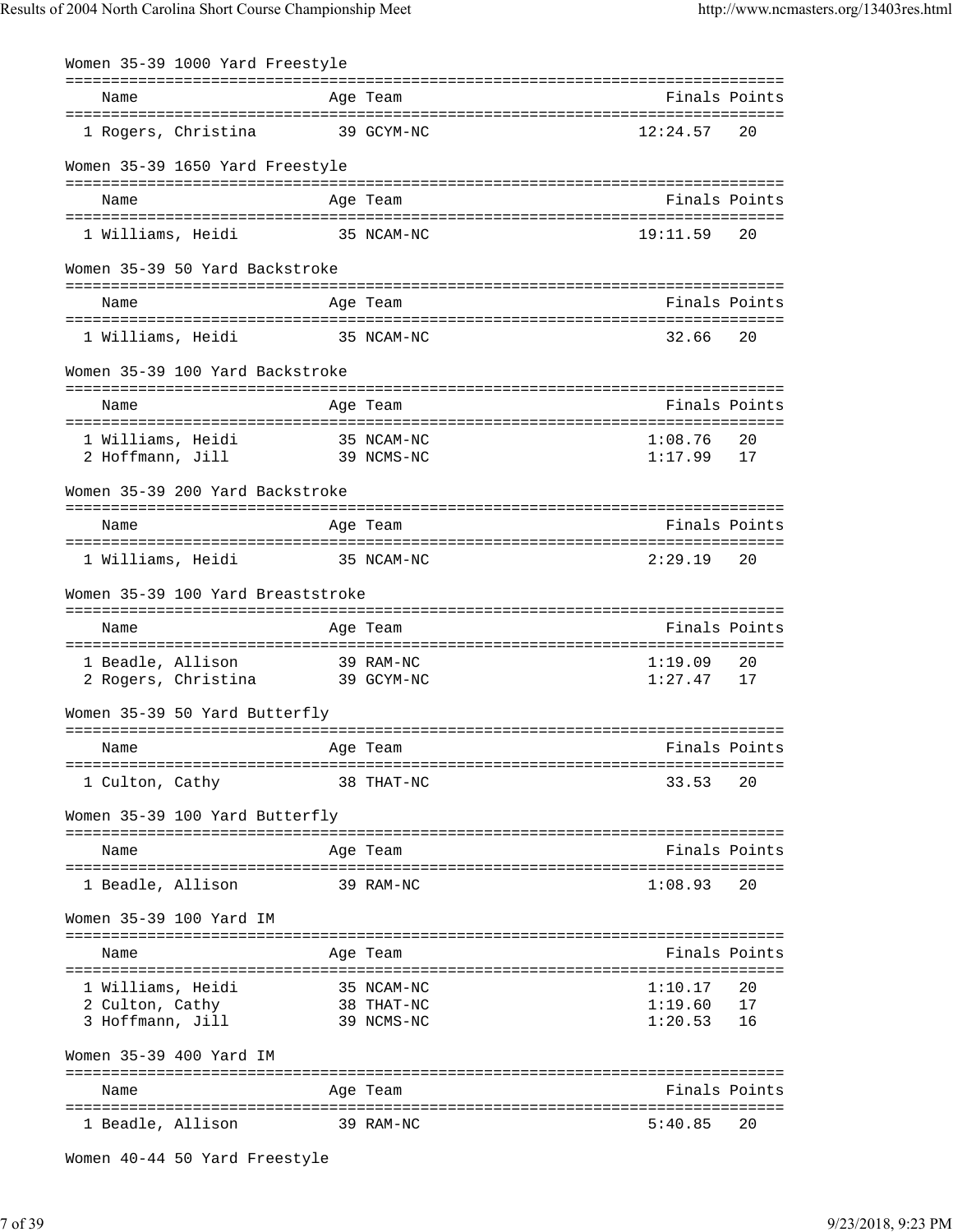|                                 | =======    |                             |               |
|---------------------------------|------------|-----------------------------|---------------|
| Name                            | Age Team   | Finals Points               |               |
| 1 Battle, Ruth                  | 41 AMS-NC  | 25.73                       | 20            |
|                                 |            | 29.78                       | 17            |
| 2 Speight, Peggy                | 43 NCMS-NC |                             |               |
| 3 Springer, Margie              | 42 RAM-NC  | 30.77                       | 16            |
| 4 Wood, Lorraine                | 44 RAM-NC  | 33.07                       | 15            |
| 5 Miller, Bette                 | 44 CSM-NC  | 39.71                       | 14            |
| Women 40-44 100 Yard Freestyle  |            |                             |               |
| Name                            | Age Team   | Finals Points               |               |
| 1 Battle, Ruth                  | 41 AMS-NC  | 57.01                       | 20            |
| 2 Speight, Peggy<br>43 NCMS-NC  |            | 1:05.13                     | 17            |
| Women 40-44 200 Yard Freestyle  |            |                             |               |
|                                 |            |                             |               |
| Name                            | Age Team   | Finals Points               |               |
| 1 Battle, Ruth                  | 41 AMS-NC  | 2:08.07                     | 20            |
| 2 Rohner, Patricia              | 44 RAM-NC  | 2:15.81                     | 17            |
| 3 Woodard, Alis                 | 43 MAC-NC  | 2:28.41                     | 16            |
| 4 Willms, Ann                   | 42 TRYM-NC | 2:45.03                     | 15            |
|                                 |            |                             |               |
| Women 40-44 500 Yard Freestyle  | -------    | =========================== |               |
| Name                            | Age Team   | Finals Points               |               |
| 1 Rohner, Patricia              | 44 RAM-NC  | 6:04.63                     | 20            |
| Women 40-44 1000 Yard Freestyle |            |                             |               |
| Name                            | Age Team   | Finals Points               |               |
|                                 |            |                             |               |
| 1 Rohner, Patricia              | 44 RAM-NC  | 12:37.45                    | 20            |
| Women 40-44 1650 Yard Freestyle |            |                             |               |
| Name                            | Age Team   | Finals Points               |               |
|                                 |            |                             |               |
| 1 Woodard, Alis                 | 43 MAC-NC  | 22:57.20                    | 20            |
| 2 Miller, Bette                 | 44 CSM-NC  | 30:32.10                    | 17            |
| Women 40-44 50 Yard Backstroke  |            |                             |               |
| Name                            | Age Team   |                             | Finals Points |
| 1 Battle, Ruth                  | 41 AMS-NC  | 32.39                       | 20            |
| 2 Wicker, Cheryl                | 43 THAT-NC | 37.01                       | 17            |
| 3 Speight, Peggy                | 43 NCMS-NC | 37.45                       | 16            |
|                                 | 42 TRYM-NC | 38.66                       | 15            |
| 4 Willms, Ann                   |            |                             |               |
| Women 40-44 100 Yard Backstroke |            |                             |               |
| Name                            | Age Team   |                             | Finals Points |
| 1 McEachran, Frances            | 42 GCYM-NC | 1:07.73                     | 20            |
| 2 Battle, Ruth                  | 41 AMS-NC  | 1:08.65                     | 17            |
| 3 Speight, Peggy                | 43 NCMS-NC | 1:23.41                     | 16            |
| 4 Wicker, Cheryl                | 43 THAT-NC | 1:23.51                     | 15            |
| 5 Woodard, Alis                 | 43 MAC-NC  | 1:29.41                     | 14            |
|                                 |            |                             |               |

Women 40-44 200 Yard Backstroke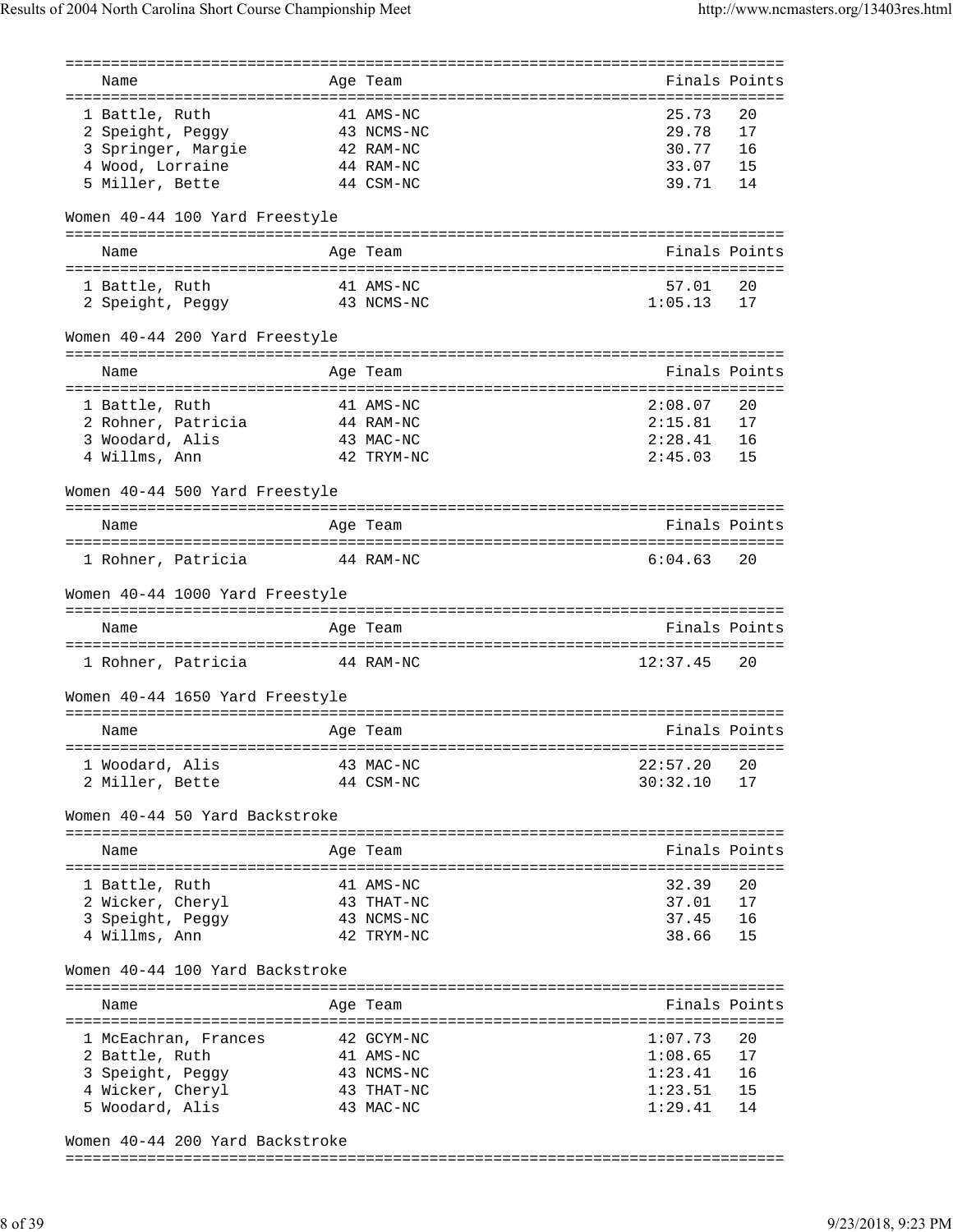| Name                                  | Age Team                                               | Finals Points    |               |
|---------------------------------------|--------------------------------------------------------|------------------|---------------|
| ===================================   | :============                                          |                  |               |
| 1 Wicker, Cheryl                      | 43 THAT-NC                                             | 2:57.03          | 20            |
| 2 Willms, Ann                         | 42 TRYM-NC                                             | 3:11.00          | 17            |
| 3 Woodard, Alis                       | 43 MAC-NC                                              | 3:16.97          | 16            |
|                                       |                                                        |                  |               |
| Women 40-44 50 Yard Breaststroke      |                                                        |                  |               |
| Name                                  | Age Team                                               |                  | Finals Points |
|                                       |                                                        |                  |               |
| 1 Battle, Ruth                        | 41 AMS-NC                                              | 36.56            | 20            |
| 2 Speight, Peggy                      | 43 NCMS-NC                                             | 41.28            | 17            |
| 3 Miller, Bette                       | 44 CSM-NC                                              | 46.43            | 16            |
| Women 40-44 100 Yard Breaststroke     |                                                        |                  |               |
| Name                                  | Age Team                                               | Finals Points    |               |
| ===================================== | ---------------------------------                      |                  |               |
| 1 Battle, Ruth                        | 41 AMS-NC                                              | 1:18.20          | 20            |
| 2 Miller, Bette                       | 44 CSM-NC                                              | 1:40.27          | 17            |
| Women 40-44 200 Yard Breaststroke     |                                                        |                  |               |
| Name                                  | Age Team                                               |                  | Finals Points |
|                                       |                                                        |                  |               |
| 1 Miller, Bette                       | 44 CSM-NC                                              | 3:34.91          | 20            |
| Women 40-44 50 Yard Butterfly         |                                                        |                  |               |
|                                       | ===============================                        |                  |               |
| Name                                  | Age Team                                               | Finals Points    |               |
|                                       |                                                        | ================ |               |
| 1 Battle, Ruth                        | 41 AMS-NC                                              | 27.72            | 20            |
| 2 McEachran, Frances                  | 42 GCYM-NC                                             | 29.46            | 17            |
| 3 Speight, Peggy                      | 43 NCMS-NC                                             | 36.48            | 16            |
| Women 40-44 100 Yard Butterfly        |                                                        |                  |               |
| Name                                  | Age Team                                               | Finals Points    |               |
|                                       |                                                        |                  |               |
| 1 Battle, Ruth                        | 41 AMS-NC                                              | 1:07.57          | 20            |
| Women 40-44 200 Yard Butterfly        | ==============                                         |                  |               |
| Name                                  | Age Team                                               |                  | Finals Points |
|                                       |                                                        |                  |               |
| 1 Woodard, Alis                       | 43 MAC-NC                                              | 3:14.40          | 20            |
| Women 40-44 100 Yard IM               |                                                        |                  |               |
| Name                                  | Age Team                                               |                  | Finals Points |
| 1 Battle, Ruth                        | 41 AMS-NC                                              | 1:07.42          | 20            |
| 2 McEachran, Frances                  | 42 GCYM-NC                                             | 1:07.63          | 17            |
| 3 Speight, Peggy                      | 43 NCMS-NC                                             | 1:17.46          | 16            |
| 4 Wicker, Cheryl                      | 43 THAT-NC                                             | 1:24.24          | 15            |
| 5 Miller, Bette                       | 44 CSM-NC                                              | 1:40.03          | 14            |
| Women 40-44 200 Yard IM               |                                                        |                  |               |
|                                       | ============================                           |                  |               |
| Name                                  | Age Team                                               |                  | Finals Points |
|                                       | ===================<br>=============================== |                  |               |
| 1 Speight, Peggy                      | 43 NCMS-NC                                             | 2:46.21          | 20            |
| 2 Springer, Margie                    | 42 RAM-NC                                              | 2:46.97          | 17            |
| 3 Wood, Lorraine                      | 44 RAM-NC                                              | 2:59.64          | 16            |
| 4 Willms, Ann                         | 42 TRYM-NC                                             | 3:07.99          | 15            |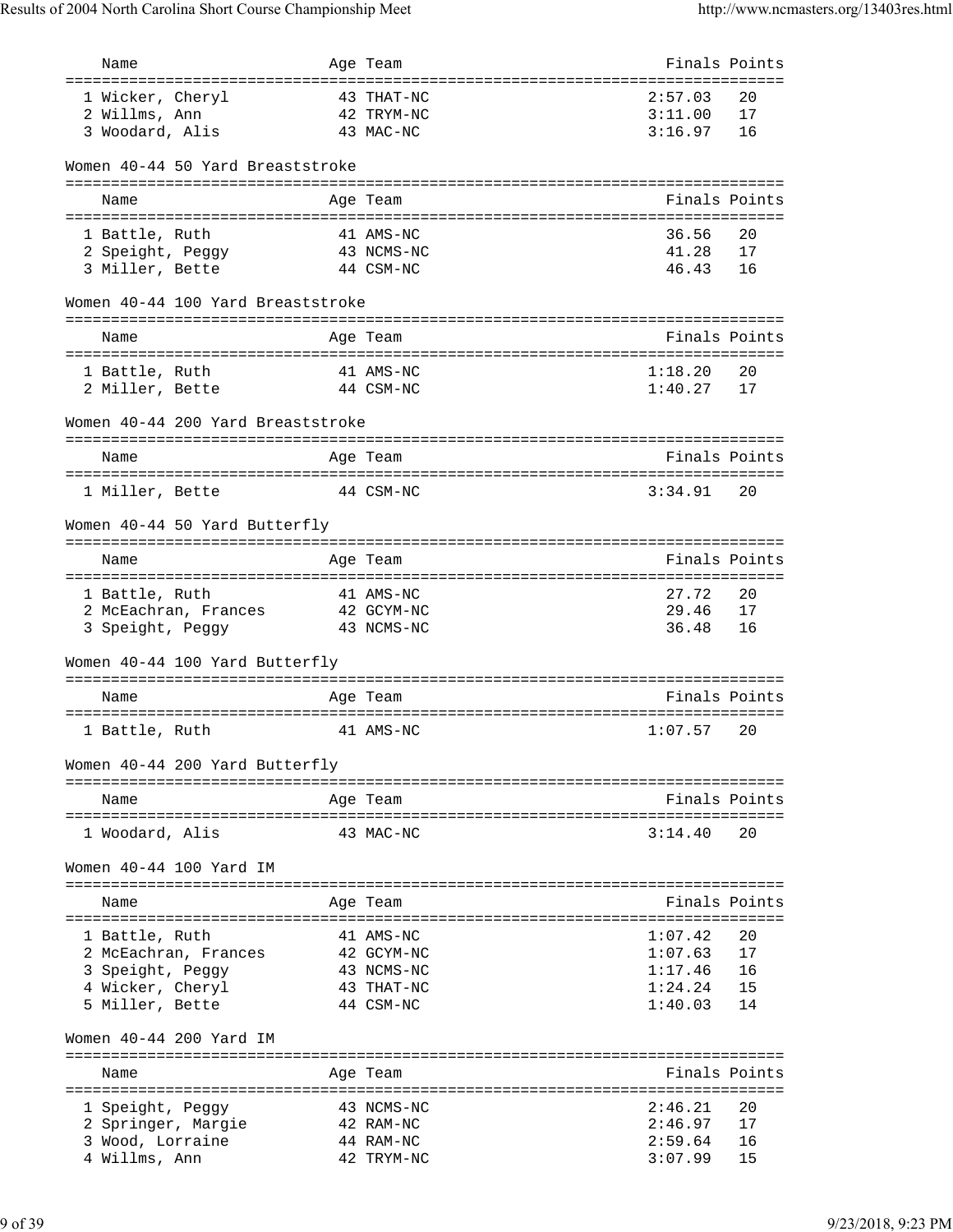| 5 Woodard, Alis |                                  |            | 43 MAC-NC  | 3:11.70                          | 14            |
|-----------------|----------------------------------|------------|------------|----------------------------------|---------------|
|                 | Women 40-44 400 Yard IM          |            |            |                                  |               |
| Name            |                                  |            | Age Team   |                                  | Finals Points |
| 1 Woodard, Alis |                                  |            | 43 MAC-NC  | 6:46.81                          | 20            |
|                 | Women 45-49 50 Yard Freestyle    |            |            |                                  |               |
|                 |                                  |            |            |                                  |               |
| Name            |                                  |            | Age Team   |                                  | Finals Points |
|                 | 1 Robinson, Robin                |            | 47 THAT-NC | 29.56                            | 20            |
| 2 Lampley, Kim  |                                  |            | 46 RAM-NC  | 30.21                            | 17            |
| 3 Satter, Jane  |                                  |            | 47 THAT-NC | 33.30<br>38.64                   | 16            |
|                 | 4 London, Stephanie 46 THAT-NC   |            |            |                                  | 15            |
|                 | Women 45-49 100 Yard Freestyle   |            |            |                                  |               |
| Name            |                                  |            | Age Team   |                                  | Finals Points |
|                 | 1 Robinson, Robin                |            | 47 THAT-NC | 1:06.56                          | 20            |
| 2 Satter, Jane  |                                  |            | 47 THAT-NC | 1:13.17                          | 17            |
|                 | 3 London, Stephanie              |            | 46 THAT-NC | 1:27.46                          | 16            |
|                 | Women 45-49 200 Yard Freestyle   |            |            |                                  |               |
| Name            |                                  |            | Age Team   | ================================ | Finals Points |
|                 |                                  |            |            |                                  |               |
| 1 Lampley, Kim  |                                  | 46 RAM-NC  |            | 2:25.30                          | 20            |
| 2 Satter, Jane  |                                  | 47 THAT-NC |            | 2:38.91                          | 17            |
|                 | 3 London, Stephanie 46 THAT-NC   |            |            | 3:17.72                          | 16            |
|                 | Women 45-49 500 Yard Freestyle   |            |            |                                  |               |
| Name            |                                  |            | Age Team   |                                  | Finals Points |
| 1 Satter, Jane  |                                  |            | 47 THAT-NC | 7:10.62                          | 20            |
|                 | 2 London, Stephanie 46 THAT-NC   |            |            | 8:43.65                          | 17            |
|                 | Women 45-49 50 Yard Backstroke   |            |            |                                  |               |
| Name            |                                  |            | Age Team   |                                  | Finals Points |
|                 |                                  |            |            | ================================ |               |
|                 | 1 Robinson, Robin                |            | 47 THAT-NC | 36.06                            | 20            |
|                 | Women 45-49 100 Yard Backstroke  |            |            |                                  |               |
| Name            |                                  |            | Age Team   |                                  | Finals Points |
|                 |                                  |            |            |                                  |               |
|                 | 1 Robinson, Robin                |            | 47 THAT-NC | 1:18.91                          | 20            |
|                 | Women 45-49 50 Yard Breaststroke |            |            |                                  |               |
| Name            |                                  |            | Age Team   |                                  | Finals Points |
|                 | 1 Kammer, Maryellen              |            | 46 GCYM-NC | 38.28                            | 20            |
|                 | 2 London, Stephanie              |            | 46 THAT-NC | 50.57                            | 17            |
|                 | Women 45-49 50 Yard Butterfly    |            |            |                                  |               |
| Name            |                                  |            | Age Team   |                                  | Finals Points |
|                 |                                  |            |            |                                  |               |
| 1 Lampley, Kim  |                                  |            | 46 RAM-NC  | 31.97                            | 20            |
|                 | 2 Kammer, Maryellen              |            | 46 GCYM-NC | 32.93                            | 17            |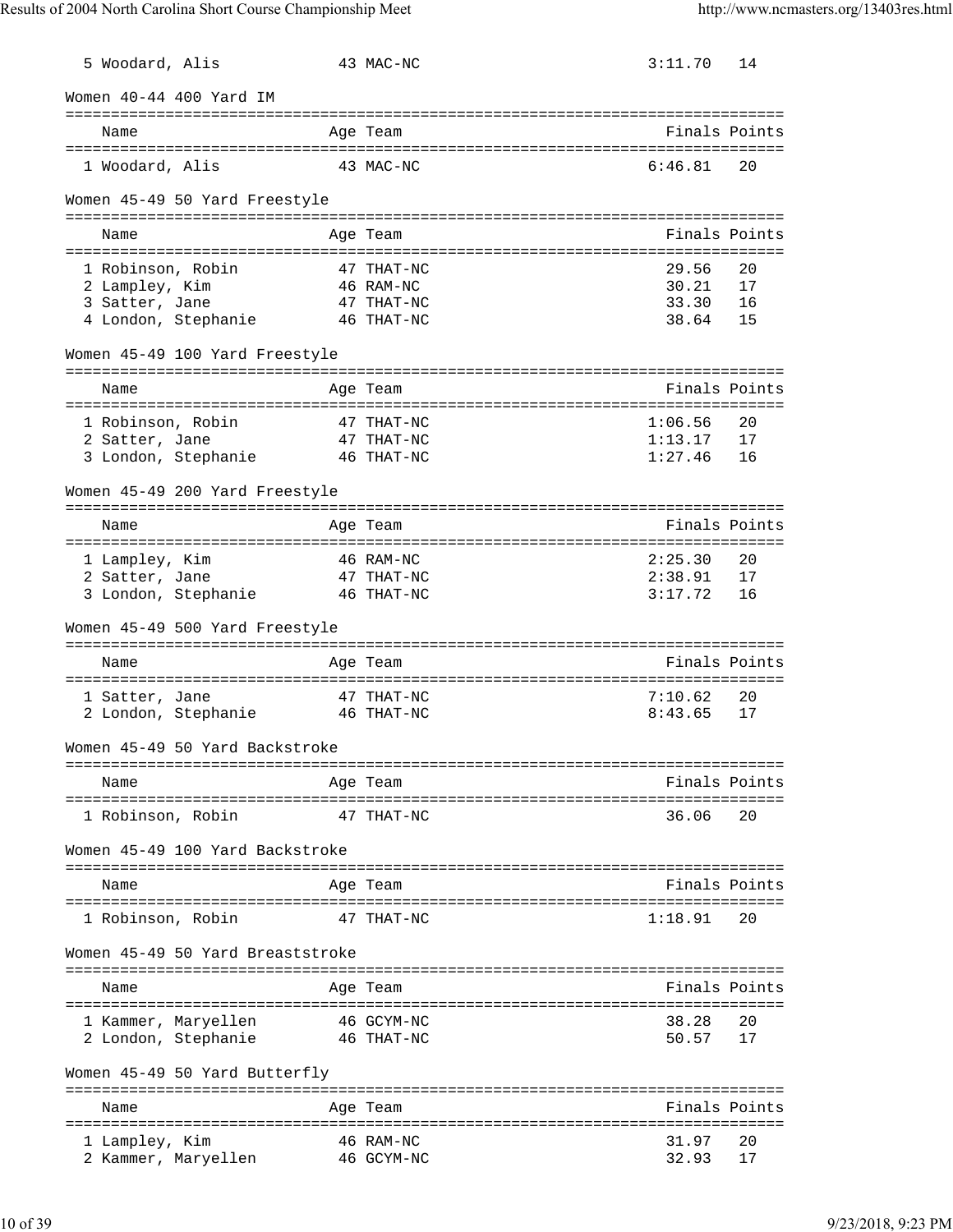| Women 45-49 100 Yard IM                |                            |                      |               |
|----------------------------------------|----------------------------|----------------------|---------------|
| Name                                   | Age Team                   |                      | Finals Points |
|                                        |                            |                      |               |
| 1 Kammer, Maryellen                    | 46 GCYM-NC                 | 1:13.23              | 20            |
| 2 Lampley, Kim                         | 46 RAM-NC<br>47 THAT-NC    | 1:14.40<br>1:15.76   | 17<br>16      |
| 3 Robinson, Robin                      |                            |                      |               |
| Women 45-49 200 Yard IM                |                            |                      |               |
|                                        |                            |                      |               |
| Name                                   | Age Team                   |                      | Finals Points |
| 1 Robinson, Robin                      | 47 THAT-NC                 | 2:47.00              | 20            |
| Women 50-54 50 Yard Freestyle          |                            |                      |               |
| Name                                   | Age Team                   |                      | Finals Points |
|                                        |                            |                      |               |
| 1 Sargeant, Pat                        | 50 RAM-NC                  | 28.26                | 20            |
| 50 CSM-NC<br>2 Phillips, Rita          |                            | 51.30                | 17            |
| Women 50-54 100 Yard Freestyle         |                            |                      |               |
| Name                                   | Age Team                   |                      | Finals Points |
|                                        |                            |                      |               |
| 1 Sargeant, Pat                        | 50 RAM-NC                  | 1:02.44              | 20            |
| 2 Bernstorf, Carol                     | 51 GCYM-NC                 | 1:44.90              | 17            |
| Women 50-54 200 Yard Freestyle         |                            |                      |               |
| Name                                   | Age Team                   | Finals Points        |               |
| 1 Sargeant, Pat                        | 50 RAM-NC                  | 2:18.31              | 20            |
| 2 Bernstorf, Carol                     | 51 GCYM-NC                 | 3:53.32              | 17            |
| Women 50-54 500 Yard Freestyle         |                            |                      |               |
| Name                                   | Age Team                   |                      | Finals Points |
|                                        |                            |                      |               |
| 1 Rogers, Jennie                       | 51 AMS-NC                  | 7:09.95              | 20            |
| Women 50-54 1000 Yard Freestyle        |                            |                      |               |
| Name                                   | Age Team                   |                      | Finals Points |
|                                        |                            |                      |               |
| 1 Phillips, Rita                       | 50 CSM-NC                  | 21:41.55             | 20            |
| Women 50-54 1650 Yard Freestyle        |                            |                      |               |
| Name                                   | Age Team                   |                      | Finals Points |
|                                        |                            |                      |               |
| 1 Rogers, Jennie<br>2 Walkowiak, Nancy | 51 AMS-NC<br>51 Unattached | 24:48.23<br>25:55.84 | 20<br>17      |
|                                        |                            |                      |               |
| Women 50-54 50 Yard Backstroke         |                            |                      |               |
|                                        |                            |                      |               |
| Name                                   | Age Team                   |                      | Finals Points |
| 1 Sargeant, Pat                        | 50 RAM-NC                  | 35.93                | 20            |
| 2 Bernstorf, Carol                     | 51 GCYM-NC                 | 55.29                | 17            |
| 3 Phillips, Rita                       | 50 CSM-NC                  | 57.84                | 16            |
| Women 50-54 100 Yard Backstroke        |                            |                      |               |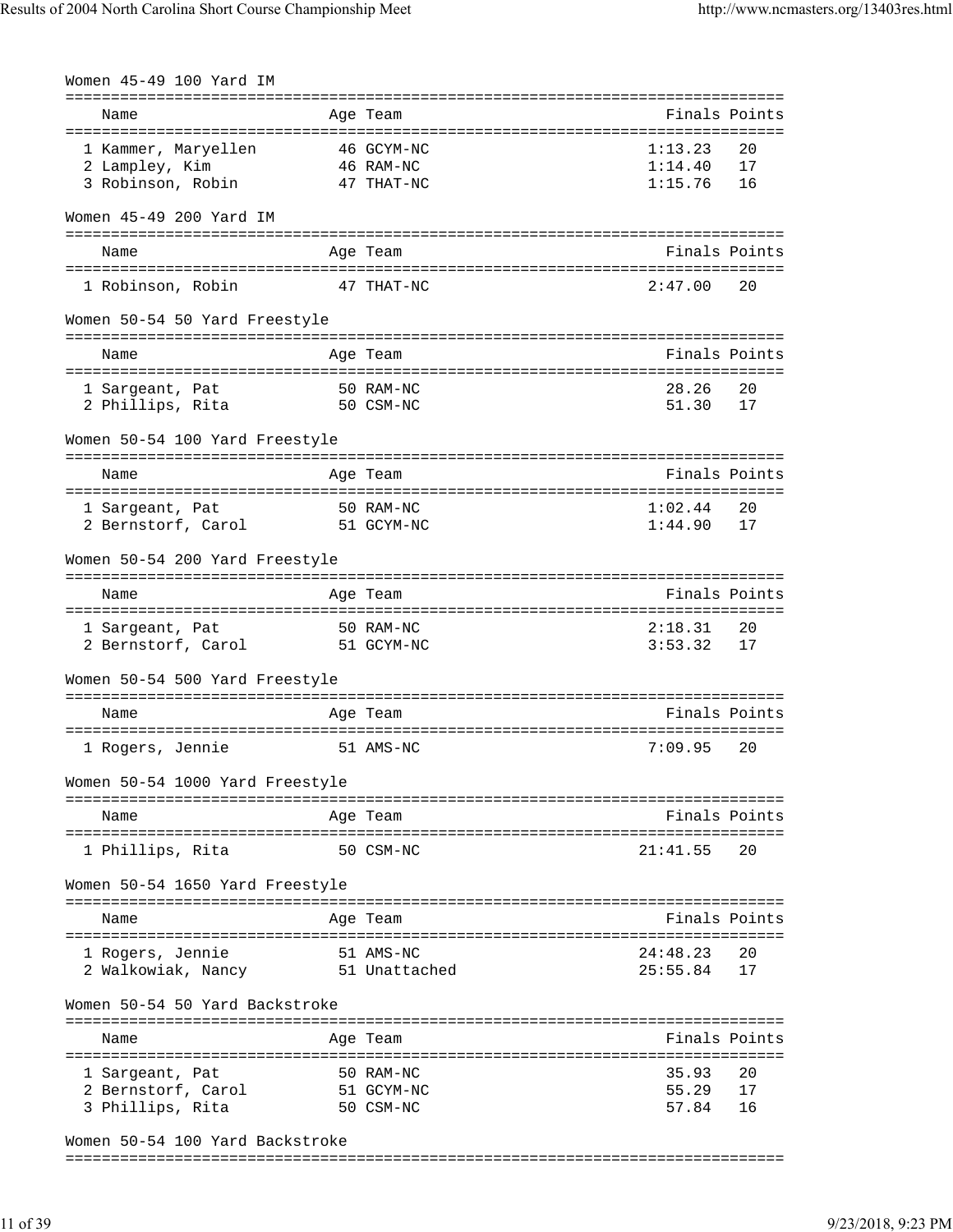| Name                                  |           | Age Team                                  | Finals Points |               |
|---------------------------------------|-----------|-------------------------------------------|---------------|---------------|
| ===========================           |           | ============================<br>50 RAM-NC | 1:17.03       | 20            |
| 1 Sargeant, Pat<br>2 Bernstorf, Carol |           | 51 GCYM-NC                                | 1:56.65       | 17            |
| 3 Phillips, Rita                      |           | 50 CSM-NC                                 | 1:59.83       | 16            |
|                                       |           |                                           |               |               |
| Women 50-54 200 Yard Backstroke       |           |                                           |               |               |
| Name                                  |           | Age Team                                  |               | Finals Points |
|                                       |           |                                           |               |               |
| 1 Rogers, Jennie                      |           | 51 AMS-NC                                 | 2:58.24       | 20            |
| 2 Phillips, Rita                      |           | 50 CSM-NC                                 | 4:03.93       | 17            |
| Women 50-54 50 Yard Breaststroke      |           |                                           |               |               |
| Name                                  |           | Age Team                                  |               | Finals Points |
|                                       |           |                                           |               |               |
| 1 Sargeant, Pat                       |           | 50 RAM-NC                                 | 40.37         | 20            |
| 2 Rogers, Jennie                      |           | 51 AMS-NC                                 | 43.19         | 17            |
| 3 Bernstorf, Carol                    |           | 51 GCYM-NC                                | 1:08.48       | 16            |
| Women 50-54 100 Yard Breaststroke     |           |                                           |               |               |
| Name                                  |           | Age Team                                  |               | Finals Points |
|                                       |           |                                           |               |               |
| 1 Rogers, Jennie                      |           | 51 AMS-NC                                 | 1:35.75       | 20            |
| Women 50-54 200 Yard Breaststroke     |           |                                           |               |               |
|                                       |           |                                           |               |               |
| Name                                  |           | Age Team                                  |               | Finals Points |
| 1 Rogers, Jennie                      | 51 AMS-NC |                                           | 3:26.86       | 20            |
|                                       |           |                                           |               |               |
| Women 50-54 50 Yard Butterfly         |           |                                           |               |               |
|                                       |           |                                           |               |               |
| Name                                  |           | Age Team                                  |               | Finals Points |
|                                       |           |                                           |               |               |
| 1 Sargeant, Pat                       |           | 50 RAM-NC                                 | 32.48         | 20            |
| 2 Rogers, Jennie                      | 51 AMS-NC |                                           | 38.40         | 17            |
| Women 50-54 100 Yard Butterfly        |           |                                           |               |               |
| Name                                  |           | Age Team                                  |               | Finals Points |
|                                       |           |                                           |               |               |
| 1 Sargeant, Pat                       |           | 50 RAM-NC                                 | 1:12.06       | 20            |
| Women 50-54 200 Yard Butterfly        |           |                                           |               |               |
|                                       |           |                                           |               |               |
| Name                                  |           | Age Team                                  |               | Finals Points |
| 1 Rogers, Jennie                      |           | 51 AMS-NC                                 | 3:37.38       | 20            |
| Women 50-54 100 Yard IM               |           |                                           |               |               |
|                                       |           |                                           |               |               |
| Name                                  |           | Age Team                                  |               | Finals Points |
| 1 Sargeant, Pat                       |           | 50 RAM-NC                                 | 1:13.11       | 20            |
| 2 Bernstorf, Carol                    |           | 51 GCYM-NC                                | 2:05.22       | 17            |
|                                       |           |                                           |               |               |
| Women 50-54 200 Yard IM               |           |                                           |               |               |
|                                       |           |                                           |               |               |
| Name                                  |           | Age Team                                  |               | Finals Points |
| 1 Sargeant, Pat                       |           | 50 RAM-NC                                 | 2:37.84       | 20            |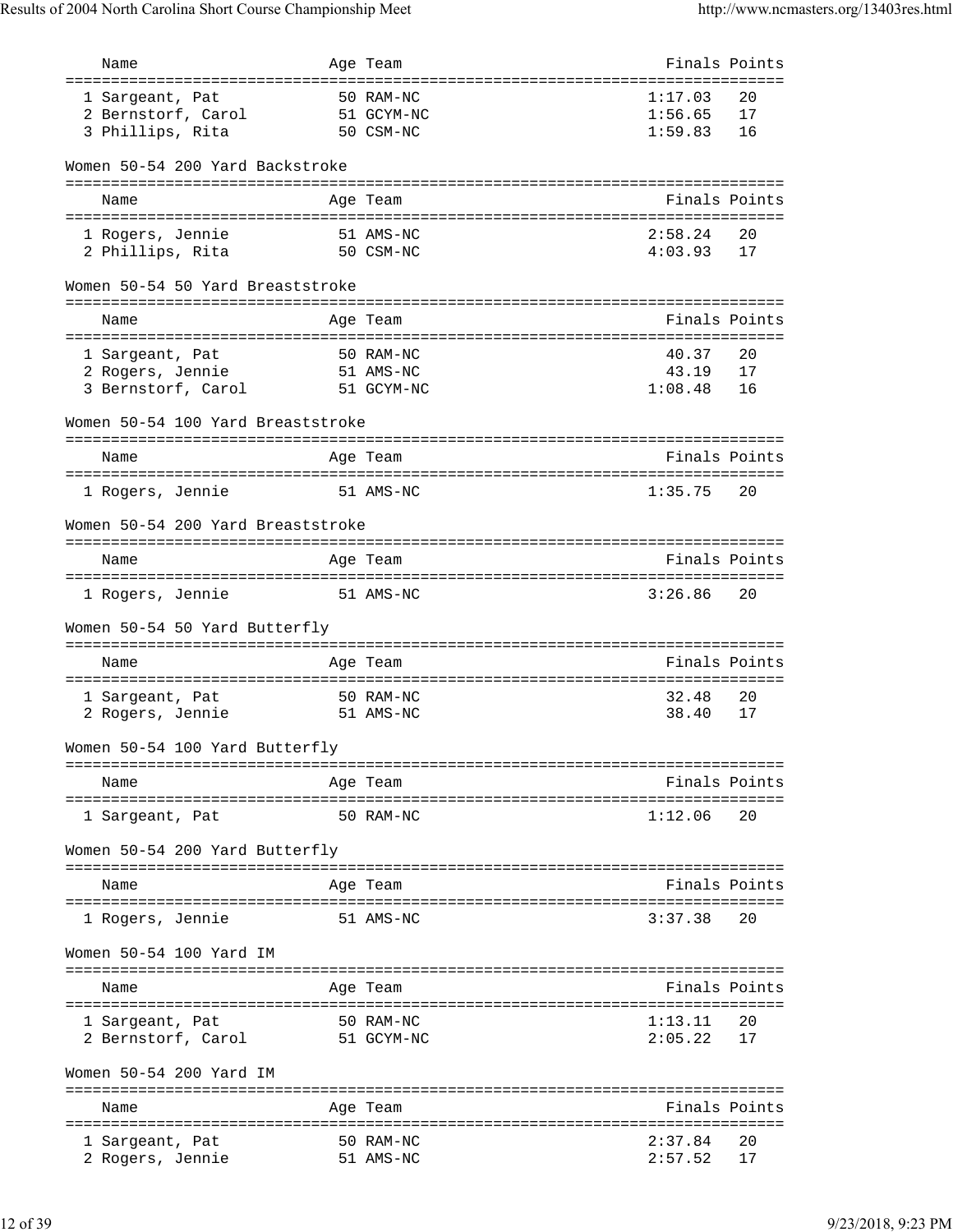| Women 50-54 400 Yard IM                       |           |                         |                  |               |
|-----------------------------------------------|-----------|-------------------------|------------------|---------------|
| Name                                          |           | Age Team                |                  | Finals Points |
| 1 Rogers, Jennie                              |           | 51 AMS-NC               | 6:35.01          | 20            |
| Women 55-59 50 Yard Freestyle                 |           |                         |                  |               |
| Name                                          |           | Age Team                |                  | Finals Points |
| 1 Mitchell, Jeannie                           | 57 AMS-NC |                         | 32.75            | 20            |
| Women 55-59 50 Yard Backstroke                |           |                         |                  |               |
| Name                                          |           | Age Team                |                  | Finals Points |
| 1 Mitchell, Jeannie                           | 57 AMS-NC |                         | 36.61            | 20            |
| Women 55-59 100 Yard Backstroke               |           |                         |                  |               |
| Name                                          |           | Age Team                |                  | Finals Points |
| 1 Mitchell, Jeannie                           | 57 AMS-NC |                         | 1:16.91          | 20            |
| Women 55-59 100 Yard Breaststroke             |           |                         |                  |               |
| Name                                          |           | Age Team                | Finals Points    |               |
| 1 van Meeteren, Greta 57 TRYM-NC              |           |                         | 1:41.11          | 20            |
| Women 55-59 50 Yard Butterfly                 |           |                         |                  |               |
| Name                                          |           | Age Team                |                  | Finals Points |
| 1 Mitchell, Jeannie                           | 57 AMS-NC |                         | 38.86            | 20            |
| Women 55-59 100 Yard IM                       |           |                         |                  |               |
| Name<br>===================================== |           | Age Team                | ================ | Finals Points |
| 1 Mitchell, Jeannie                           | 57 AMS-NC |                         | 1:23.04          | 20            |
| Women 55-59 200 Yard IM                       |           |                         |                  |               |
| Name                                          |           | Aqe Team                |                  | Finals Points |
| 1 Mitchell, Jeannie                           |           | 57 AMS-NC               | 3:00.87          | 20            |
| Women 60-64 50 Yard Freestyle                 |           |                         |                  |               |
| Name                                          |           | Age Team                |                  | Finals Points |
| 1 Blackwell, Ceil<br>2 Husson, Susan          |           | 63 RAM-NC<br>60 TRYM-NC | 36.26<br>39.86   | 20<br>17      |
| Women 60-64 200 Yard Freestyle                |           |                         |                  |               |
| Name                                          |           | Age Team                |                  | Finals Points |
| 1 Husson, Susan                               |           | 60 TRYM-NC              | 3:19.08          | 20            |
| Women 60-64 50 Yard Backstroke                |           |                         |                  |               |
| Name                                          |           | Age Team                |                  | Finals Points |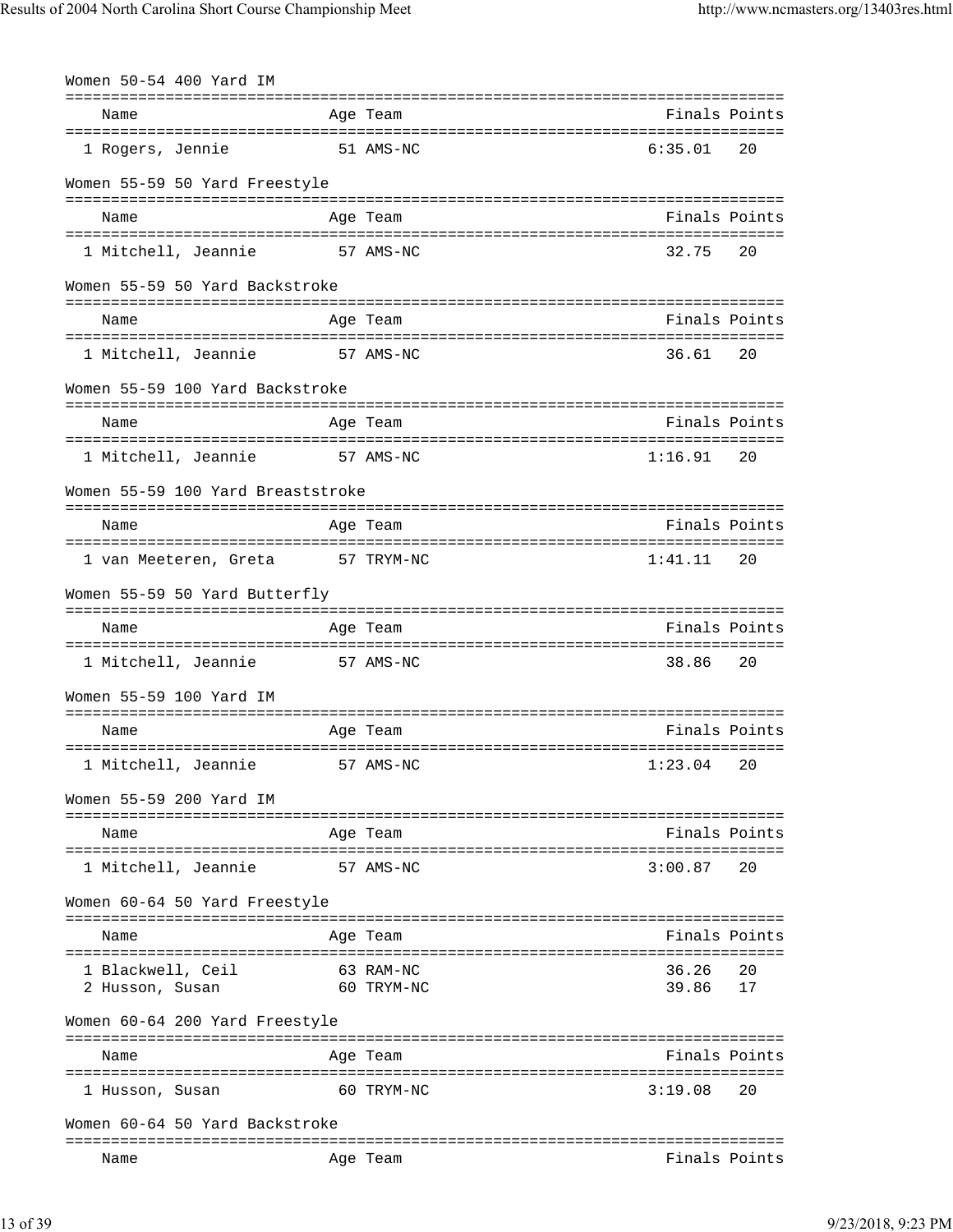| 1 Blackwell, Ceil                 | 63 RAM-NC  | 42.91     | 20            |
|-----------------------------------|------------|-----------|---------------|
| 2 Martin, Judy                    | 61 VMST-VA | 44.83     | 17            |
| Women 60-64 100 Yard Backstroke   |            |           |               |
|                                   |            |           |               |
| Name                              | Age Team   |           | Finals Points |
| 1 Blackwell, Ceil                 | 63 RAM-NC  | 1:34.55   | 20            |
| 2 Martin, Judy                    | 61 VMST-VA | 1:41.37   | 17            |
|                                   |            |           |               |
| Women 60-64 200 Yard Backstroke   |            |           |               |
| Name                              | Age Team   |           | Finals Points |
| 1 Martin, Judy                    | 61 VMST-VA | 3:36.06   | 20            |
| Women 60-64 50 Yard Breaststroke  |            |           |               |
| Name                              | Age Team   |           | Finals Points |
|                                   |            |           |               |
| 1 Martin, Judy                    | 61 VMST-VA | 47.28     | 20            |
| Women 60-64 100 Yard Breaststroke |            |           |               |
| Name                              | Age Team   |           | Finals Points |
|                                   |            |           |               |
| 1 Martin, Judy                    | 61 VMST-VA | 1:47.16   | 20            |
| Women 60-64 100 Yard IM           |            |           |               |
| Name                              | Age Team   |           | Finals Points |
|                                   |            |           |               |
| 1 Blackwell, Ceil                 | 63 RAM-NC  | 1:34.13   | 20            |
| 2 Martin, Judy<br>61 VMST-VA      |            | 1:40.54   | 17            |
| Women 65-69 50 Yard Freestyle     |            |           |               |
| Name                              | Age Team   |           | Finals Points |
|                                   |            |           |               |
| 1 Newell, Sally 66 RAM-NC         |            | 34, 20 20 |               |
| 2 Jones, Alice                    | 65 RAM-NC  | 41.88     | 17            |
| Women 65-69 200 Yard Freestyle    |            |           |               |
|                                   |            |           |               |
| Name                              | Age Team   |           | Finals Points |
| 1 Jones, Alice                    | 65 RAM-NC  | 3:51.29   | 20            |
| Women 65-69 50 Yard Backstroke    |            |           |               |
| Name                              | Age Team   |           | Finals Points |
|                                   | 66 RAM-NC  | 42.09     | 20            |
| 1 Newell, Sally                   |            |           |               |
| Women 65-69 200 Yard Backstroke   |            |           |               |
| Name                              | Age Team   |           | Finals Points |
| 1 Newell, Sally                   | 66 RAM-NC  | 3:10.71   | 20            |
|                                   |            |           |               |
| Women 65-69 50 Yard Breaststroke  |            |           |               |
| Name                              | Age Team   |           | Finals Points |
|                                   |            |           |               |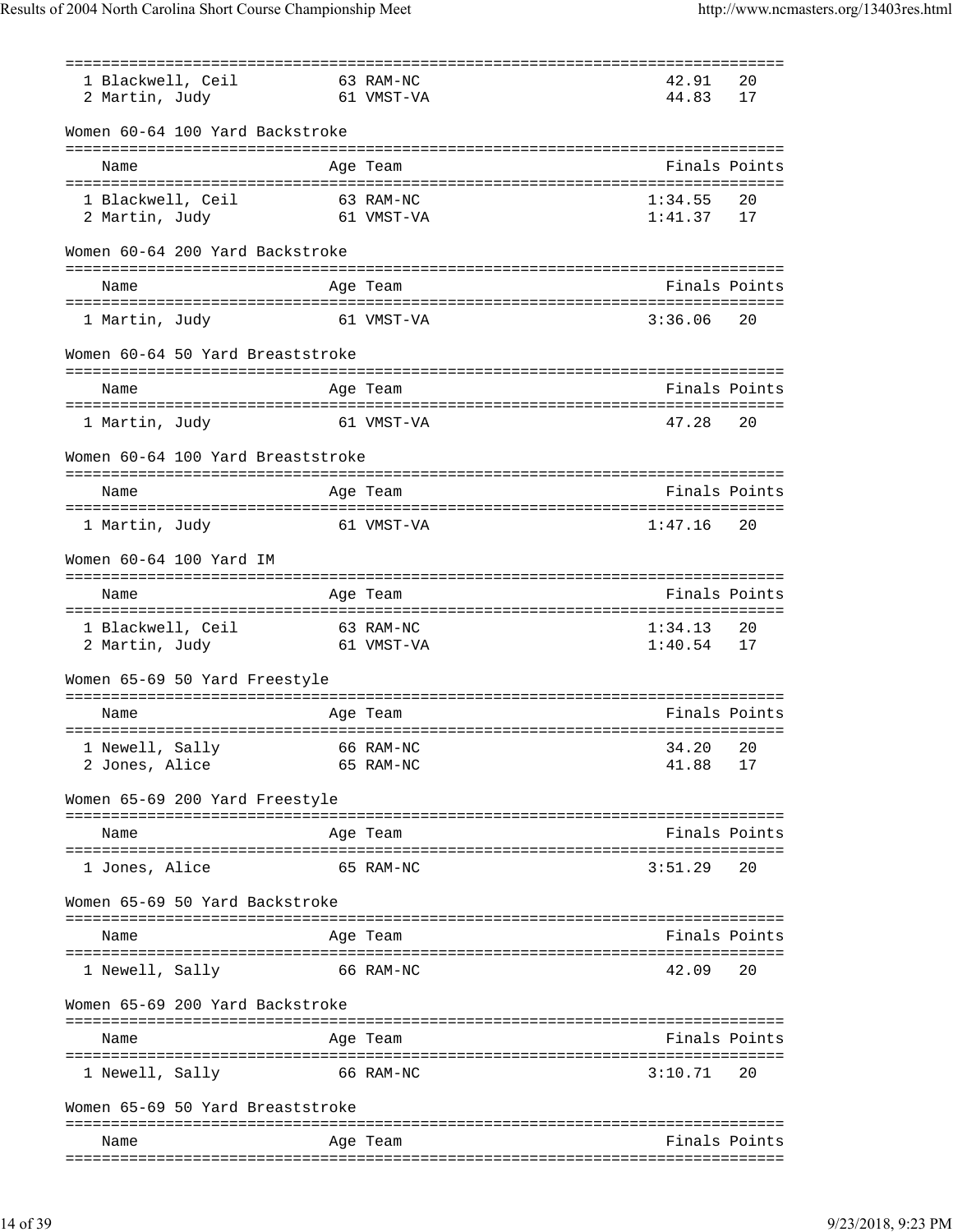| 1 Stroupe, Dawn                   | 65 RAM-NC              | 51.05              | 20            |
|-----------------------------------|------------------------|--------------------|---------------|
| Women 65-69 100 Yard Breaststroke |                        |                    |               |
| Name                              | Age Team               |                    | Finals Points |
| 1 Jones, Alice<br>2 Stroupe, Dawn | 65 RAM-NC<br>65 RAM-NC | 1:50.42<br>1:51.61 | 20<br>17      |
| Women 65-69 200 Yard Breaststroke |                        |                    |               |
| Name                              | Age Team               |                    | Finals Points |
| 1 Stroupe, Dawn                   | 65 RAM-NC              | 4:01.72            | 20            |
| Women 65-69 100 Yard Butterfly    |                        |                    |               |
| Name                              | Age Team               |                    | Finals Points |
| 1 Stroupe, Dawn                   | 65 RAM-NC              | 2:07.28            | 20            |
| Women 65-69 200 Yard IM           |                        |                    |               |
| Name                              | Age Team               |                    | Finals Points |
| 1 Newell, Sally                   | 66 RAM-NC              | 3:16.23            | 20            |
| Women 70-74 50 Yard Freestyle     |                        |                    |               |
| Name                              | Age Team               |                    | Finals Points |
| 1 Schaefer, Betty 72 VMST-VA      |                        | 57.86              | 20            |
| Women 70-74 50 Yard Backstroke    |                        |                    |               |
| Name                              | Age Team               |                    | Finals Points |
| 1 Schaefer, Betty                 | 72 VMST-VA             | 1:02.78            | 20            |
| Women 75-79 50 Yard Freestyle     |                        |                    |               |
| Name                              | Age Team               |                    | Finals Points |
| 1 Carr, Florence                  | 78 Fmm-FL              | 37.51              | 20            |
| Women 75-79 200 Yard Freestyle    |                        |                    |               |
| Name                              | Age Team               |                    | Finals Points |
| 1 Carr, Florence                  | 78 Fmm-FL              | 3:39.61            | 20            |
| Women 75-79 50 Yard Backstroke    |                        |                    |               |
| Name                              | Age Team               |                    | Finals Points |
| 1 Carr, Florence                  | 78 Fmm-FL              | 49.76              | 20            |
| Women 75-79 100 Yard Backstroke   |                        |                    |               |
| Name                              | Age Team               |                    | Finals Points |
| 1 Carr, Florence                  | 78 Fmm-FL              | 1:58.35            | 20            |
| Women 75-79 50 Yard Butterfly     |                        |                    |               |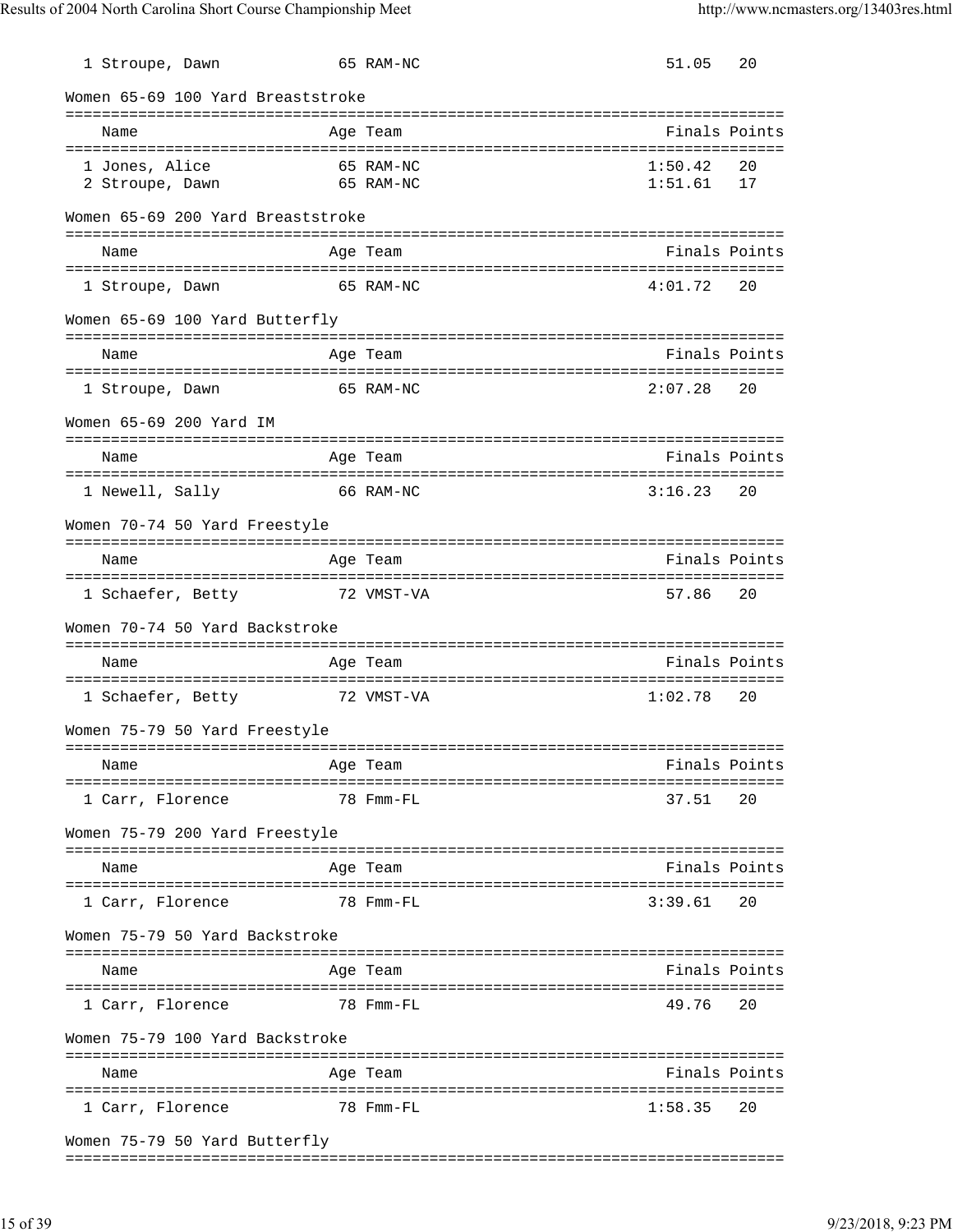| Name                                 | Age Team               | Finals Points  |          |
|--------------------------------------|------------------------|----------------|----------|
| 1 Carr, Florence                     | 78 Fmm-FL              | 55.88          | 20       |
| Women 75-79 100 Yard IM              |                        |                |          |
| Name                                 | Age Team               | Finals Points  |          |
| 1 Carr, Florence                     | 78 Fmm-FL              | 2:00.92        | 20       |
| Men 19-24 50 Yard Freestyle          |                        |                |          |
| Name                                 | Age Team               | Finals Points  |          |
| 1 Cavallerano, Ed <a> 23 SAC-NC</a>  |                        | 24.20          | 20       |
| Men 19-24 200 Yard Freestyle         |                        |                |          |
| Name                                 | Age Team               | Finals Points  |          |
| 1 Gellin, Jonathon<br>23 RAM-NC      |                        | 1:52.67        | 20       |
| Men 19-24 1650 Yard Freestyle        |                        |                |          |
| Name                                 | Age Team               | Finals Points  |          |
| 1 Cavallerano, Ed <a> 23 SAC-NC</a>  |                        | 18:43.34       | 20       |
| Men 19-24 100 Yard Breaststroke      |                        |                |          |
| Name                                 | Age Team               | Finals Points  |          |
| 1 Cavallerano, Ed<br>23 SAC-NC       |                        | 1:06.00        | 20       |
| Men 19-24 100 Yard Butterfly         |                        |                |          |
| Name                                 | Age Team               | Finals Points  |          |
| 1 Gellin, Jonathon<br>23 RAM-NC      |                        | 54.90          | 20       |
| Men 19-24 200 Yard Butterfly         |                        |                |          |
| Name                                 | Age Team               | Finals Points  |          |
| 1 Gellin, Jonathon                   | 23 RAM-NC              | 2:04.90        | 20       |
| Men 19-24 200 Yard IM                |                        |                |          |
| Name                                 | Age Team               | Finals Points  |          |
| 1 Cavallerano, Ed                    | 23 SAC-NC              | 2:08.81        | 20       |
| Men 19-24 400 Yard IM                |                        |                |          |
| Name                                 | Age Team               | Finals Points  |          |
| 1 Cavallerano, Ed                    | 23 SAC-NC              | 4:44.38        | 20       |
| Men 25-29 50 Yard Freestyle          |                        |                |          |
| Name                                 | Age Team               | Finals Points  |          |
| 1 Gonzales, Jose                     | 26 AMS-NC              | 21.61          | 20       |
| 2 Walker, Austin<br>3 Petusky, Steve | 28 AMS-NC<br>26 AMS-NC | 23.64<br>24.30 | 17<br>16 |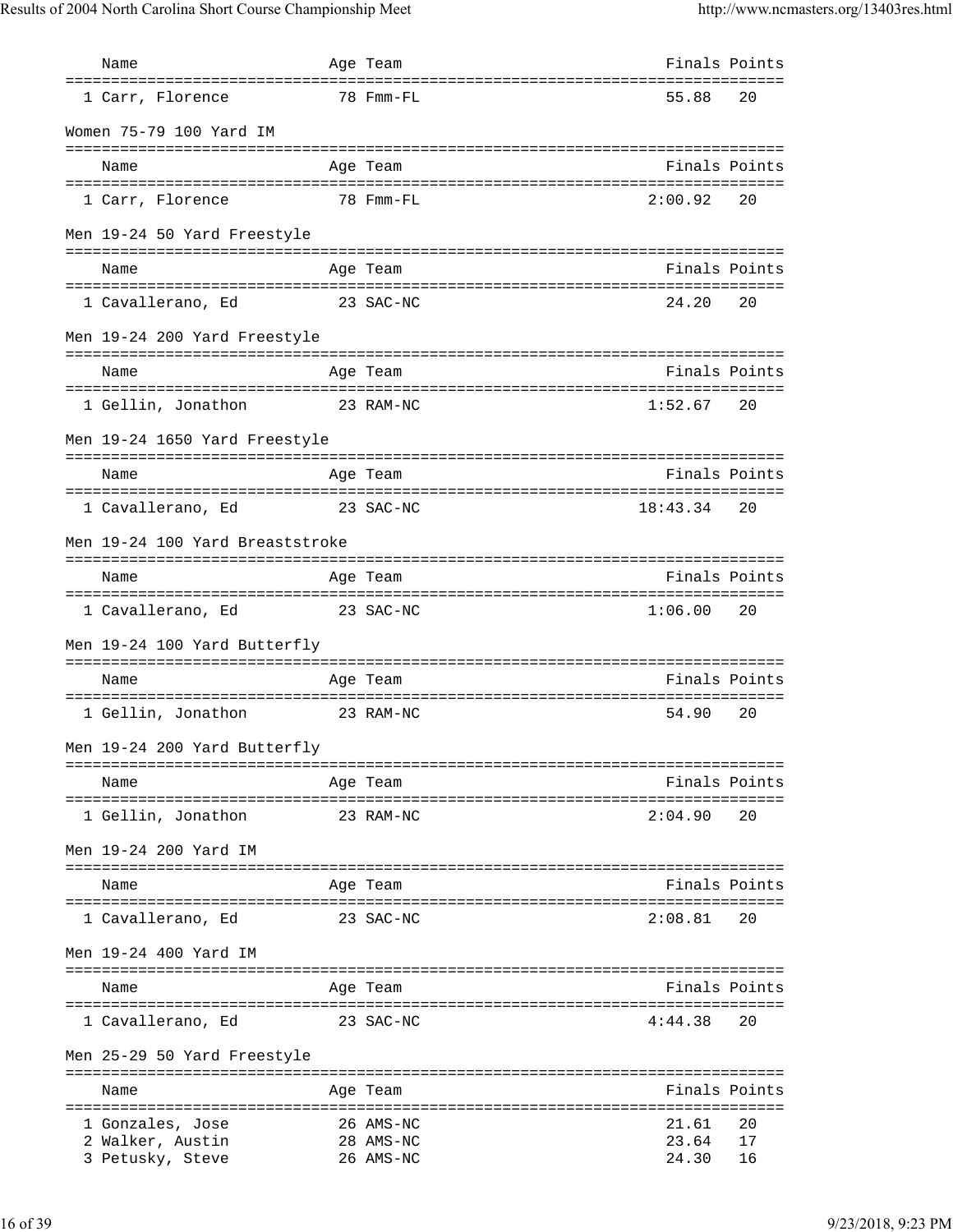| 4 Murphy, Jimmy<br>5 Filippo, Porco              | 28 DAMA-NC<br>26 NCAM-NC                  | 24.88<br>26.04 | 15<br>14      |
|--------------------------------------------------|-------------------------------------------|----------------|---------------|
| Men 25-29 100 Yard Freestyle                     |                                           |                |               |
| Name                                             | -----------------------------<br>Age Team |                | Finals Points |
| ======================================           |                                           |                |               |
| 1 Gonzales, Jose                                 | 26 AMS-NC                                 | 48.46<br>51.52 | 20<br>17      |
| 2 Walker, Austin<br>3 Haberman, Brandon          | 28 AMS-NC<br>26 RAM-NC                    | 55.37          | 16            |
|                                                  | 28 DAMA-NC                                | 56.43          | 15            |
| 4 Murphy, Jimmy<br>5 Bottomley, Kevin 28 GCYM-NC |                                           | 1:09.39        | 14            |
| Men 25-29 200 Yard Freestyle                     |                                           |                |               |
| Name                                             | Age Team                                  |                | Finals Points |
| ======================================           | :==================================       |                |               |
| 1 Haberman, Brandon                              | 26 RAM-NC                                 | 2:04.23        | 20            |
| 2 Filippo, Porco                                 | 26 NCAM-NC                                | 2:13.09        | 17            |
| Men 25-29 500 Yard Freestyle                     |                                           |                |               |
| Name                                             | Age Team                                  |                | Finals Points |
|                                                  |                                           |                |               |
| 1 Filippo, Porco                                 | 26 NCAM-NC                                | 6:05.26        | 20            |
| 2 Browning JR, Joseph                            | 28 THAT-NC                                | 6:13.16        | 17            |
| 3 Bottomley, Kevin                               | 28 GCYM-NC                                | 6:59.60        | 16            |
| Men 25-29 1000 Yard Freestyle                    |                                           |                |               |
| Name                                             | =============================<br>Age Team |                | Finals Points |
|                                                  |                                           |                |               |
| 1 Filippo, Porco                                 | 26 NCAM-NC                                | 12:36.82       | 20            |
| Men 25-29 1650 Yard Freestyle                    |                                           |                |               |
| Name                                             | Age Team                                  |                | Finals Points |
|                                                  |                                           |                |               |
| 1 Petusky, Steve                                 | 26 AMS-NC                                 | 20:01.01       | 20            |
| Men 25-29 50 Yard Backstroke                     |                                           |                |               |
| Name                                             | Age Team                                  |                | Finals Points |
|                                                  |                                           |                |               |
| 1 Stringer, Sean                                 | 28 RAM-NC                                 | 26.13          | 20            |
| 2 Walker, Austin                                 | 28 AMS-NC                                 | 29.00          | 17            |
| 3 Sevick, Chris                                  | 29 NCAM-NC                                | 30.30          | 16            |
| 4 Murphy, Jimmy                                  | 28 DAMA-NC                                | 30.39          | 15            |
| 5 Petusky, Steve                                 | 26 AMS-NC                                 | 31.19          | 14            |
| Men 25-29 100 Yard Backstroke                    |                                           |                |               |
|                                                  |                                           |                |               |
| Name                                             | Age Team                                  |                | Finals Points |
| 1 Murphy, Jimmy                                  | 28 DAMA-NC                                | 1:04.28        | 20            |
| 2 Sevick, Chris                                  | 29 NCAM-NC                                | 1:05.05        | 17            |
| 3 Bhave, Prakash                                 | 26 DAMA-NC                                | 1:08.39        | 16            |
| Men 25-29 50 Yard Breaststroke                   |                                           |                |               |
| Name                                             | ==================<br>Age Team            |                | Finals Points |
|                                                  |                                           |                |               |
| 1 Walker, Austin                                 | 28 AMS-NC                                 | 28.96          | 20            |
| 2 Filippo, Porco                                 | 26 NCAM-NC                                | 32.53          | 17            |
| 3 Murphy, Jimmy                                  | 28 DAMA-NC                                | 32.77          | 16            |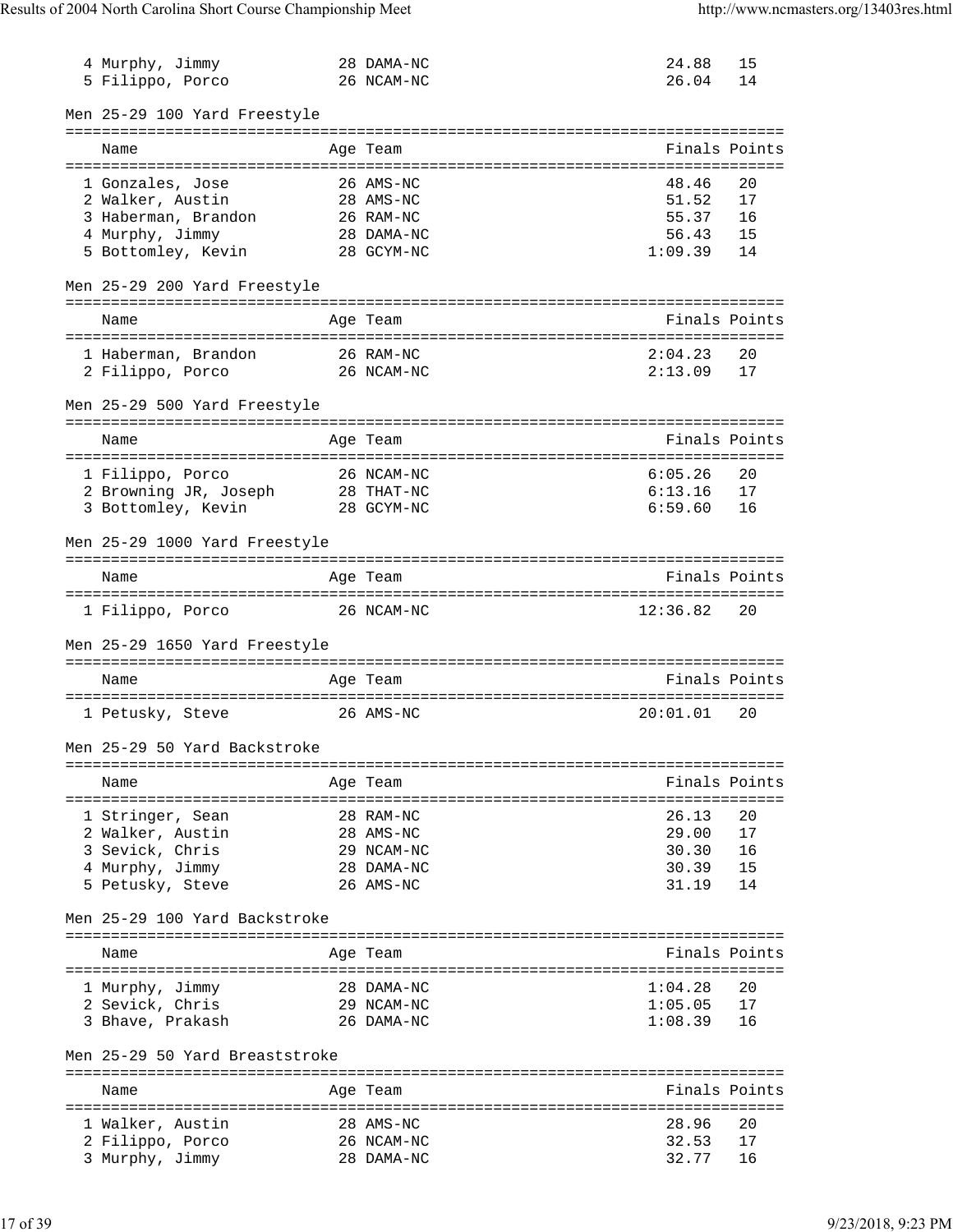| 4 Bottomley, Kevin               | 28 GCYM-NC                        | 39.53         | 15            |
|----------------------------------|-----------------------------------|---------------|---------------|
| Men 25-29 100 Yard Breaststroke  |                                   |               |               |
| Name                             | Age Team                          |               | Finals Points |
| 1 Walker, Austin                 | 28 AMS-NC                         | 1:03.59       | 20            |
| 2 Gonzales, Jose                 | 26 AMS-NC                         | 1:04.88       | 17            |
| 3 Murphy, Jimmy                  | 28 DAMA-NC                        | 1:10.76       | 16            |
| 4 Petusky, Steve                 | 26 AMS-NC                         | 1:13.75       | 15            |
| 5 Filippo, Porco                 | 26 NCAM-NC                        | 1:13.92       | 14            |
| Men 25-29 200 Yard Breaststroke  |                                   |               |               |
| Name                             | Age Team                          |               | Finals Points |
| 1 Walker, Austin                 | 28 AMS-NC                         | 2:23.82       | 20            |
| 2 Filippo, Porco                 | 26 NCAM-NC                        | 2:45.50       | 17            |
| Men 25-29 50 Yard Butterfly      |                                   |               |               |
| Name                             | Age Team                          |               | Finals Points |
|                                  |                                   |               |               |
| 1 Stringer, Sean                 | 28 RAM-NC                         | 24.80         | 20            |
| 2 Gonzales, Jose                 | 26 AMS-NC                         | 24.90         | 17            |
| 3 Haberman, Brandon              | 26 RAM-NC                         | 27.30         | 16            |
| 4 Walker, Austin                 | 28 AMS-NC                         | 27.35         | 15            |
| 5 Sevick, Chris                  | 29 NCAM-NC                        | 27.48         | 14            |
| 6 Browning JR, Joseph 28 THAT-NC |                                   | 28.68         | 13            |
| 7 Murphy, Jimmy                  | 28 DAMA-NC                        | 28.98         | 12            |
| 8 Bottomley, Kevin               | 28 GCYM-NC                        | 35.77         | 11            |
| Men 25-29 100 Yard Butterfly     |                                   |               |               |
|                                  |                                   |               |               |
| Name                             | Age Team                          |               | Finals Points |
|                                  |                                   |               |               |
| 1 Gonzales, Jose                 | 26 AMS-NC                         | 53.27         | 20            |
| 2 Stringer, Sean                 | 28 RAM-NC                         | 56.41         | 17            |
| 3 Haberman, Brandon              | 26 RAM-NC                         | 1:03.38       | 16            |
| Men 25-29 100 Yard IM            |                                   |               |               |
| Name                             | Age Team                          |               | Finals Points |
|                                  |                                   |               |               |
| 1 Gonzales, Jose                 | 26 AMS-NC                         | 57.14         | 20            |
| 2 Walker, Austin                 | 28 AMS-NC                         | 59.84         | 17            |
| 3 Stringer, Sean                 | 28 RAM-NC                         | 1:00.64       | 16            |
| 4 Murphy, Jimmy                  | 28 DAMA-NC                        | 1:02.04       | 15            |
| 5 Petusky, Steve                 | 26 AMS-NC                         | 1:04.88       | 14            |
| 6 Haberman, Brandon              | 26 RAM-NC                         | 1:05.87       | 13            |
| 7 Bhave, Prakash                 | 26 DAMA-NC                        | 1:06.28       | 12            |
| 8 Browning JR, Joseph            | 28 THAT-NC                        | 1:10.12       | 11            |
| 9 Bottomley, Kevin               | 28 GCYM-NC                        | 1:17.35       | 9             |
| Men 25-29 200 Yard IM            | ================================= |               |               |
| Name                             | Age Team                          |               | Finals Points |
| 1 Gonzales, Jose                 | 26 AMS-NC                         | 2:06.48       | 20            |
| 2 Walker, Austin                 | 28 AMS-NC                         | 2:08.55       | 17            |
| 3 Murphy, Jimmy                  | 28 DAMA-NC                        | 2:17.87       | 16            |
| Men 30-34 50 Yard Freestyle      |                                   |               |               |
| Name                             | Age Team                          | Finals Points |               |
|                                  |                                   |               |               |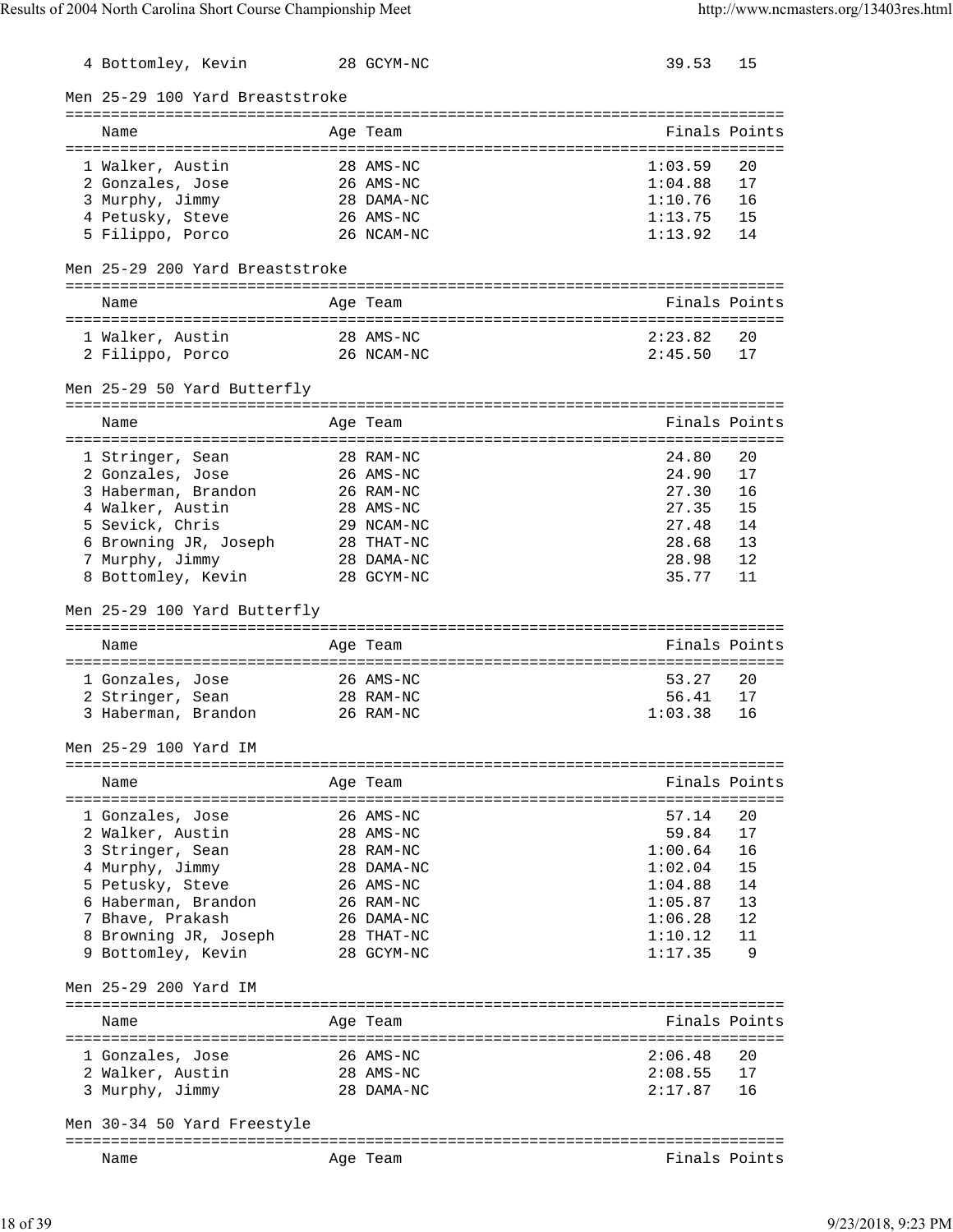|                                | ========== |               | ======================= |               |
|--------------------------------|------------|---------------|-------------------------|---------------|
| 1 Petcu, Razvan                |            | 30 CSM-NC     | 21.18                   | 20            |
| 2 Jaffe, Robert                |            | 33 RAM-NC     | 24.71                   | 17            |
| 3 Allen, Scott                 |            | 32 RAM-NC     | 24.86                   | 16            |
| 4 Mekarski, Mike 31 Unattached |            |               | 26.52                   | 15            |
| 5 Wilk, Thomas                 |            | 31 RAM-NC     | 27.97                   | 14            |
|                                |            |               |                         |               |
| Men 30-34 100 Yard Freestyle   |            |               |                         |               |
| Name                           |            | Age Team      |                         | Finals Points |
|                                |            |               |                         |               |
| 1 Petcu, Razvan                |            | 30 CSM-NC     | 46.82                   | 20            |
| 2 Tvermoes, Nicolai            |            | 33 DAMA-NC    | 49.85                   | 17            |
| 3 Jaffe, Robert                |            | 33 RAM-NC     | 55.22                   | 16            |
| 4 Mekarski, Mike               |            | 31 Unattached | 58.76                   | 15            |
| 5 Sousa, Greg                  |            | 34 DAMA-NC    | 59.81                   | 14            |
| Men 30-34 200 Yard Freestyle   |            |               |                         |               |
|                                |            |               |                         | Finals Points |
| Name                           |            | Age Team      |                         |               |
| 1 Jaffe, Robert                |            | 33 RAM-NC     | 2:05.41                 | 20            |
| 2 Mekarski, Mike 31 Unattached |            |               | 2:13.46                 | 17            |
| 3 Sousa, Greg                  |            | 34 DAMA-NC    | 2:18.67                 | 16            |
|                                |            |               |                         |               |
| Men 30-34 500 Yard Freestyle   |            |               |                         |               |
| Name                           |            | Age Team      |                         | Finals Points |
|                                |            |               |                         |               |
| 1 Crankshaw, Erik              |            | 31 THAT-NC    | 4:59.17                 | 20            |
| 2 Shotts, Steven               |            | 33 Fact-FL    | 5:43.71                 | 17            |
| 3 Mekarski, Mike               |            | 31 Unattached | 5:57.90                 | 16            |
| 4 Sousa, Greg                  |            | 34 DAMA-NC    | 6:28.64                 | 15            |
| Men 30-34 1000 Yard Freestyle  |            |               |                         |               |
|                                |            |               |                         |               |
| Name                           |            | Age Team      | Finals Points           |               |
| 1 Crankshaw, Erik              |            | 31 THAT-NC    | 10:23.74                | 20            |
| 2 Su, Bill                     |            | 30 RAM-NC     | 11:46.95                | 17            |
|                                |            |               |                         |               |
| Men 30-34 1650 Yard Freestyle  |            |               |                         |               |
| Name                           |            | Age Team      |                         | Finals Points |
|                                |            |               |                         |               |
| 1 Shotts, Steven               |            | 33 Fact-FL    | 19:43.92                | 20            |
| 2 Mekarski, Mike               |            | 31 Unattached | 21:15.38                | 17            |
| Men 30-34 50 Yard Backstroke   |            |               |                         |               |
|                                |            |               |                         |               |
| Name                           |            | Age Team      |                         | Finals Points |
|                                |            |               |                         |               |
| 1 Mekarski, Mike               |            | 31 Unattached | 35.11                   | 20            |
| Men 30-34 100 Yard Backstroke  |            |               |                         |               |
|                                |            |               |                         |               |
| Name<br>====================   |            | Age Team      |                         | Finals Points |
| 1 Crankshaw, Erik              |            | 31 THAT-NC    | 57.13                   | 20            |
| Men 30-34 200 Yard Backstroke  |            |               |                         |               |
|                                |            |               |                         |               |
| Name                           |            | Age Team      |                         | Finals Points |
| 1 Crankshaw, Erik              |            | 31 THAT-NC    | 2:09.40                 | 20            |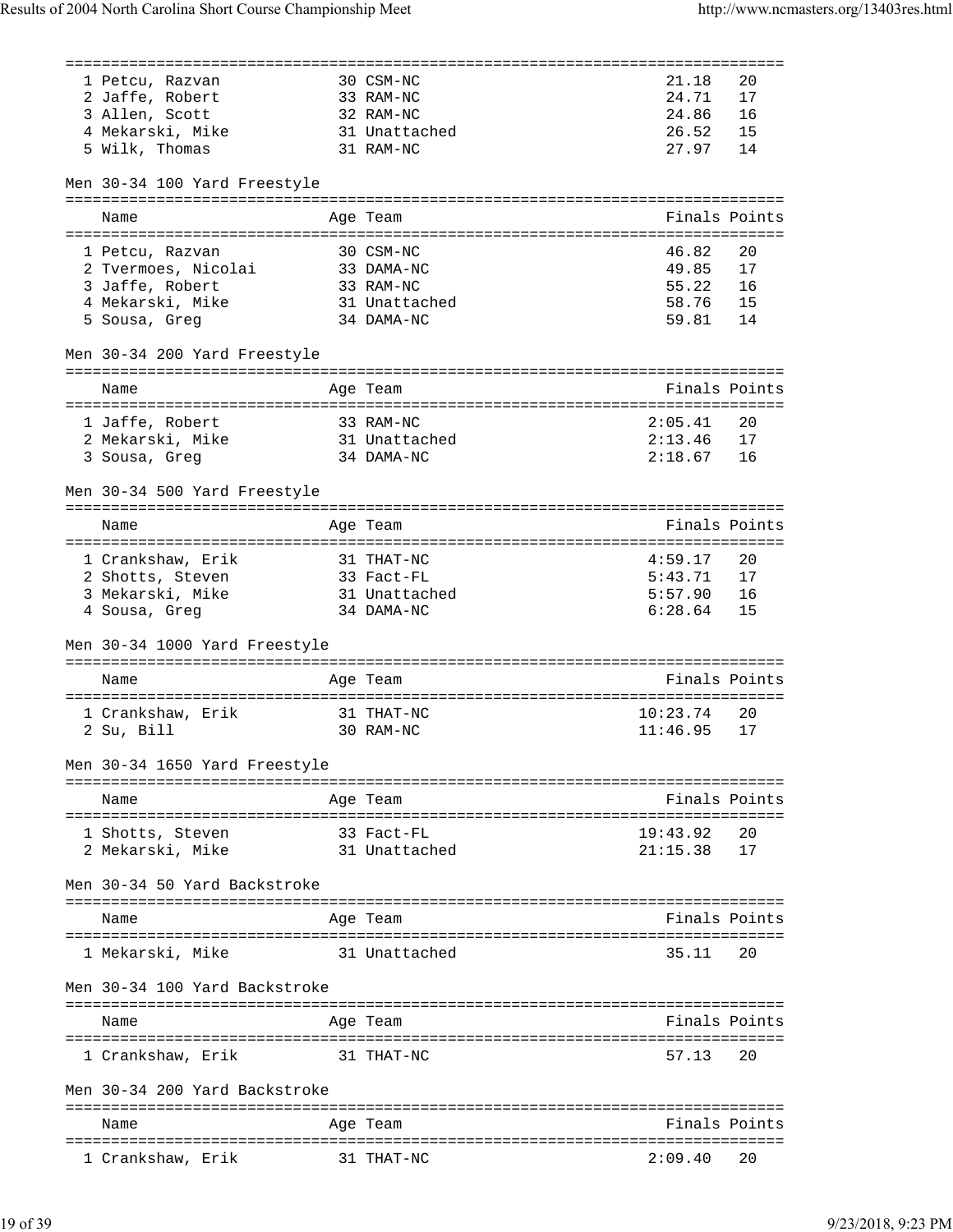| 2 Sousa, Greg                   | 34 DAMA-NC             | 2:46.27            | 17            |
|---------------------------------|------------------------|--------------------|---------------|
| Men 30-34 50 Yard Breaststroke  |                        |                    |               |
| Name                            | Age Team               |                    | Finals Points |
| 1 Andersen, Morten              | 33 MAC-NC              | 29.89              | 20            |
| 2 Aber, Dan<br>3 Su, Bill       | 30 RAM-NC<br>30 RAM-NC | 32.25<br>36.26     | 17<br>16      |
|                                 |                        |                    |               |
| Men 30-34 100 Yard Breaststroke |                        |                    |               |
| Name                            | Age Team               |                    | Finals Points |
| 1 Crankshaw, Erik               | 31 THAT-NC             | 1:05.32            | 20            |
| 2 Andersen, Morten              | 33 MAC-NC              | 1:05.74            | 17            |
| 3 Aber, Dan<br>4 Wilk, Thomas   | 30 RAM-NC<br>31 RAM-NC | 1:08.92<br>1:16.75 | 16<br>15      |
| 5 Su, Bill                      | 30 RAM-NC              | 1:18.09            | 14            |
| Men 30-34 200 Yard Breaststroke |                        |                    |               |
| Name                            | Age Team               |                    | Finals Points |
|                                 |                        |                    |               |
| 1 Crankshaw, Erik               | 31 THAT-NC             | 2:23.33            | 20            |
| 2 Aber, Dan                     | 30 RAM-NC              | 2:30.82            | 17            |
| Men 30-34 50 Yard Butterfly     |                        |                    |               |
| Name                            | Age Team               |                    | Finals Points |
| 1 Petcu, Razvan                 | 30 CSM-NC              | 23.19              | 20            |
| 2 Andersen, Morten              | 33 MAC-NC              | 24.97              | 17            |
| 3 Allen, Scott                  | 32 RAM-NC              | 28.72              | 16            |
| 4 Jaffe, Robert                 | 33 RAM-NC              | 28.92              | 15            |
| 5 Mekarski, Mike                | 31 Unattached          | 29.91              | 14            |
| Men 30-34 100 Yard Butterfly    |                        |                    |               |
| Name                            | Age Team               |                    | Finals Points |
| 1 Petcu, Razvan                 | 30 CSM-NC              | 50.61              | 20            |
| 2 Andersen, Morten              | 33 MAC-NC              | 55.65              | 17            |
| 3 Tvermoes, Nicolai             | 33 DAMA-NC             | 55.96              | 16            |
| Men 30-34 200 Yard Butterfly    |                        |                    |               |
| Name                            | Age Team               |                    | Finals Points |
| 1 Tvermoes, Nicolai             | 33 DAMA-NC             | 2:04.98            | 20            |
| 2 Crankshaw, Erik               | 31 THAT-NC             | 2:05.23            | 17            |
| 3 Shotts, Steven                | 33 Fact-FL             | 2:40.77            | 16            |
| Men 30-34 100 Yard IM           |                        |                    |               |
| Name                            | Age Team               |                    | Finals Points |
| 1 Andersen, Morten              | 33 MAC-NC              | 57.85              | 20            |
| 2 Allen, Scott                  | 32 RAM-NC              | 1:05.53            | 17            |
| 3 Aber, Dan                     | 30 RAM-NC              | 1:05.88            | 16            |
| 4 Jaffe, Robert                 | 33 RAM-NC              | 1:06.01            | 15            |
| 5 Su, Bill                      | 30 RAM-NC              | 1:06.32            | 14            |
|                                 |                        |                    |               |

Men 30-34 200 Yard IM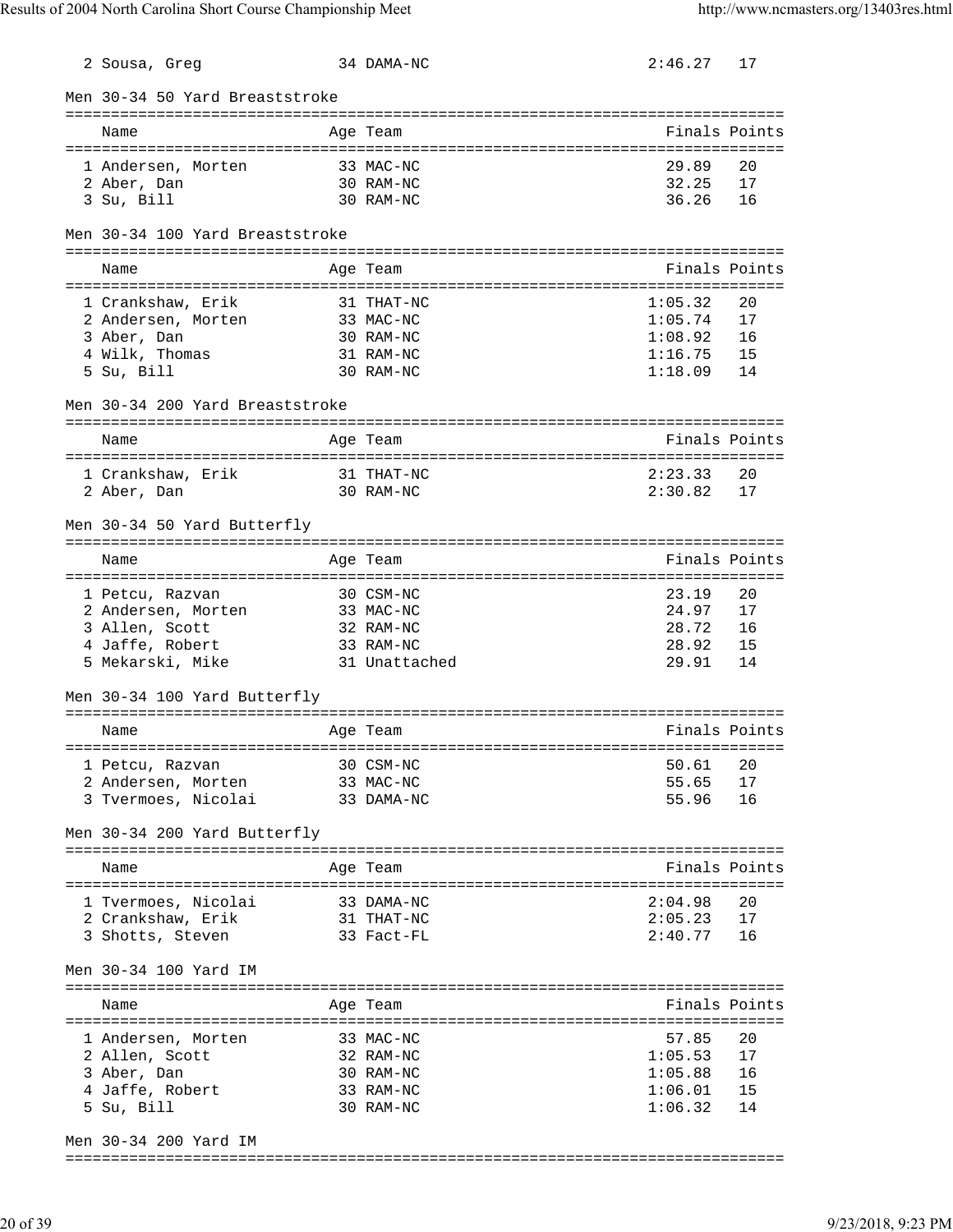| Name                                | Age Team                | Finals Points      |               |
|-------------------------------------|-------------------------|--------------------|---------------|
| =================================== | ====================    | ======:            |               |
| 1 Tvermoes, Nicolai                 | 33 DAMA-NC              | 2:04.02            | 20            |
| 2 Andersen, Morten                  | 33 MAC-NC               | 2:07.57            | 17            |
| 3 Aber, Dan                         | 30 RAM-NC               | 2:24.43            | 16            |
| 4 Mekarski, Mike                    | 31 Unattached           | 2:34.65            | 15            |
| Men 30-34 400 Yard IM               |                         |                    |               |
|                                     |                         |                    |               |
| Name                                | Age Team                |                    | Finals Points |
| 1 Crankshaw, Erik                   | 31 THAT-NC              | 4:29.38            | 20            |
| 2 Andersen, Morten<br>33 MAC-NC     |                         | 4:43.72            | 17            |
| 3 Shotts, Steven                    | 33 Fact-FL              | 5:16.52            | 16            |
|                                     |                         |                    |               |
| Men 35-39 50 Yard Freestyle         |                         |                    |               |
| Name                                | Age Team                |                    | Finals Points |
|                                     |                         |                    |               |
| 1 Bradshaw, Steve                   | 36 AMS-NC               | 23.71              | 20            |
| 2 Schad, Dan                        | 39 RAM-NC               | 25.14              | 17            |
|                                     |                         |                    |               |
| Men 35-39 100 Yard Freestyle        |                         |                    |               |
|                                     |                         |                    |               |
| Name                                | Age Team                |                    | Finals Points |
| 1 Bradshaw, Steve 36 AMS-NC         |                         | 51.15              | 20            |
| 2 Schad, Dan                        | 39 RAM-NC               | 54.56              | 17            |
| 3 LE Vine, Robert                   | 39 DAMA-NC              | 55.64              | 16            |
|                                     |                         |                    |               |
| Men 35-39 200 Yard Freestyle        |                         |                    |               |
|                                     |                         |                    |               |
|                                     |                         |                    |               |
| Name                                | Age Team                | Finals Points      |               |
|                                     |                         |                    |               |
| 1 Schad, Dan                        | 39 RAM-NC               | 1:59.12            | 20            |
| Men 35-39 500 Yard Freestyle        |                         |                    |               |
|                                     |                         |                    |               |
| Name                                | Age Team                |                    | Finals Points |
|                                     |                         |                    |               |
| $39$ RAM-NC<br>1 Schad, Dan         |                         | 5:38.08 20         |               |
| 2 Sexauer, Tim                      | 38 RAM-NC               | 6:49.25            | 17            |
| Men 35-39 1000 Yard Freestyle       |                         |                    |               |
|                                     |                         |                    |               |
| Name                                | Age Team                |                    | Finals Points |
| 1 Sexauer, Tim                      | 38 RAM-NC               | 15:03.05           | 20            |
|                                     |                         |                    |               |
| Men 35-39 50 Yard Backstroke        |                         |                    |               |
|                                     |                         |                    |               |
| Name                                | Age Team                |                    | Finals Points |
|                                     |                         |                    |               |
| 1 Bradshaw, Steve<br>38 RAM-NC      | 36 AMS-NC               | 25.79<br>28.78     | 20<br>17      |
| 2 Armfield, John                    |                         |                    |               |
| Men 35-39 100 Yard Backstroke       |                         |                    |               |
|                                     |                         |                    |               |
| Name                                | Age Team                |                    | Finals Points |
|                                     |                         |                    |               |
| 1 Bradshaw, Steve                   | 36 AMS-NC               | 54.79              | 20            |
| 2 LE Vine, Robert<br>3 Schad, Dan   | 39 DAMA-NC<br>39 RAM-NC | 1:01.39<br>1:03.42 | 17<br>16      |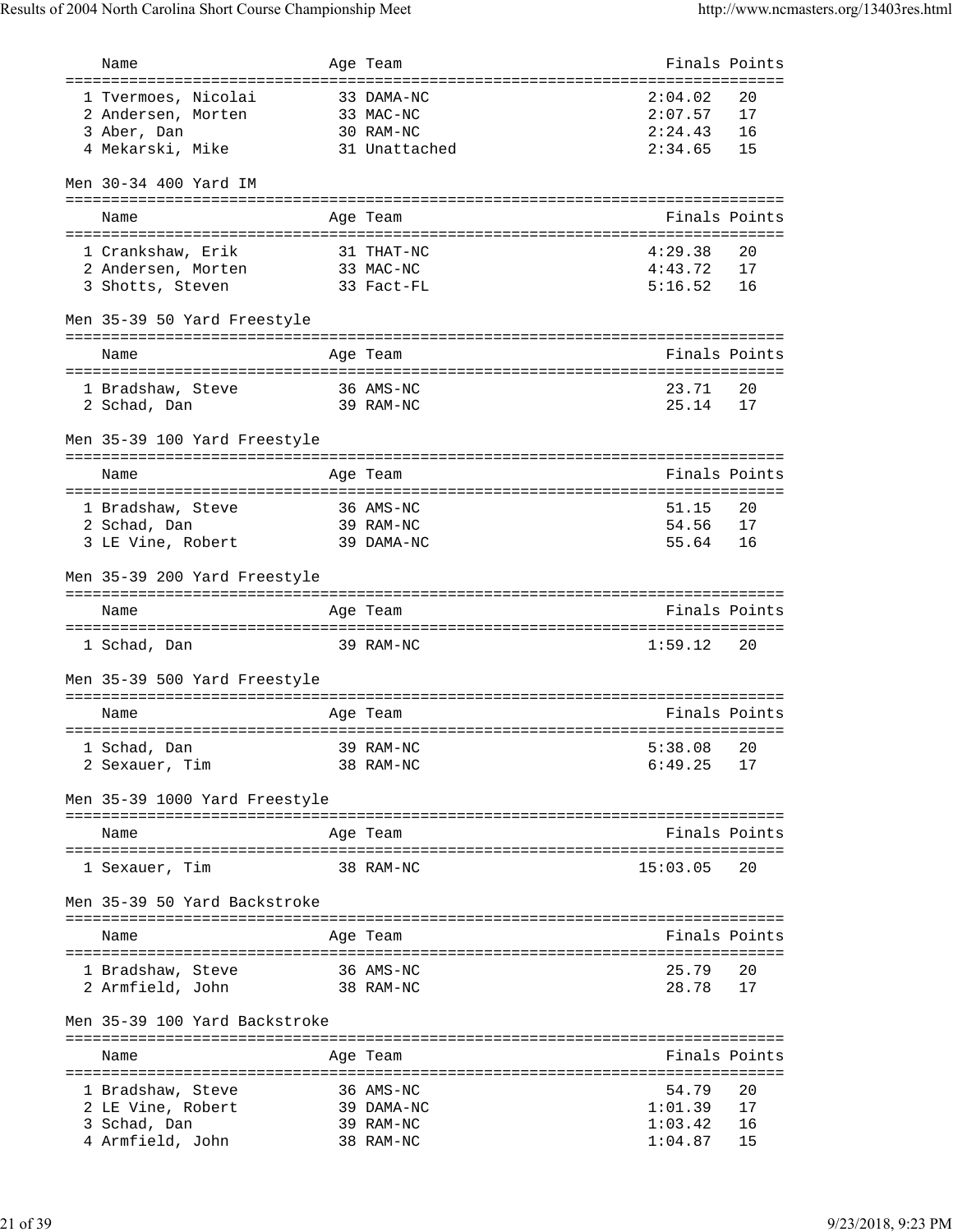| Men 35-39 200 Yard Backstroke             |                                                                                                                     |                |        |
|-------------------------------------------|---------------------------------------------------------------------------------------------------------------------|----------------|--------|
| Name                                      | Age Team                                                                                                            | Finals Points  |        |
| 36 AMS-NC<br>1 Bradshaw, Steve            |                                                                                                                     | 2:02.67        | 20     |
| 2 Armfield, John 38 RAM-NC                |                                                                                                                     | 2:26.19        | 17     |
|                                           |                                                                                                                     |                |        |
| Men 35-39 50 Yard Breaststroke            |                                                                                                                     |                |        |
|                                           |                                                                                                                     |                |        |
| Name                                      | Age Team                                                                                                            | Finals Points  |        |
| 1 Bradshaw, Steve                         | 36 AMS-NC                                                                                                           | 33.01          | 20     |
| 2 LE Vine, Robert                         | 39 DAMA-NC                                                                                                          | 34.49          | 17     |
| 3 Mondul, Michael                         | 35 VMST-VA                                                                                                          | 35.89          | 16     |
|                                           |                                                                                                                     |                |        |
| Men 35-39 100 Yard Breaststroke           |                                                                                                                     |                |        |
|                                           |                                                                                                                     |                |        |
| Name                                      | Age Team                                                                                                            | Finals Points  |        |
|                                           |                                                                                                                     |                |        |
| 1 Bradshaw, Steve 36 AMS-NC               |                                                                                                                     | 1:13.10        | 20     |
| Men 35-39 50 Yard Butterfly               |                                                                                                                     |                |        |
|                                           |                                                                                                                     |                |        |
| Name                                      | Age Team                                                                                                            | Finals Points  |        |
|                                           | 36 AMS-NC                                                                                                           | 26.89          | 20     |
| 1 Bradshaw, Steve<br>2 Armfield, John     | 38 RAM-NC                                                                                                           | 28.50          | 17     |
| 3 LE Vine, Robert                         | 39 DAMA-NC                                                                                                          | 29.00          | 16     |
| 4 Mondul, Michael                         | 35 VMST-VA                                                                                                          | 29.78          | 15     |
|                                           |                                                                                                                     |                |        |
| Men 35-39 100 Yard IM                     |                                                                                                                     |                |        |
| Name                                      | Age Team                                                                                                            | Finals Points  |        |
|                                           |                                                                                                                     |                |        |
| 1 Bradshaw, Steve                         | 36 AMS-NC                                                                                                           | 59.88          | 20     |
| 2 LE Vine, Robert 39 DAMA-NC              |                                                                                                                     | 1:01.86        | 17     |
| 3 Armfield, John                          | 38 RAM-NC                                                                                                           | 1:04.49        | 16     |
| Men 35-39 200 Yard IM                     |                                                                                                                     |                |        |
|                                           |                                                                                                                     |                |        |
| Name<br>and the Magnetic Page Team        | <b>Example 18 Service State Service Service State State Service State State State State State State State State</b> |                |        |
| 1 Bradshaw, Steve                         | 36 AMS-NC                                                                                                           | 2:07.85        | 20     |
|                                           |                                                                                                                     |                |        |
| Men 40-44 50 Yard Freestyle               |                                                                                                                     |                |        |
| Name                                      | Age Team                                                                                                            | Finals Points  |        |
|                                           |                                                                                                                     |                |        |
| 1 Malsbury, David                         | 42 VMST-VA                                                                                                          | 22.67          | 20     |
| 2 Stewart, Henry                          | 40 RAM-NC                                                                                                           | 22.85          | 17     |
| 3 Lechner, Chris                          | 43 AMS-NC                                                                                                           | 22.85<br>23.04 | 16     |
| 4 Smith, Jeff                             | 41 CSM-NC                                                                                                           | 23.97          | 15     |
| 5 Kretz, Rusty                            | 42 THAT-NC                                                                                                          | 24.58          | 14     |
| 6 McLauchlan, Mark                        | 40 MAC-NC                                                                                                           | 26.12          | 13     |
| 7 Willms, Chris                           | 41 TRYM-NC                                                                                                          | 26.15          | 12     |
| 8 Weller, Jeff                            | 44 AMS-NC                                                                                                           | 26.46          | 11     |
| 9 Hoover, William<br>10 Dickerman, Dwight | 44 MAC-NC<br>42 MAC-NC                                                                                              | 28.37<br>28.66 | 9<br>7 |
| 11 Palmer, Rick                           | 44 AMS-NC                                                                                                           | 29.54          | 6      |
| 12 Williams, Hurbert                      | 44 MAC-NC                                                                                                           | 31.05          | 5      |
|                                           |                                                                                                                     |                |        |
| Men 40-44 100 Yard Freestyle              |                                                                                                                     |                |        |
| Name                                      | Age Team                                                                                                            | Finals Points  |        |
|                                           |                                                                                                                     |                |        |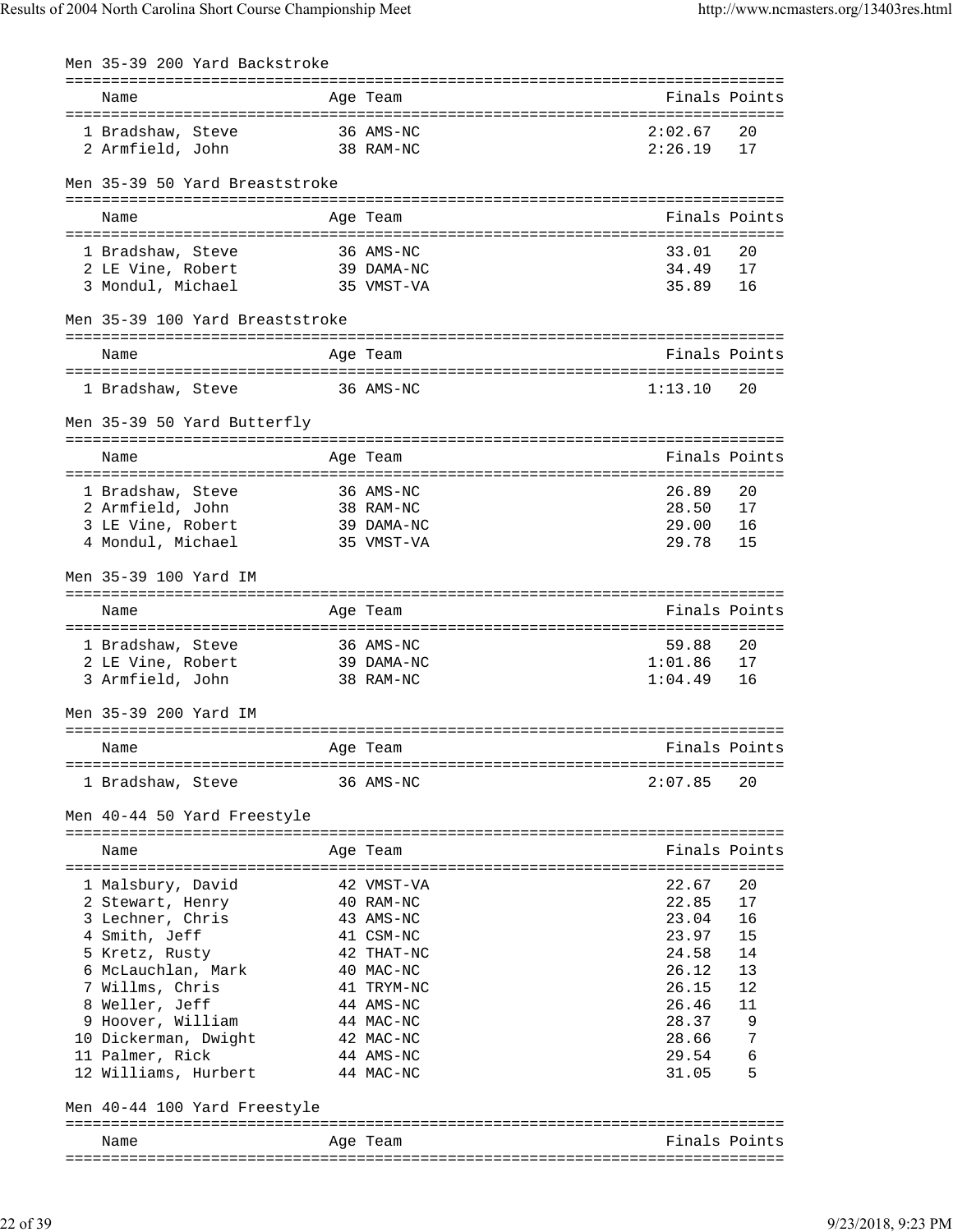| 1 Stewart, Henry<br>2 Smith, Jeff<br>3 Lechner, Chris<br>4 Weller, Jeff<br>5 Palmer, Rick | 40 RAM-NC<br>41 CSM-NC<br>43 AMS-NC<br>44 AMS-NC<br>44 AMS-NC | 49.66<br>51.75<br>51.95<br>1:01.86<br>1:06.79 | 20<br>17<br>16<br>15<br>14 |
|-------------------------------------------------------------------------------------------|---------------------------------------------------------------|-----------------------------------------------|----------------------------|
| Men 40-44 200 Yard Freestyle                                                              |                                                               |                                               |                            |
| Name                                                                                      | Age Team                                                      | Finals Points                                 |                            |
| 1 Stewart, Henry                                                                          | 40 RAM-NC                                                     | 1:51.00                                       | 20                         |
| 2 Lechner, Chris                                                                          | 43 AMS-NC                                                     | 1:56.04                                       | 17                         |
| 3 Smith, Jeff                                                                             | 41 CSM-NC                                                     | 1:56.24                                       | 16                         |
| 4 Williams, Hurbert                                                                       | 44 MAC-NC                                                     | 1:57.74                                       | 15                         |
| 5 Magdanz, Greg                                                                           | 40 RAM-NC                                                     | 2:07.66                                       | 14                         |
| 6 Celii, Michael                                                                          | 40 RAM-NC                                                     | 2:13.29                                       | 13                         |
| 7 McLauchlan, Mark<br>8 Willms, Chris                                                     | 40 MAC-NC<br>41 TRYM-NC                                       | 2:17.36<br>2:29.39                            | 12<br>11                   |
| Men 40-44 500 Yard Freestyle                                                              |                                                               |                                               |                            |
| Name                                                                                      | Age Team                                                      |                                               | Finals Points              |
|                                                                                           |                                                               |                                               |                            |
| 1 Stern, Benjamin                                                                         | 40 NCAM-NC                                                    | 5:25.10                                       | 20                         |
| 2 Magdanz, Greg                                                                           | 40 RAM-NC                                                     | 5:45.64                                       | 17                         |
| 3 Mangrum, John                                                                           | 41 RAM-NC                                                     | 5:47.68                                       | 16                         |
| 4 Celii, Michael                                                                          | 40 RAM-NC                                                     | 6:09.16                                       | 15                         |
| 5 Beauvais, Ernest                                                                        | 42 SCMM-NC                                                    | 6:53.39                                       | 14                         |
| Men 40-44 1000 Yard Freestyle                                                             |                                                               |                                               |                            |
| Name                                                                                      | Age Team                                                      | Finals Points                                 |                            |
| 1 Beauvais, Ernest 42 SCMM-NC                                                             |                                                               | 14:00.60                                      | 20                         |
| Men 40-44 1650 Yard Freestyle                                                             |                                                               |                                               |                            |
| Name                                                                                      | Age Team                                                      | Finals Points                                 |                            |
| 1 Magdanz, Greg                                                                           | 40 RAM-NC                                                     | 20:23.38                                      | 20                         |
| 2 Mangrum, John 41 RAM-NC                                                                 |                                                               | $20:25.57$ 17                                 |                            |
| 3 Roerden, Jeffery                                                                        | 42 RAM-NC                                                     | 28:51.27                                      | 16                         |
| Men 40-44 50 Yard Backstroke                                                              |                                                               |                                               |                            |
| Name                                                                                      | Age Team                                                      |                                               | Finals Points              |
| 1 Malsbury, David                                                                         | 42 VMST-VA                                                    | 26.39                                         | 20                         |
| 2 Smith, Jeff                                                                             | 41 CSM-NC                                                     | 28.20                                         | 17                         |
| 3 Stewart, Henry                                                                          | 40 RAM-NC                                                     | 28.70                                         | 16                         |
| 4 Lechner, Chris                                                                          | 43 AMS-NC                                                     | 30.59                                         | 15                         |
| 5 Palmer, Rick                                                                            | 44 AMS-NC                                                     | 37.61                                         | 14                         |
| 6 Weller, Jeff                                                                            | 44 AMS-NC                                                     | 37.74                                         | 13                         |
| 7 Williams, Hurbert                                                                       | 44 MAC-NC                                                     | 39.88                                         | 12                         |
| Men 40-44 100 Yard Backstroke                                                             |                                                               |                                               |                            |
| Name                                                                                      | Age Team                                                      | Finals Points                                 |                            |
|                                                                                           |                                                               |                                               |                            |
| 1 Smith, Jeff                                                                             | 41 CSM-NC<br>40 NCAM-NC                                       | 1:00.15<br>1:02.32                            | 20<br>17                   |
| 2 Stern, Benjamin<br>3 Mangrum, John                                                      | 41 RAM-NC                                                     | 1:06.66                                       | 16                         |
| 4 Lechner, Chris                                                                          | 43 AMS-NC                                                     | 1:09.30                                       | 15                         |
| 5 Palmer, Rick                                                                            | 44 AMS-NC                                                     | 1:26.62                                       | 14                         |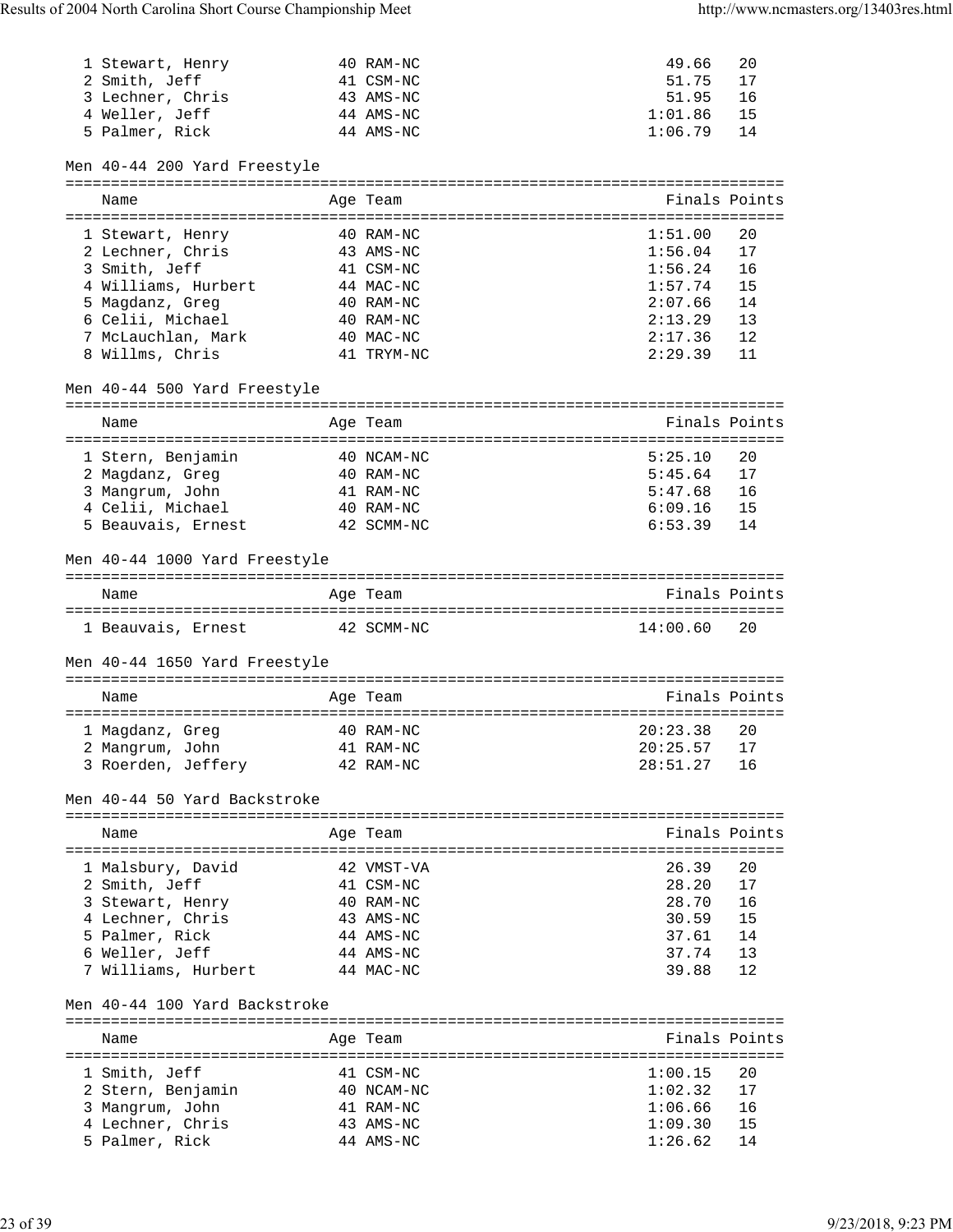| Men 40-44 200 Yard Backstroke   |            |               |               |
|---------------------------------|------------|---------------|---------------|
| Name                            | Age Team   |               | Finals Points |
|                                 |            |               |               |
| 1 Mangrum, John                 | 41 RAM-NC  | 2:22.69       | 20            |
| 2 Hoover, William               | 44 MAC-NC  | 2:39.11       | 17            |
| 3 Weller, Jeff                  | 44 AMS-NC  | 2:50.93       | 16            |
| 4 Beauvais, Ernest              | 42 SCMM-NC | 3:05.56       | 15            |
| Men 40-44 50 Yard Breaststroke  |            |               |               |
|                                 |            |               |               |
| Name                            | Age Team   |               | Finals Points |
| 1 Malsbury, David               | 42 VMST-VA | 28.96         | 20            |
| 2 Kretz, Rusty                  | 42 THAT-NC | 29.82         | 17            |
| 3 Stewart, Henry                | 40 RAM-NC  | 31.23         | 16            |
| 4 Lechner, Chris                | 43 AMS-NC  | 33.12         | 15            |
| 5 Celii, Michael                | 40 RAM-NC  | 33.37         | 14            |
| 6 Weller, Jeff                  | 44 AMS-NC  | 34.75         | 13            |
| 7 Palmer, Rick                  | 44 AMS-NC  | 37.84         | 12            |
|                                 |            |               |               |
| Men 40-44 100 Yard Breaststroke |            |               |               |
| Name                            | Age Team   |               | Finals Points |
|                                 |            |               |               |
| 1 Kretz, Rusty                  | 42 THAT-NC | 1:06.75       | 20            |
| 2 Willms, Chris                 | 41 TRYM-NC | 1:13.61       | 17            |
| 3 Celii, Michael                | 40 RAM-NC  | 1:13.88       | 16            |
| 4 Weller, Jeff                  | 44 AMS-NC  | 1:19.02       | 15            |
| 5 Palmer, Rick                  | 44 AMS-NC  | 1:21.24       | 14            |
| 6 Beauvais, Ernest              | 42 SCMM-NC | 1:25.47       | 13            |
| 7 Hoover, William               | 44 MAC-NC  | 1:25.94       | 12            |
| 8 Dickerman, Dwight             | 42 MAC-NC  | 1:30.77       | 11            |
| 9 Williams, Hurbert             | 44 MAC-NC  | 1:31.63       | 9             |
|                                 |            |               |               |
| Men 40-44 200 Yard Breaststroke |            |               |               |
| Name                            | Age Team   | Finals Points |               |
|                                 |            |               |               |
| 1 Stern, Benjamin               | 40 NCAM-NC | 2:33.02       | 20            |
| 2 Mangrum, John 41 RAM-NC       |            | $2:44.58$ 17  |               |
| 3 Celii, Michael                | 40 RAM-NC  | 2:47.01       | 16            |
| 4 Weller, Jeff                  | 44 AMS-NC  | 2:57.45       | 15            |
| 5 Beauvais, Ernest              | 42 SCMM-NC | 3:03.46       | 14            |
| Men 40-44 50 Yard Butterfly     |            |               |               |
| Name                            | Age Team   |               | Finals Points |
|                                 |            |               |               |
| 1 Stewart, Henry                | 40 RAM-NC  | 25.27         | 20            |
| 2 Malsbury, David               | 42 VMST-VA | 25.44         | 17            |
| 3 Stern, Benjamin               | 40 NCAM-NC | 26.33         | 16            |
| 4 Lechner, Chris                | 43 AMS-NC  | 26.42         | 15            |
| 5 Smith, Jeff                   | 41 CSM-NC  | 27.00         | 14            |
| 6 Weischedel, Brian             | 44 NCMS-NC | 27.21         | 13            |
| 7 Kretz, Rusty                  | 42 THAT-NC | 27.82         | 12            |
| 8 Palmer, Rick                  | 44 AMS-NC  | 33.55         | 11            |
| Men 40-44 100 Yard Butterfly    |            |               |               |
| Name                            |            |               | Finals Points |
|                                 | Age Team   |               |               |
| 1 Stewart, Henry                | 40 RAM-NC  | 54.47         | 20            |
| 2 Lechner, Chris                | 43 AMS-NC  | 57.13         | 17            |
| 3 Weischedel, Brian             | 44 NCMS-NC | 59.50         | 16            |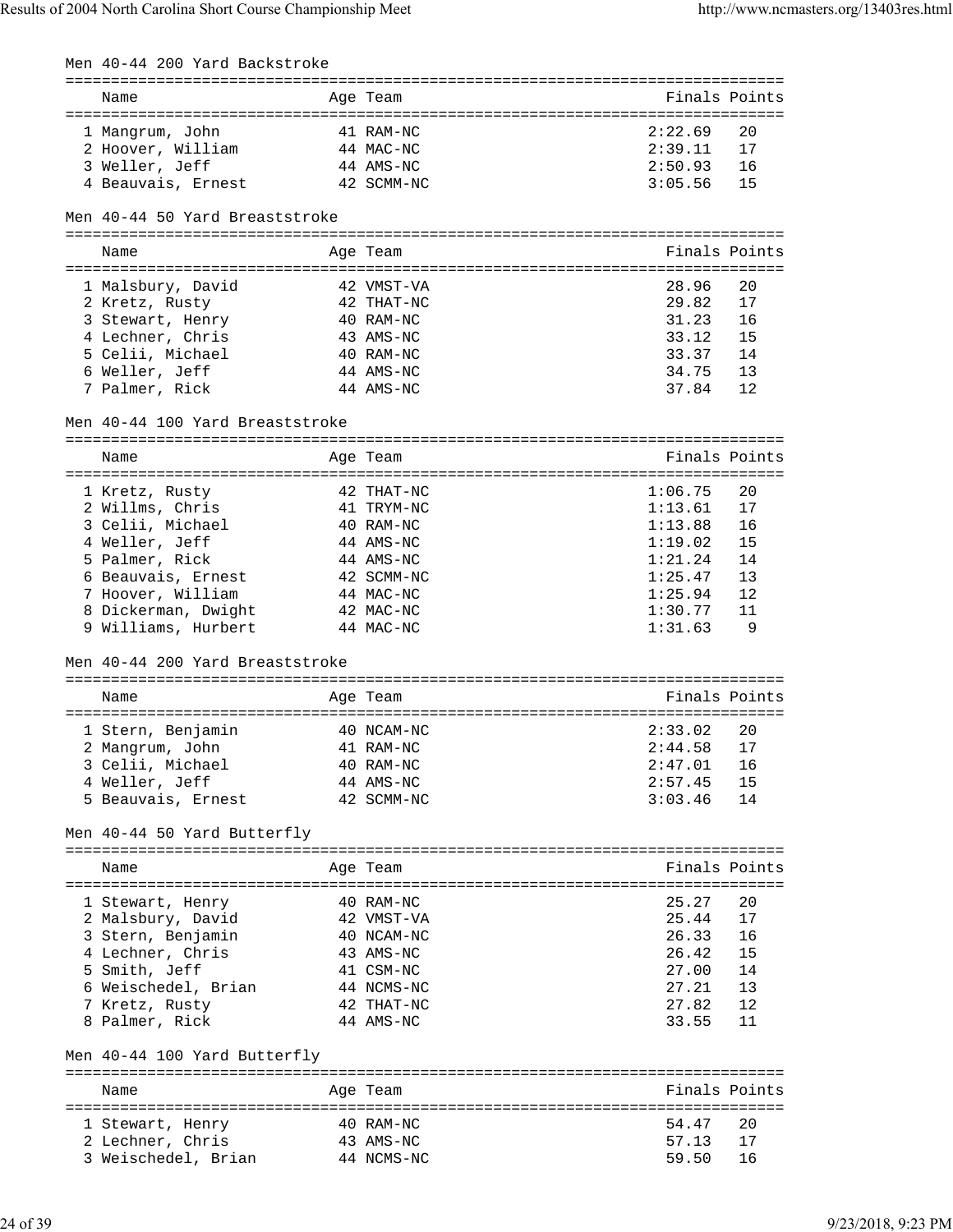| 4 McLauchlan, Mark                       | 40 MAC-NC               | 1:04.38            | 15            |
|------------------------------------------|-------------------------|--------------------|---------------|
| Men 40-44 200 Yard Butterfly             |                         |                    |               |
| Name                                     | Age Team                |                    | Finals Points |
|                                          |                         |                    |               |
| 1 Weischedel, Brian                      | 44 NCMS-NC              | 2:12.65            | 20            |
| 2 Mangrum, John                          | 41 RAM-NC               | 2:33.60            | 17            |
| Men 40-44 100 Yard IM                    |                         |                    |               |
| Name                                     | Age Team                |                    | Finals Points |
|                                          |                         |                    |               |
| 1 Malsbury, David                        | 42 VMST-VA<br>40 RAM-NC | 57.95<br>58.88     | 20<br>17      |
| 2 Stewart, Henry<br>3 Smith, Jeff        | 41 CSM-NC               | 1:00.41            | 16            |
| 4 Stern, Benjamin                        | 40 NCAM-NC              | 1:01.05            | 15            |
| 5 Lechner, Chris                         | 43 AMS-NC               | 1:02.49            | 14            |
|                                          | 42 THAT-NC              | 1:03.88            | 13            |
| 6 Kretz, Rusty                           |                         |                    | 12            |
| 7 Weller, Jeff<br>8 Palmer, Rick         | 44 AMS-NC<br>44 AMS-NC  | 1:12.17<br>1:15.26 | 11            |
|                                          |                         |                    |               |
| Men 40-44 200 Yard IM                    |                         |                    |               |
| Name                                     | Age Team                |                    | Finals Points |
|                                          |                         |                    |               |
| 1 Malsbury, David                        | 42 VMST-VA              | 2:11.38            | 20            |
| 2 Smith, Jeff                            | 41 CSM-NC               | 2:15.03            | 17            |
| 3 Mangrum, John                          | 41 RAM-NC               | 2:21.64            | 16            |
| 4 Hoover, William                        | 44 MAC-NC               | 2:42.57            | 15            |
| 5 Willms, Chris                          | 41 TRYM-NC              | 2:44.44            | 14            |
| 6 Dickerman, Dwight                      | 42 MAC-NC               | 2:49.80            | 13            |
| Men 40-44 400 Yard IM                    |                         |                    |               |
|                                          |                         |                    |               |
|                                          |                         |                    |               |
| Name                                     | Age Team                | Finals Points      |               |
| 1 Mangrum, John                          | 41 RAM-NC               | 5:08.65            | 20            |
| Men 45-49 50 Yard Freestyle              |                         |                    |               |
| Name                                     |                         |                    |               |
|                                          | Age Team                |                    | Finals Points |
|                                          | $45$ GAJA- $45$         | 24.18              | 20            |
| 1 Dyer, Andy<br>2 Shields, Larry         | 47 CSM-NC               | 25.43              | 17            |
| 3 Carrow, Hill                           | 49 RAM-NC               | 26.12              | 16            |
| 4 O'Donnell, Jeremiah                    | 45 NCMS-NC              | 26.19              | 15            |
| 5 Klein, Jonathan                        | 46 THAT-NC              | 26.56              | 14            |
|                                          | 48 AMS-NC               | 26.76              | 13            |
| 6 Easterling, David<br>7 Waldbauer, Eric | 45 RAM-NC               | 27.34              | 12            |
| 8 McClernan, Bill                        | 47 DAMA-NC              | 27.87              | 11            |
| 9 Adamson, Kenet                         | 46 AMS-NC               | 29.22              | 9             |
|                                          |                         |                    |               |
| Men 45-49 100 Yard Freestyle             |                         |                    |               |
| Name                                     | Age Team                |                    | Finals Points |
|                                          |                         |                    |               |
| 1 Klein, Jonathan                        | 46 THAT-NC              | 50.71              | 20            |
| 2 Godfrey, Alan                          | 47 RAM-NC               | 52.73              | 17            |
| 3 Fiest, Eric                            | 45 RAM-NC               | 53.27              | 16            |
| 4 Phillips, John                         | 45 CSM-NC               | 54.13              | 15            |
| 5 Flack, John                            | 48 NCMS-NC              | 58.95              | 14            |
| 6 McClernan, Bill                        | 47 DAMA-NC              | 1:02.60            | 13            |
| 7 Hinton, James<br>8 Adamson, Kenet      | 49 AMS-NC<br>46 AMS-NC  | 1:02.64<br>1:05.86 | 12<br>11      |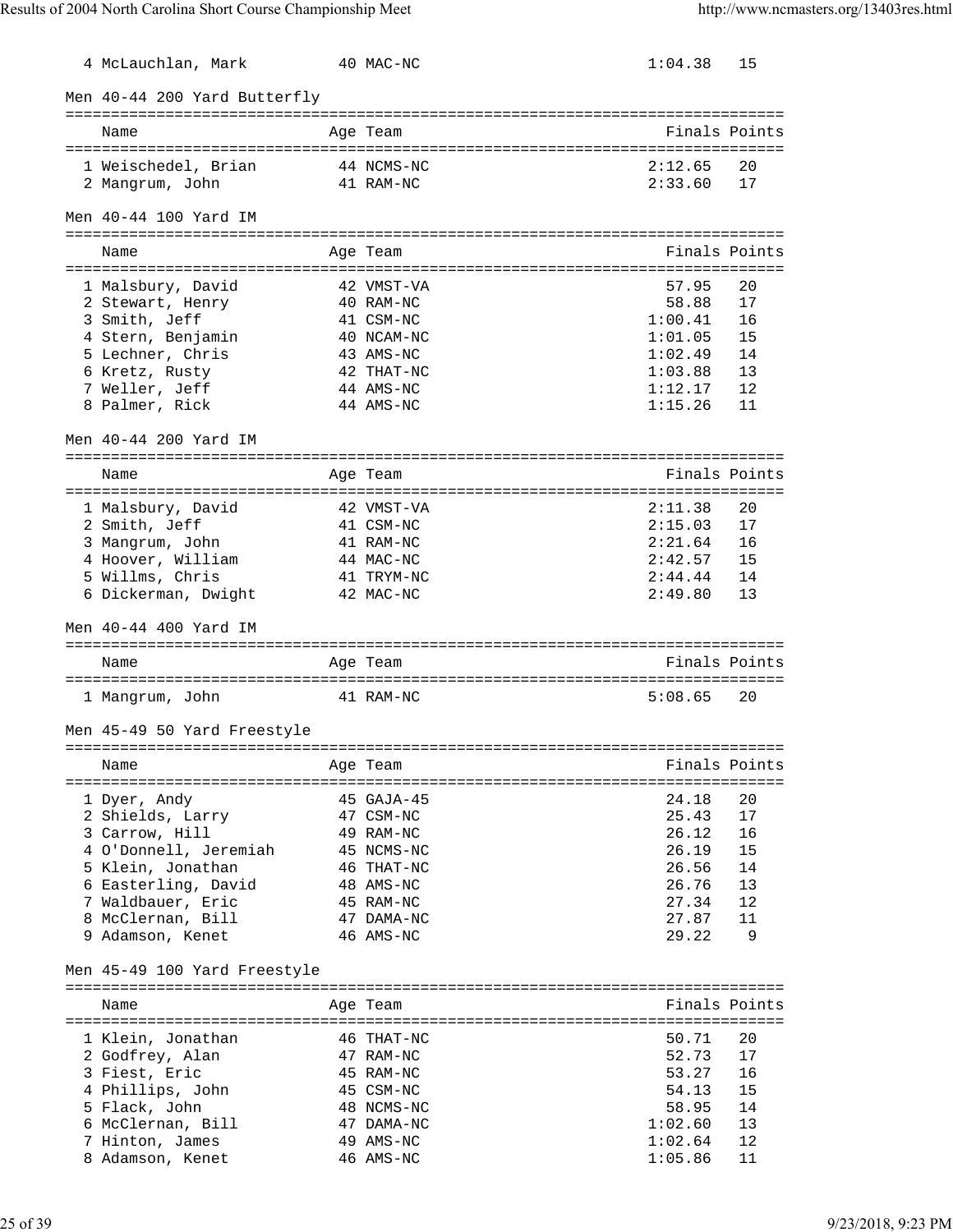| Men 45-49 200 Yard Freestyle                                   |                         |                    |               |
|----------------------------------------------------------------|-------------------------|--------------------|---------------|
| Name                                                           | Age Team                |                    | Finals Points |
|                                                                |                         |                    |               |
| 1 Phillips, John                                               | 45 CSM-NC<br>45 TRYM-NC | 2:04.47            | 20            |
| 2 Siegel, Craig                                                |                         | 2:07.35            | 17            |
| 3 Hinton, James                                                | 49 AMS-NC               | 2:19.63            | 16            |
| Men 45-49 500 Yard Freestyle                                   |                         |                    |               |
| Name                                                           | Age Team                |                    | Finals Points |
| 1 Siegel, Craig                                                | 45 TRYM-NC              | 5:50.03            | 20            |
| 2 Waldbauer, Eric                                              | 45 RAM-NC               | 6:11.52            | 17            |
|                                                                |                         |                    |               |
| Men 45-49 1000 Yard Freestyle                                  |                         |                    |               |
| Name                                                           | Age Team                |                    | Finals Points |
| 1 Cottam, James                                                | 47 AMS-NC               | 11:43.30           | 20            |
| 45 TRYM-NC<br>2 Siegel, Craig                                  |                         | 12:11.58           | 17            |
| 3 Weatherman, Steve 48 RAM-NC                                  |                         | 13:19.50           | 16            |
| Men 45-49 1650 Yard Freestyle                                  |                         |                    |               |
|                                                                |                         |                    |               |
| Name                                                           | Age Team                |                    | Finals Points |
| 1 Hinton, James                                                | 49 AMS-NC               | 20:28.02           | 20            |
| Men 45-49 50 Yard Backstroke                                   |                         |                    |               |
|                                                                |                         |                    |               |
| Name                                                           | Age Team                |                    | Finals Points |
| 1 Lehman, Fritz                                                | 45 RAM-NC               | 25.59              | 20            |
| 2 Fiest, Eric                                                  | 45 RAM-NC               | 29.16              | 17            |
| 3 Shields, Larry<br>4 Carrow, Hill                             | 47 CSM-NC               | 31.78              | 16            |
| 4 Carrow, Hill                                                 | 49 RAM-NC               | 32.69              | 15            |
| 5 Easterling, David                                            | 48 AMS-NC               | 33.03              | 14            |
| 6 O'Donnell, Jeremiah 45 NCMS-NC                               |                         | 36.12              | 13            |
| 7 Adamson, Kenet                                               | 46 AMS-NC               | 37.43              | 12            |
| -- McClernan, Bill                                             | 47 DAMA-NC              | DO.                |               |
| Men 45-49 100 Yard Backstroke<br>----------------------------- | ----------              |                    |               |
| Name                                                           | Age Team                |                    | Finals Points |
| --------------                                                 |                         |                    |               |
| 1 Fiest, Eric                                                  | 45 RAM-NC               | 1:01.50            | 20            |
| 2 Godfrey, Alan                                                | 47 RAM-NC               | 1:02.60            | 17            |
| 3 Phillips, John<br>4 Cottam, James                            | 45 CSM-NC<br>47 AMS-NC  | 1:06.79<br>1:09.86 | 16<br>15      |
| 5 Weatherman, Steve                                            | 48 RAM-NC               | 1:12.45            | 14            |
| Men 45-49 200 Yard Backstroke                                  |                         |                    |               |
|                                                                |                         |                    |               |
| Name<br>--------------------                                   | Age Team                |                    | Finals Points |
| 1 Godfrey, Alan                                                | 47 RAM-NC               | 2:15.70            | 20            |
| 2 Cottam, James                                                | 47 AMS-NC               | 2:29.74            | 17            |
| 3 Hinton, James                                                | 49 AMS-NC               | 2:37.58            | 16            |
| Men 45-49 50 Yard Breaststroke                                 |                         |                    |               |
| Name                                                           | Aqe Team                |                    | Finals Points |
|                                                                |                         |                    |               |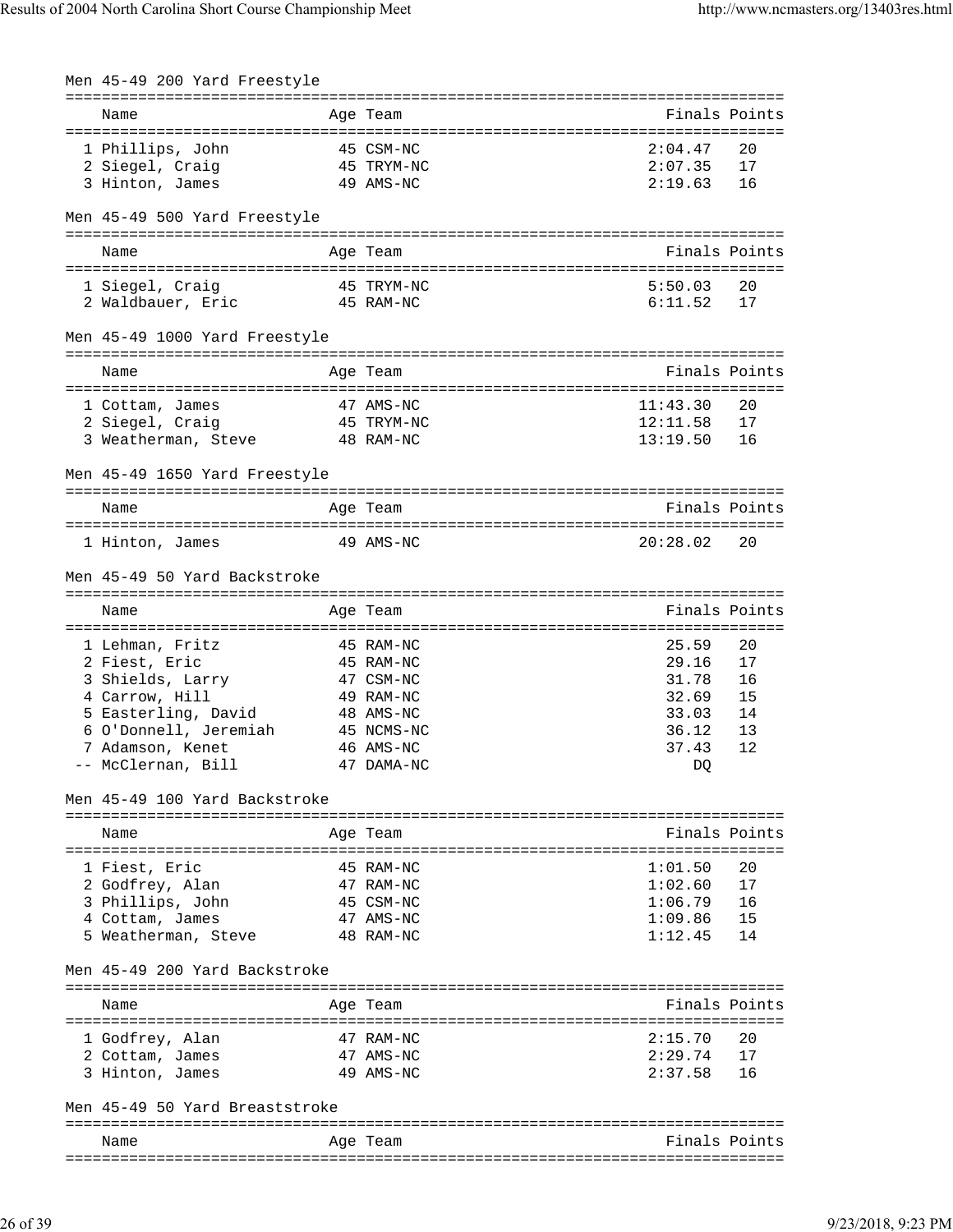| 1 Waldbauer, Eric<br>2 O'Donnell, Jeremiah 45 NCMS-NC<br>3 Easterling, David<br>4 Hinton, James<br>5 McClernan, Bill<br>6 Adamson, Kenet | 45 RAM-NC<br>48 AMS-NC<br>49 AMS-NC<br>47 DAMA-NC<br>46 AMS-NC | 33.22<br>34.03<br>34.21<br>35.79<br>36.06<br>37.03 | 20<br>17<br>16<br>15<br>14<br>13 |
|------------------------------------------------------------------------------------------------------------------------------------------|----------------------------------------------------------------|----------------------------------------------------|----------------------------------|
| Men 45-49 100 Yard Breaststroke                                                                                                          |                                                                |                                                    |                                  |
|                                                                                                                                          |                                                                |                                                    |                                  |
| Name                                                                                                                                     | Age Team                                                       |                                                    | Finals Points                    |
| 1 Dyer, Andy                                                                                                                             | 45 GAJA-45                                                     | 1:05.22                                            | 20                               |
| 2 Waldbauer, Eric                                                                                                                        | 45 RAM-NC                                                      | 1:11.62                                            | 17                               |
| 3 Easterling, David                                                                                                                      | 48 AMS-NC                                                      | 1:13.10                                            | 16                               |
| 4 Cottam, James                                                                                                                          | 47 AMS-NC                                                      | 1:15.75                                            | 15                               |
| 5 Hinton, James                                                                                                                          | 49 AMS-NC                                                      | 1:18.22                                            | 14                               |
| 6 McClernan, Bill                                                                                                                        | 47 DAMA-NC                                                     | 1:18.81                                            | 13                               |
| 7 Adamson, Kenet                                                                                                                         | 46 AMS-NC                                                      | 1:20.41                                            | 12                               |
| Men 45-49 200 Yard Breaststroke                                                                                                          |                                                                |                                                    |                                  |
| Name                                                                                                                                     | Age Team                                                       |                                                    | Finals Points                    |
|                                                                                                                                          |                                                                |                                                    |                                  |
| 1 Waldbauer, Eric                                                                                                                        | 45 RAM-NC                                                      | 2:35.10                                            | 20                               |
| 2 Cottam, James                                                                                                                          | 47 AMS-NC                                                      | 2:38.38                                            | 17                               |
| 3 Easterling, David 48 AMS-NC                                                                                                            |                                                                | 2:41.63                                            | 16                               |
| 4 Hinton, James                                                                                                                          | 49 AMS-NC                                                      | 2:51.19                                            | 15                               |
| 5 Adamson, Kenet                                                                                                                         | 46 AMS-NC                                                      | 2:57.51                                            | 14                               |
| Men 45-49 50 Yard Butterfly                                                                                                              |                                                                |                                                    |                                  |
| Name                                                                                                                                     | Age Team                                                       |                                                    | Finals Points                    |
|                                                                                                                                          |                                                                |                                                    |                                  |
| 1 Lehman, Fritz                                                                                                                          | 45 RAM-NC                                                      | 25.15                                              | 20                               |
| 2 Klein, Jonathan                                                                                                                        | 46 THAT-NC                                                     | 25.26                                              | 17                               |
| 3 Phillips, John                                                                                                                         | 45 CSM-NC                                                      | 27.04                                              | 16                               |
| 4 Cottam, James                                                                                                                          | 47 AMS-NC                                                      | 28.71                                              | 15                               |
| 5 O'Donnell, Jeremiah 45 NCMS-NC                                                                                                         |                                                                | 30.16                                              | 14                               |
| 6 Adamson, Kenet                                                                                                                         | 46 AMS-NC                                                      | 30.47                                              | 13                               |
| 7 Flack, John                                                                                                                            | 48 NCMS-NC                                                     | 30.69                                              | 12                               |
| 8 Easterling, David 48 AMS-NC                                                                                                            |                                                                | 30.72 11                                           |                                  |
| 9 Hinton, James                                                                                                                          | 49 AMS-NC                                                      | 30.98                                              | 9                                |
| 10 McClernan, Bill                                                                                                                       | 47 DAMA-NC                                                     | 35.13                                              | 7                                |
| Men 45-49 100 Yard Butterfly                                                                                                             |                                                                |                                                    |                                  |
|                                                                                                                                          |                                                                |                                                    | Finals Points                    |
| Name                                                                                                                                     | Age Team                                                       |                                                    |                                  |
| 1 Phillips, John                                                                                                                         | 45 CSM-NC                                                      | 59.53                                              | 20                               |
| 2 Dyer, Andy                                                                                                                             | 45 GAJA-45                                                     | 1:00.55                                            | 17                               |
| 3 Carrow, Hill                                                                                                                           | 49 RAM-NC                                                      | 1:04.04                                            | 16                               |
| 4 Cottam, James                                                                                                                          | 47 AMS-NC                                                      | 1:09.38                                            | 15                               |
| Men 45-49 200 Yard Butterfly                                                                                                             |                                                                |                                                    |                                  |
|                                                                                                                                          |                                                                |                                                    |                                  |
| Name                                                                                                                                     | Age Team                                                       |                                                    | Finals Points                    |
| 1 Cottam, James                                                                                                                          | 47 AMS-NC                                                      | 2:20.33                                            | 20                               |
| Men 45-49 100 Yard IM                                                                                                                    |                                                                |                                                    |                                  |
| Name                                                                                                                                     | Age Team                                                       |                                                    | Finals Points                    |
|                                                                                                                                          |                                                                |                                                    |                                  |
| 1 Godfrey, Alan                                                                                                                          | 47 RAM-NC                                                      | 1:00.29                                            | 18.5                             |
| 1 Fiest, Eric                                                                                                                            | 45 RAM-NC                                                      | 1:00.29                                            | 18.5                             |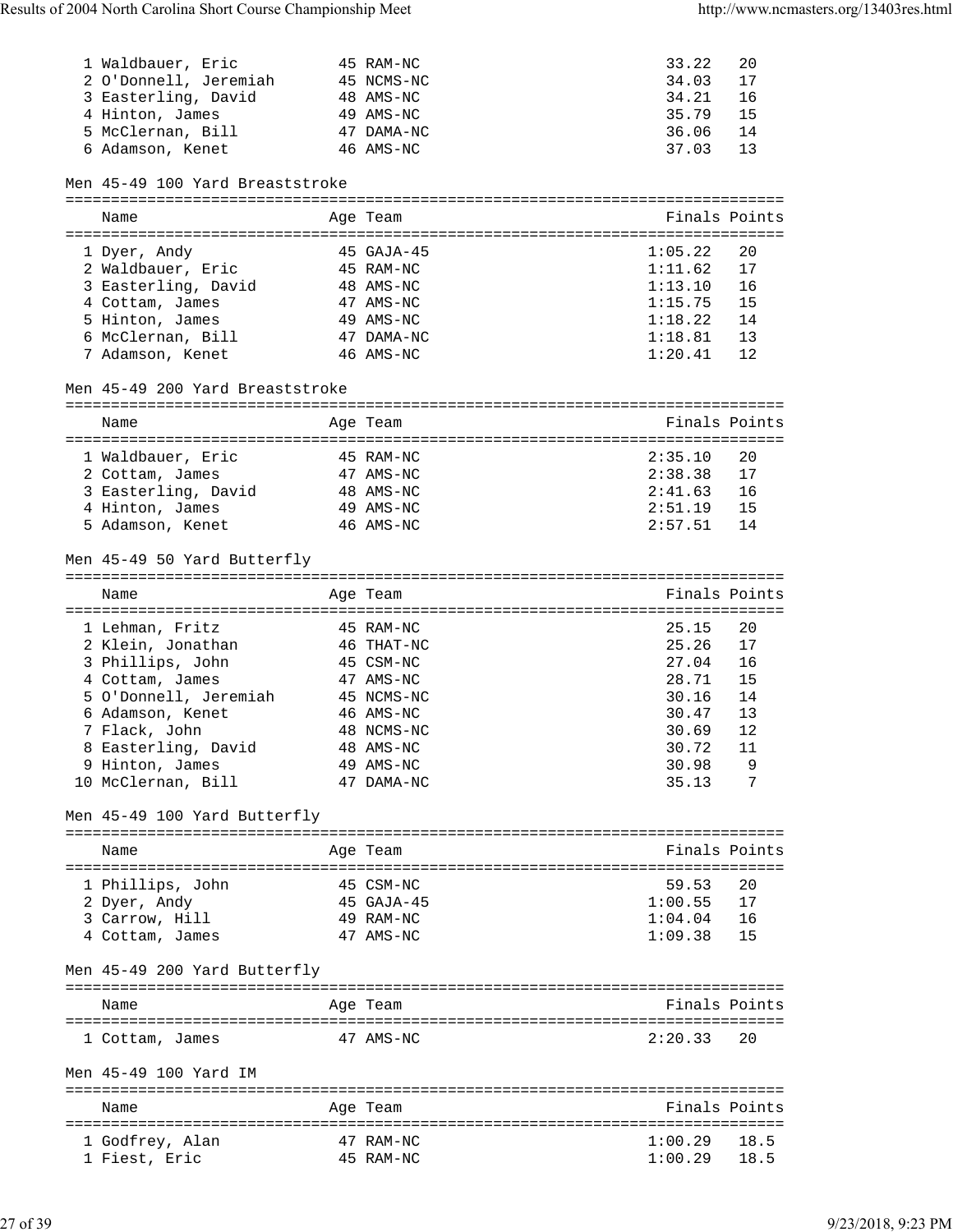| 3 Phillips, John                   | 45 CSM-NC               | 1:02.25                           | 16       |
|------------------------------------|-------------------------|-----------------------------------|----------|
| 4 Cottam, James                    | 47 AMS-NC               | 1:04.05                           | 15       |
| 5 Easterling, David                | 48 AMS-NC               | 1:08.68                           | 14       |
| 6 Flack, John                      | 48 NCMS-NC              | 1:08.90                           | 13       |
| 7 Hinton, James                    | 49 AMS-NC               | 1:10.43                           | 12       |
| 8 O'Donnell, Jeremiah 45 NCMS-NC   |                         | 1:10.89                           | 11       |
| 9 Adamson, Kenet                   | 46 AMS-NC               | 1:13.05                           | 9        |
|                                    | 47 DAMA-NC              | 1:13.94                           | 7        |
| 10 McClernan, Bill                 |                         |                                   |          |
| Men 45-49 200 Yard IM              |                         |                                   |          |
| Name                               | Age Team                | Finals Points                     |          |
|                                    |                         |                                   |          |
| 1 Fiest, Eric                      | 45 RAM-NC               | 2:11.61                           | 20       |
| 2 Phillips, John                   | 45 CSM-NC               | 2:19.75                           | 17       |
|                                    |                         |                                   |          |
| 3 Cottam, James                    | 47 AMS-NC               | 2:23.36                           | 16       |
| 4 Hinton, James                    | 49 AMS-NC               | 2:31.49                           | 15       |
| 5 Easterling, David                | 48 AMS-NC               | 2:31.83                           | 14       |
| 6 Adamson, Kenet                   | 46 AMS-NC               | 2:43.49                           | 13       |
| 7 McClernan, Bill                  | 47 DAMA-NC              | 2:44.81                           | 12       |
| Men 45-49 400 Yard IM              |                         |                                   |          |
|                                    |                         |                                   |          |
| Name                               | Age Team                | Finals Points                     |          |
|                                    |                         |                                   |          |
| $46$ AMS-NC<br>1 Adamson, Kenet    |                         | 6:05.28                           | 20       |
|                                    |                         |                                   |          |
| Men 50-54 50 Yard Freestyle        |                         |                                   |          |
|                                    |                         |                                   |          |
| Name                               | Age Team                | Finals Points                     |          |
|                                    |                         |                                   |          |
| 1 Schmitz, Robert                  | 51 THAT-NC              | 24.32                             | 20       |
| 2 Glass, Ernie                     | 54 CSM-NC               | 25.72                             | 17       |
| 3 McGraw, Dennis                   | 52 DAMA-NC              | 26.94                             | 16       |
| 4 Gosha, Joseph                    | 50 NCMS-NC              | 28.08                             | 15       |
| 5 Singer, Gregory                  | 53 NCAM-NC              | 29.72                             | 14       |
|                                    |                         |                                   |          |
| 6 Karpinos, Ralph                  | 54 NCMS-NC              | 39.11                             | 13       |
| Men 50-54 100 Yard Freestyle       |                         |                                   |          |
|                                    |                         |                                   |          |
|                                    |                         | Finals Points                     |          |
| Name                               | Age Team                |                                   |          |
|                                    |                         |                                   | 20       |
| 1 Schmitz, Robert                  | 51 THAT-NC              | 53.83                             |          |
| 2 Glass, Ernie                     | 54 CSM-NC               | 57.18                             | 17       |
| 3 McGraw, Dennis                   | 52 DAMA-NC              | 59.36                             | 16       |
| 4 Gosha, Joseph                    | 50 NCMS-NC              | 1:03.87                           | 15       |
| 5 Singer, Gregory                  | 53 NCAM-NC              | 1:07.16                           | 14       |
| 6 Drumm, Thomas                    |                         |                                   | 13       |
|                                    | 51 Unattached           | 1:13.27                           |          |
|                                    |                         |                                   |          |
| Men 50-54 200 Yard Freestyle       |                         |                                   |          |
|                                    |                         |                                   |          |
| Name                               | Age Team                | Finals Points                     |          |
|                                    |                         |                                   |          |
| 1 Glass, Ernie                     | 54 CSM-NC               | 2:10.37                           | 20       |
| 2 McGraw, Dennis                   | 52 DAMA-NC              |                                   | 17       |
| 3 Gosha, Joseph                    | 50 NCMS-NC              |                                   | 16       |
| 4 Karpinos, Ralph                  | 54 NCMS-NC              | $2:16.00$<br>$2:37.61$<br>3:01.66 | 15       |
|                                    |                         |                                   |          |
| Men 50-54 500 Yard Freestyle       |                         |                                   |          |
|                                    |                         |                                   |          |
| Name                               | Age Team                | Finals Points                     |          |
|                                    |                         |                                   |          |
| 1 Lee, Terrence                    | 54 THAT-NC              | 5:50.05                           | 20       |
| 2 Glass, Ernie<br>3 Primm, Michael | 54 CSM-NC<br>50 NCMS-NC | 6:14.62<br>7:17.17                | 17<br>16 |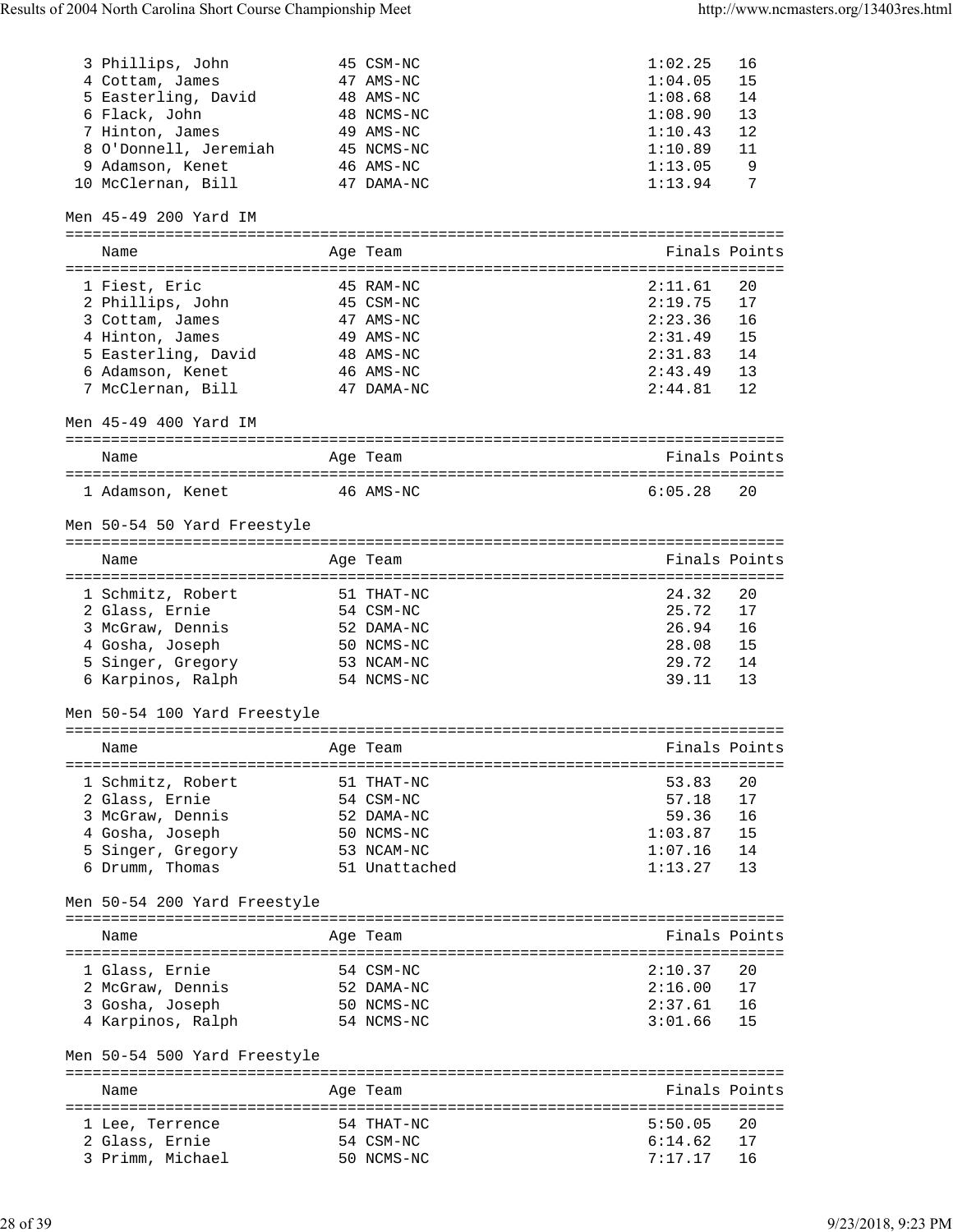| Finals Points<br>Name<br>Age Team<br>1 Karpinos, Ralph<br>16:35.67<br>20<br>54 NCMS-NC<br>Men 50-54 1650 Yard Freestyle<br>Finals Points<br>Age Team<br>Name<br>52 DAMA-NC<br>21:39.85<br>17<br>2 McGraw, Dennis<br>3 Primm, Michael<br>25:36.28<br>16<br>50 NCMS-NC<br>Men 50-54 50 Yard Backstroke<br>Finals Points<br>Name<br>Age Team<br>54 CSM-NC<br>33.54<br>20<br>1 Glass, Ernie<br>Men 50-54 50 Yard Breaststroke<br>Finals Points<br>Age Team<br>Name<br>1 Schmitz, Robert<br>30.91<br>20<br>51 THAT-NC<br>54 THAT-NC<br>32.32<br>17<br>2 Lee, Terrence<br>37.12<br>3 Gosha, Joseph<br>50 NCMS-NC<br>16<br>4 Singer, Gregory<br>37.70<br>53 NCAM-NC<br>15<br>5 Drumm, Thomas<br>51 Unattached<br>39.40<br>14<br>Men 50-54 100 Yard Breaststroke<br>Finals Points<br>Age Team<br>Name<br>1 Schmitz, Robert<br>51 THAT-NC<br>1:08.09<br>20<br>17<br>2 Gilchrist, Don<br>50 NCMS-NC<br>1:08.24<br>16<br>3 Mallette, Bruce<br>51 RAM-NC<br>1:12.68<br>1:23.76<br>15<br>4 Singer, Gregory<br>53 NCAM-NC<br>5 Drumm, Thomas<br>1:24.45<br>51 Unattached<br>14<br>6 Karpinos, Ralph<br>54 NCMS-NC<br>1:45.80<br>13<br>Men 50-54 200 Yard Breaststroke<br>Finals Points<br>Name<br>Age Team<br>2:41.10<br>20<br>54 THAT-NC<br>1 Lee, Terrence<br>51 Unattached<br>3:05.34<br>17<br>2 Drumm, Thomas<br>3 Primm, Michael<br>3:19.36<br>16<br>50 NCMS-NC<br>Men 50-54 50 Yard Butterfly<br>Finals Points<br>Name<br>Age Team<br>24.97<br>20<br>1 Mallette, Bruce<br>51 RAM-NC<br>17<br>2 Glass, Ernie<br>54 CSM-NC<br>29.39<br>51 Unattached<br>33.72<br>16<br>3 Drumm, Thomas<br>Men 50-54 100 Yard Butterfly<br>Finals Points<br>Name<br>Age Team<br>51 Unattached<br>1:15.42<br>20<br>1 Drumm, Thomas<br>Men 50-54 100 Yard IM | Men 50-54 1000 Yard Freestyle |  |  |
|---------------------------------------------------------------------------------------------------------------------------------------------------------------------------------------------------------------------------------------------------------------------------------------------------------------------------------------------------------------------------------------------------------------------------------------------------------------------------------------------------------------------------------------------------------------------------------------------------------------------------------------------------------------------------------------------------------------------------------------------------------------------------------------------------------------------------------------------------------------------------------------------------------------------------------------------------------------------------------------------------------------------------------------------------------------------------------------------------------------------------------------------------------------------------------------------------------------------------------------------------------------------------------------------------------------------------------------------------------------------------------------------------------------------------------------------------------------------------------------------------------------------------------------------------------------------------------------------------------------------------------------------------------------------------------------------------------------------------------|-------------------------------|--|--|
|                                                                                                                                                                                                                                                                                                                                                                                                                                                                                                                                                                                                                                                                                                                                                                                                                                                                                                                                                                                                                                                                                                                                                                                                                                                                                                                                                                                                                                                                                                                                                                                                                                                                                                                                 |                               |  |  |
|                                                                                                                                                                                                                                                                                                                                                                                                                                                                                                                                                                                                                                                                                                                                                                                                                                                                                                                                                                                                                                                                                                                                                                                                                                                                                                                                                                                                                                                                                                                                                                                                                                                                                                                                 |                               |  |  |
|                                                                                                                                                                                                                                                                                                                                                                                                                                                                                                                                                                                                                                                                                                                                                                                                                                                                                                                                                                                                                                                                                                                                                                                                                                                                                                                                                                                                                                                                                                                                                                                                                                                                                                                                 |                               |  |  |
|                                                                                                                                                                                                                                                                                                                                                                                                                                                                                                                                                                                                                                                                                                                                                                                                                                                                                                                                                                                                                                                                                                                                                                                                                                                                                                                                                                                                                                                                                                                                                                                                                                                                                                                                 |                               |  |  |
|                                                                                                                                                                                                                                                                                                                                                                                                                                                                                                                                                                                                                                                                                                                                                                                                                                                                                                                                                                                                                                                                                                                                                                                                                                                                                                                                                                                                                                                                                                                                                                                                                                                                                                                                 |                               |  |  |
|                                                                                                                                                                                                                                                                                                                                                                                                                                                                                                                                                                                                                                                                                                                                                                                                                                                                                                                                                                                                                                                                                                                                                                                                                                                                                                                                                                                                                                                                                                                                                                                                                                                                                                                                 |                               |  |  |
|                                                                                                                                                                                                                                                                                                                                                                                                                                                                                                                                                                                                                                                                                                                                                                                                                                                                                                                                                                                                                                                                                                                                                                                                                                                                                                                                                                                                                                                                                                                                                                                                                                                                                                                                 |                               |  |  |
|                                                                                                                                                                                                                                                                                                                                                                                                                                                                                                                                                                                                                                                                                                                                                                                                                                                                                                                                                                                                                                                                                                                                                                                                                                                                                                                                                                                                                                                                                                                                                                                                                                                                                                                                 |                               |  |  |
|                                                                                                                                                                                                                                                                                                                                                                                                                                                                                                                                                                                                                                                                                                                                                                                                                                                                                                                                                                                                                                                                                                                                                                                                                                                                                                                                                                                                                                                                                                                                                                                                                                                                                                                                 |                               |  |  |
|                                                                                                                                                                                                                                                                                                                                                                                                                                                                                                                                                                                                                                                                                                                                                                                                                                                                                                                                                                                                                                                                                                                                                                                                                                                                                                                                                                                                                                                                                                                                                                                                                                                                                                                                 |                               |  |  |
|                                                                                                                                                                                                                                                                                                                                                                                                                                                                                                                                                                                                                                                                                                                                                                                                                                                                                                                                                                                                                                                                                                                                                                                                                                                                                                                                                                                                                                                                                                                                                                                                                                                                                                                                 |                               |  |  |
|                                                                                                                                                                                                                                                                                                                                                                                                                                                                                                                                                                                                                                                                                                                                                                                                                                                                                                                                                                                                                                                                                                                                                                                                                                                                                                                                                                                                                                                                                                                                                                                                                                                                                                                                 |                               |  |  |
|                                                                                                                                                                                                                                                                                                                                                                                                                                                                                                                                                                                                                                                                                                                                                                                                                                                                                                                                                                                                                                                                                                                                                                                                                                                                                                                                                                                                                                                                                                                                                                                                                                                                                                                                 |                               |  |  |
|                                                                                                                                                                                                                                                                                                                                                                                                                                                                                                                                                                                                                                                                                                                                                                                                                                                                                                                                                                                                                                                                                                                                                                                                                                                                                                                                                                                                                                                                                                                                                                                                                                                                                                                                 |                               |  |  |
|                                                                                                                                                                                                                                                                                                                                                                                                                                                                                                                                                                                                                                                                                                                                                                                                                                                                                                                                                                                                                                                                                                                                                                                                                                                                                                                                                                                                                                                                                                                                                                                                                                                                                                                                 |                               |  |  |
|                                                                                                                                                                                                                                                                                                                                                                                                                                                                                                                                                                                                                                                                                                                                                                                                                                                                                                                                                                                                                                                                                                                                                                                                                                                                                                                                                                                                                                                                                                                                                                                                                                                                                                                                 |                               |  |  |
|                                                                                                                                                                                                                                                                                                                                                                                                                                                                                                                                                                                                                                                                                                                                                                                                                                                                                                                                                                                                                                                                                                                                                                                                                                                                                                                                                                                                                                                                                                                                                                                                                                                                                                                                 |                               |  |  |
|                                                                                                                                                                                                                                                                                                                                                                                                                                                                                                                                                                                                                                                                                                                                                                                                                                                                                                                                                                                                                                                                                                                                                                                                                                                                                                                                                                                                                                                                                                                                                                                                                                                                                                                                 |                               |  |  |
|                                                                                                                                                                                                                                                                                                                                                                                                                                                                                                                                                                                                                                                                                                                                                                                                                                                                                                                                                                                                                                                                                                                                                                                                                                                                                                                                                                                                                                                                                                                                                                                                                                                                                                                                 |                               |  |  |
|                                                                                                                                                                                                                                                                                                                                                                                                                                                                                                                                                                                                                                                                                                                                                                                                                                                                                                                                                                                                                                                                                                                                                                                                                                                                                                                                                                                                                                                                                                                                                                                                                                                                                                                                 |                               |  |  |
|                                                                                                                                                                                                                                                                                                                                                                                                                                                                                                                                                                                                                                                                                                                                                                                                                                                                                                                                                                                                                                                                                                                                                                                                                                                                                                                                                                                                                                                                                                                                                                                                                                                                                                                                 |                               |  |  |
|                                                                                                                                                                                                                                                                                                                                                                                                                                                                                                                                                                                                                                                                                                                                                                                                                                                                                                                                                                                                                                                                                                                                                                                                                                                                                                                                                                                                                                                                                                                                                                                                                                                                                                                                 |                               |  |  |
|                                                                                                                                                                                                                                                                                                                                                                                                                                                                                                                                                                                                                                                                                                                                                                                                                                                                                                                                                                                                                                                                                                                                                                                                                                                                                                                                                                                                                                                                                                                                                                                                                                                                                                                                 |                               |  |  |
|                                                                                                                                                                                                                                                                                                                                                                                                                                                                                                                                                                                                                                                                                                                                                                                                                                                                                                                                                                                                                                                                                                                                                                                                                                                                                                                                                                                                                                                                                                                                                                                                                                                                                                                                 |                               |  |  |
|                                                                                                                                                                                                                                                                                                                                                                                                                                                                                                                                                                                                                                                                                                                                                                                                                                                                                                                                                                                                                                                                                                                                                                                                                                                                                                                                                                                                                                                                                                                                                                                                                                                                                                                                 |                               |  |  |
|                                                                                                                                                                                                                                                                                                                                                                                                                                                                                                                                                                                                                                                                                                                                                                                                                                                                                                                                                                                                                                                                                                                                                                                                                                                                                                                                                                                                                                                                                                                                                                                                                                                                                                                                 |                               |  |  |
|                                                                                                                                                                                                                                                                                                                                                                                                                                                                                                                                                                                                                                                                                                                                                                                                                                                                                                                                                                                                                                                                                                                                                                                                                                                                                                                                                                                                                                                                                                                                                                                                                                                                                                                                 |                               |  |  |
|                                                                                                                                                                                                                                                                                                                                                                                                                                                                                                                                                                                                                                                                                                                                                                                                                                                                                                                                                                                                                                                                                                                                                                                                                                                                                                                                                                                                                                                                                                                                                                                                                                                                                                                                 |                               |  |  |
|                                                                                                                                                                                                                                                                                                                                                                                                                                                                                                                                                                                                                                                                                                                                                                                                                                                                                                                                                                                                                                                                                                                                                                                                                                                                                                                                                                                                                                                                                                                                                                                                                                                                                                                                 |                               |  |  |
|                                                                                                                                                                                                                                                                                                                                                                                                                                                                                                                                                                                                                                                                                                                                                                                                                                                                                                                                                                                                                                                                                                                                                                                                                                                                                                                                                                                                                                                                                                                                                                                                                                                                                                                                 |                               |  |  |
|                                                                                                                                                                                                                                                                                                                                                                                                                                                                                                                                                                                                                                                                                                                                                                                                                                                                                                                                                                                                                                                                                                                                                                                                                                                                                                                                                                                                                                                                                                                                                                                                                                                                                                                                 |                               |  |  |
|                                                                                                                                                                                                                                                                                                                                                                                                                                                                                                                                                                                                                                                                                                                                                                                                                                                                                                                                                                                                                                                                                                                                                                                                                                                                                                                                                                                                                                                                                                                                                                                                                                                                                                                                 |                               |  |  |
|                                                                                                                                                                                                                                                                                                                                                                                                                                                                                                                                                                                                                                                                                                                                                                                                                                                                                                                                                                                                                                                                                                                                                                                                                                                                                                                                                                                                                                                                                                                                                                                                                                                                                                                                 |                               |  |  |
|                                                                                                                                                                                                                                                                                                                                                                                                                                                                                                                                                                                                                                                                                                                                                                                                                                                                                                                                                                                                                                                                                                                                                                                                                                                                                                                                                                                                                                                                                                                                                                                                                                                                                                                                 |                               |  |  |
|                                                                                                                                                                                                                                                                                                                                                                                                                                                                                                                                                                                                                                                                                                                                                                                                                                                                                                                                                                                                                                                                                                                                                                                                                                                                                                                                                                                                                                                                                                                                                                                                                                                                                                                                 |                               |  |  |
|                                                                                                                                                                                                                                                                                                                                                                                                                                                                                                                                                                                                                                                                                                                                                                                                                                                                                                                                                                                                                                                                                                                                                                                                                                                                                                                                                                                                                                                                                                                                                                                                                                                                                                                                 |                               |  |  |
|                                                                                                                                                                                                                                                                                                                                                                                                                                                                                                                                                                                                                                                                                                                                                                                                                                                                                                                                                                                                                                                                                                                                                                                                                                                                                                                                                                                                                                                                                                                                                                                                                                                                                                                                 |                               |  |  |
|                                                                                                                                                                                                                                                                                                                                                                                                                                                                                                                                                                                                                                                                                                                                                                                                                                                                                                                                                                                                                                                                                                                                                                                                                                                                                                                                                                                                                                                                                                                                                                                                                                                                                                                                 |                               |  |  |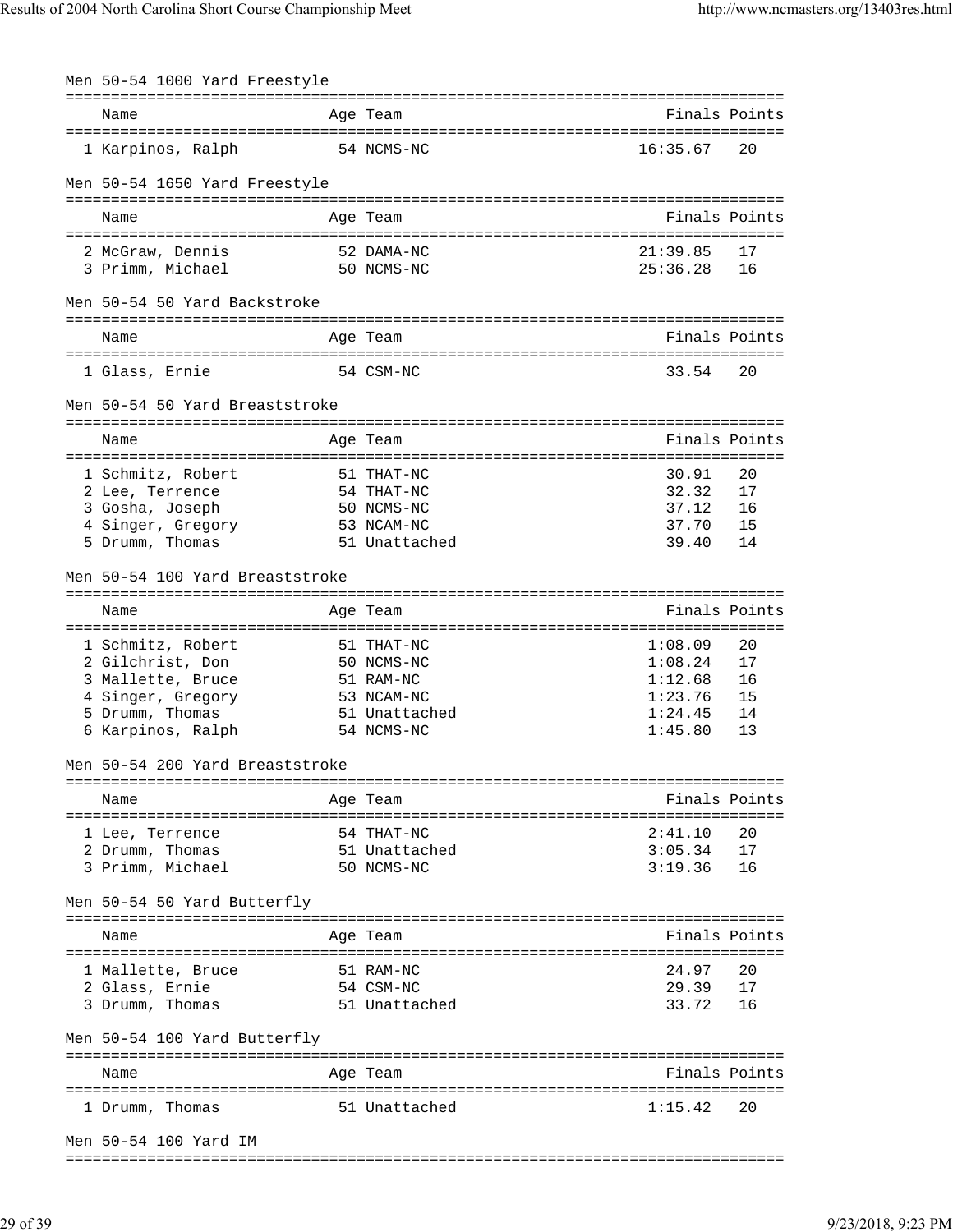| Name                                       | Age Team                          | Finals Points |               |
|--------------------------------------------|-----------------------------------|---------------|---------------|
|                                            |                                   |               |               |
| 1 Mallette, Bruce                          | 51 RAM-NC                         | 59.35         | 20            |
| 2 Lee, Terrence                            | 54 THAT-NC                        | 1:05.02       | 17            |
| 3 Glass, Ernie                             | 54 CSM-NC                         | 1:10.24       | 16            |
| 4 McGraw, Dennis                           | 52 DAMA-NC                        | 1:10.97       | 15            |
| 5 Singer, Gregory                          | 53 NCAM-NC                        | 1:16.49       | 14            |
| 6 Gosha, Joseph                            | 50 NCMS-NC                        | 1:19.89       | 13            |
| 7 Drumm, Thomas                            | 51 Unattached                     | 1:24.88       | 12            |
|                                            |                                   |               |               |
| Men 50-54 200 Yard IM                      |                                   |               |               |
|                                            |                                   | Finals Points |               |
| Name                                       | Age Team                          |               |               |
| 1 Mallette, Bruce                          | 51 RAM-NC                         | 2:11.34       | 20            |
| 2 Karpinos, Ralph                          | 54 NCMS-NC                        | 3:29.26       | 17            |
|                                            |                                   |               |               |
| Men 55-59 50 Yard Freestyle                |                                   |               |               |
| Name                                       | Age Team                          |               | Finals Points |
|                                            |                                   |               |               |
| 1 Morse, Tim                               | 55 NEM-NE                         | 26.93         | 20            |
| 2 Richardson, Andrew                       | 56 TMS-NC                         | 27.39         | 17            |
| 3 McFadden, J. Edward                      | 55 BUMS-NC                        | 28.89         | 16            |
| 4 Byers, Jerry                             | 56 Unattached                     | 33.13         | 15            |
|                                            |                                   |               |               |
| Men 55-59 100 Yard Freestyle               | ================================= |               |               |
| Name                                       | Age Team                          | Finals Points |               |
|                                            |                                   |               |               |
| 1 Morse, Tim                               | 55 NEM-NE                         | 1:01.34       | 20            |
| 2 Richardson, Andrew                       | 56 TMS-NC                         | 1:02.11       | 17            |
| 3 Slaughter, James                         | 58 RAM-NC                         | 1:16.83       | 16            |
|                                            |                                   |               |               |
| Men 55-59 200 Yard Freestyle               |                                   |               |               |
|                                            |                                   |               |               |
| Name                                       | Age Team                          | Finals Points |               |
| 1 Morse, Tim                               | 55 NEM-NE                         | 2:08.64       | 20            |
| 2 Husson, Bob                              | 58 TRYM-NC                        | 2:29.52       | 17            |
|                                            |                                   | 2:31.51       | 16            |
| 3 McFadden, J. Edward                      | 55 BUMS-NC                        | 2:32.25       | 15            |
| 4 Richardson, Andrew<br>5 Slaughter, James | 56 TMS-NC<br>58 RAM-NC            | 2:42.12       | 14            |
|                                            |                                   |               |               |
| Men 55-59 500 Yard Freestyle               |                                   |               |               |
| Name                                       | Age Team                          |               | Finals Points |
|                                            |                                   |               |               |
| 1 Morse, Tim                               | 55 NEM-NE                         | 5:50.31       | 20            |
| 2 Slaughter, James                         | 58 RAM-NC                         | 7:14.71       | 17            |
| Men 55-59 1000 Yard Freestyle              |                                   |               |               |
| Name                                       | Age Team                          | Finals Points |               |
|                                            |                                   |               |               |
| 1 Morse, Tim                               | 55 NEM-NE                         | 12:05.51      | 20            |
| Men 55-59 50 Yard Backstroke               |                                   |               |               |
|                                            |                                   |               |               |
| Name                                       | Age Team                          | Finals Points |               |
| 1 McFadden, J. Edward                      | 55 BUMS-NC                        | 37.63         | 20            |
| 2 Byers, Jerry                             | 56 Unattached                     | 42.74         | 17            |
|                                            |                                   |               |               |

Men 55-59 50 Yard Breaststroke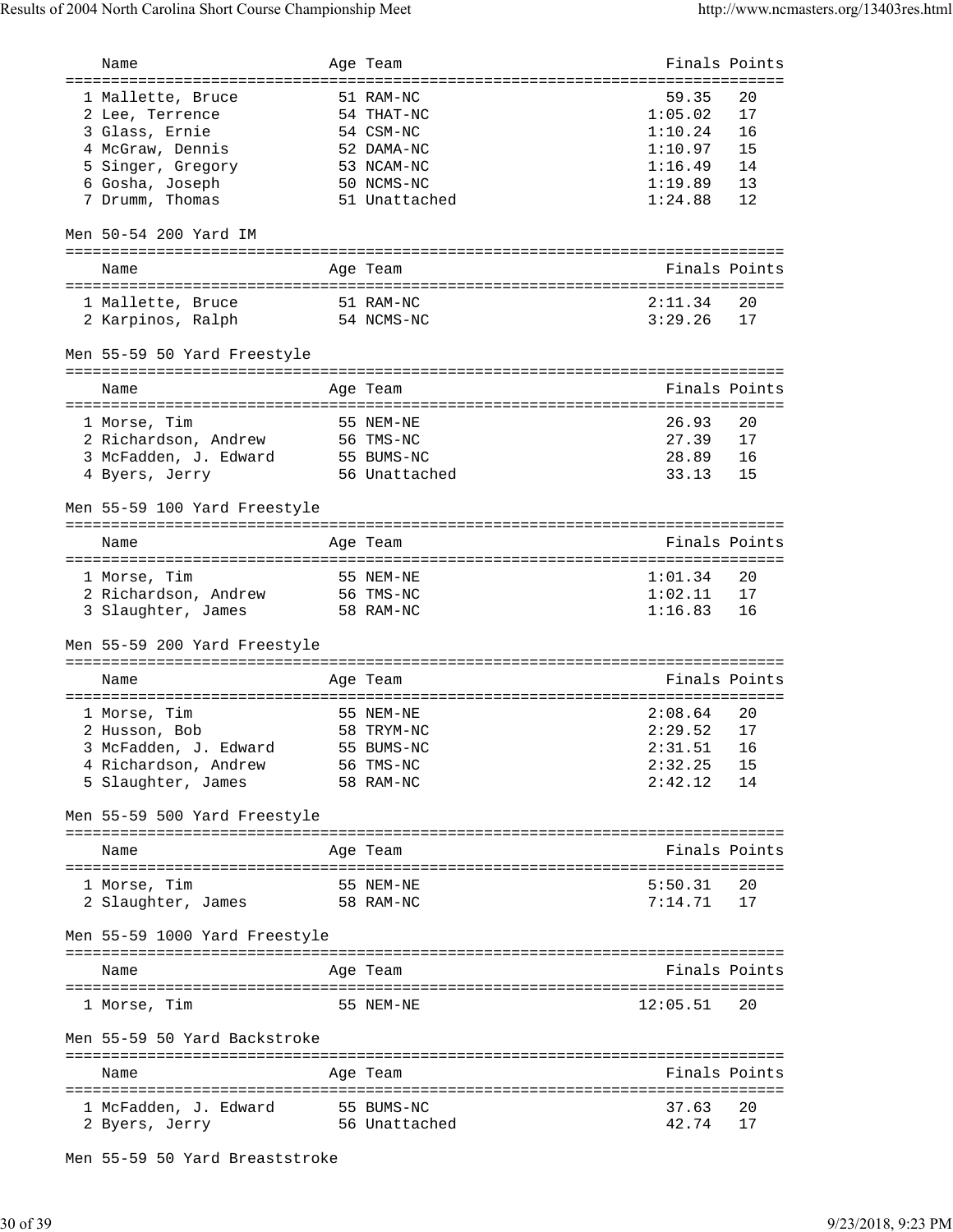| Name                                   | Age Team      |         | Finals Points |
|----------------------------------------|---------------|---------|---------------|
|                                        |               |         |               |
| 1 Slaughter, James                     | 58 RAM-NC     | 38.42   | 20            |
|                                        | 55 NEM-NE     | 44.63   | 17            |
| 2 Morse, Tim                           |               |         |               |
|                                        |               |         |               |
| Men 55-59 100 Yard Breaststroke        |               |         |               |
|                                        |               |         |               |
| Name                                   | Age Team      |         | Finals Points |
|                                        |               |         |               |
| 1 Husson, Bob                          | 58 TRYM-NC    | 1:15.67 | 20            |
| 2 McFadden, J. Edward 55 BUMS-NC       |               | 1:19.87 | 17            |
|                                        | 56 Unattached | 1:23.19 | 16            |
| 3 Byers, Jerry<br>4 Slaughter, James   | 58 RAM-NC     | 1:28.44 | 15            |
|                                        |               |         |               |
| Men 55-59 200 Yard Breaststroke        |               |         |               |
|                                        |               |         |               |
| Name                                   | Age Team      |         | Finals Points |
|                                        |               |         |               |
| 58 RAM-NC                              |               | 3:15.07 | 20            |
| 1 Slaughter, James                     |               |         |               |
|                                        |               |         |               |
| Men 55-59 50 Yard Butterfly            |               |         |               |
|                                        |               |         |               |
| Name                                   | Age Team      |         | Finals Points |
|                                        |               |         |               |
| 1 Richardson, Andrew                   | 56 TMS-NC     | 33.51   | 20            |
|                                        |               |         |               |
| Men 55-59 100 Yard IM                  |               |         |               |
|                                        |               |         |               |
| Name                                   | Age Team      |         | Finals Points |
|                                        |               |         |               |
| 1 Slaughter, James 58 RAM-NC           |               | 1:28.92 | 20            |
|                                        |               |         |               |
| Men 55-59 200 Yard IM                  |               |         |               |
|                                        |               |         |               |
| Name                                   | Age Team      |         | Finals Points |
|                                        |               |         |               |
| 58 RAM-NC<br>1 Slaughter, James        |               | 3:19.99 | 20            |
|                                        |               |         |               |
| Men 60-64 50 Yard Freestyle            |               |         |               |
|                                        |               |         |               |
| Name                                   | Age Team      |         | Finals Points |
| ====================================== |               |         |               |
| 1 Gadol, Louis                         | 62 CSM-NC     | 28.65   | 20            |
|                                        |               |         |               |
| 2 White, Bernie                        | 60 CSM-NC     | 28.80   | 17            |
| 3 Williamson, Bob                      | 62 AMS-NC     | 29.72   | 16            |
| 4 Enyart, James                        | 62 SAC-NC     | 33.02   | 15            |
|                                        |               |         |               |
| Men 60-64 100 Yard Freestyle           |               |         |               |
|                                        |               |         |               |
| Name                                   | Age Team      |         | Finals Points |
|                                        |               |         |               |
| 1 White, Bernie                        | 60 CSM-NC     | 1:07.73 | 20            |
| 2 Williamson, Bob                      | 62 AMS-NC     | 1:09.81 | 17            |
| 3 Enyart, James                        | 62 SAC-NC     | 1:14.19 | 16            |
|                                        |               |         |               |
| Men 60-64 200 Yard Freestyle           |               |         |               |
|                                        |               |         |               |
| Name                                   | Aqe Team      |         | Finals Points |
|                                        |               |         |               |
| 1 White, Bernie                        | 60 CSM-NC     | 2:36.48 | 20            |
| 2 Williamson, Bob                      | 62 AMS-NC     | 2:42.48 | 17            |
|                                        |               | 2:45.15 | 16            |
| 3 Enyart, James                        | 62 SAC-NC     |         |               |
| 4 Gadol, Louis                         | 62 CSM-NC     | 2:54.25 | 15            |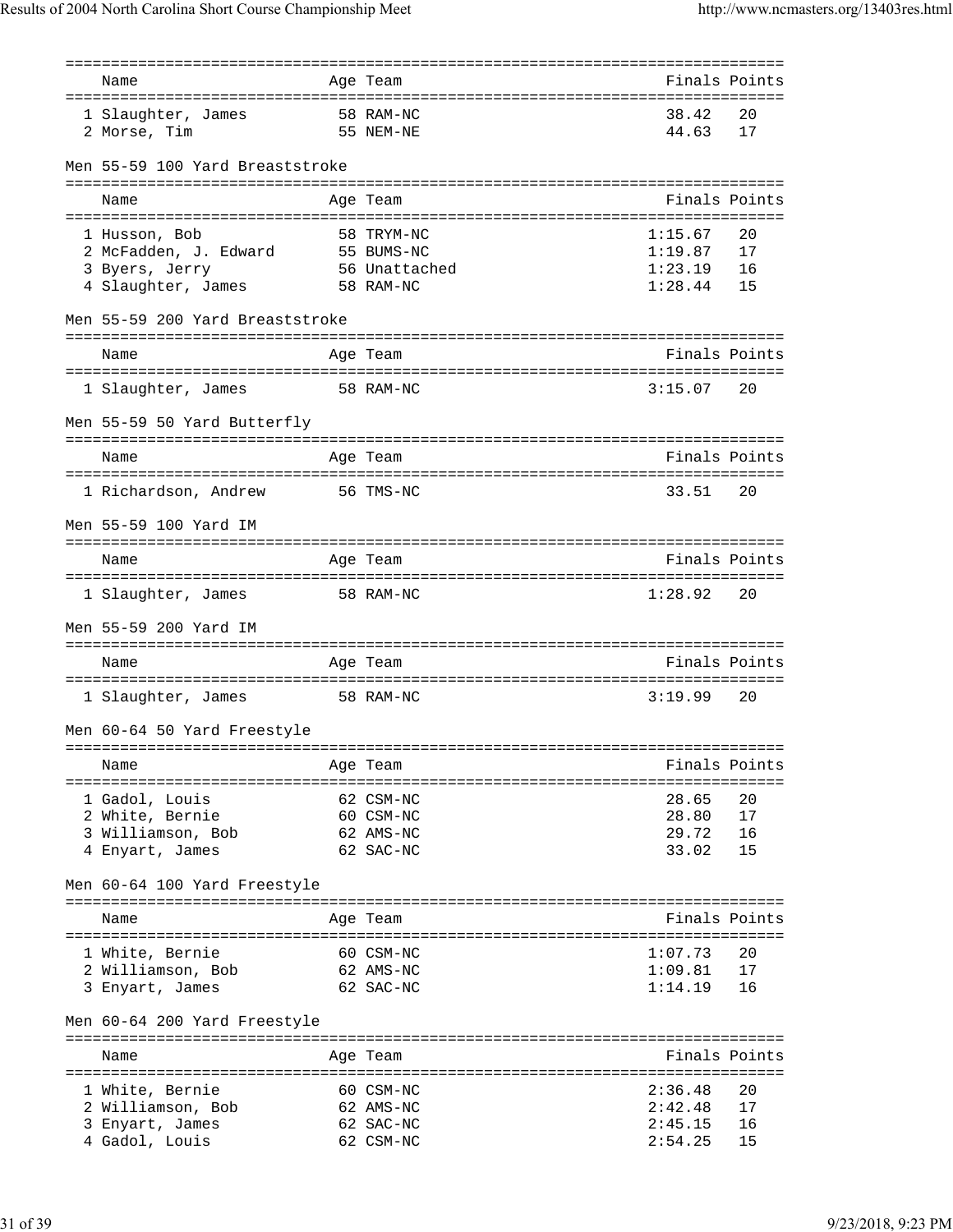| Men 60-64 500 Yard Freestyle    |                                                 |              |               |
|---------------------------------|-------------------------------------------------|--------------|---------------|
| Name                            | Age Team                                        |              | Finals Points |
|                                 |                                                 |              |               |
| 1 Enyart, James                 | 62 SAC-NC                                       | 7:46.33      | 20            |
| Men 60-64 50 Yard Backstroke    |                                                 |              |               |
|                                 |                                                 |              |               |
| Name                            | Age Team                                        |              | Finals Points |
| 1 Williamson, Bob               | 62 AMS-NC                                       | 39.79        | 20            |
| 2 Enyart, James                 | 62 SAC-NC                                       | 46.93        | 17            |
| Men 60-64 100 Yard Backstroke   |                                                 |              |               |
|                                 |                                                 |              |               |
| Name                            | Age Team                                        |              | Finals Points |
| 1 Williamson, Bob               | 62 AMS-NC                                       | 1:28.00      | 20            |
| 2 Enyart, James                 | 62 SAC-NC                                       | 1:44.96      | 17            |
| Men 60-64 50 Yard Breaststroke  |                                                 |              |               |
|                                 |                                                 |              |               |
| Name                            | Age Team                                        |              | Finals Points |
| 1 Gadol, Louis                  | 62 CSM-NC                                       | 38.14        | 20            |
| 2 Enyart, James                 | 62 SAC-NC                                       | 55.38        | 17            |
| -- Williamson, Bob              | 62 AMS-NC                                       | DQ           |               |
| Men 60-64 100 Yard Breaststroke |                                                 |              |               |
|                                 |                                                 |              |               |
| Name                            | Age Team<br>=================================== |              | Finals Points |
| 1 Gadol, Louis                  | 62 CSM-NC                                       | 1:28.94      | 20            |
| 2 Williamson, Bob               | 62 AMS-NC                                       | 1:41.09      | 17            |
| Men 60-64 200 Yard Breaststroke |                                                 |              |               |
|                                 |                                                 |              |               |
| Name                            | Age Team                                        |              | Finals Points |
| 1 Poiletman, Robert             | 60 COL-55                                       | 2:39.81      | 20            |
| 2 Gadol, Louis                  | 62 CSM-NC                                       | $3:15.80$ 17 |               |
| Men 60-64 50 Yard Butterfly     |                                                 |              |               |
|                                 |                                                 |              | Finals Points |
| Name                            | Age Team                                        |              |               |
| 1 Poiletman, Robert             | 60 COL-55                                       | 27.84        | 20            |
| 2 White, Bernie<br>60 CSM-NC    |                                                 | 30.47        | 17            |
| 3 Gadol, Louis                  | 62 CSM-NC                                       | 32.63        | 16            |
| Men 60-64 100 Yard Butterfly    |                                                 |              |               |
| Name                            | Age Team                                        |              | Finals Points |
|                                 |                                                 |              |               |
| 1 Poiletman, Robert             | 60 COL-55                                       | 59.21        | 20<br>17      |
| 2 White, Bernie                 | 60 CSM-NC                                       | 1:13.29      |               |
| Men 60-64 200 Yard Butterfly    |                                                 |              |               |
| Name                            | Age Team                                        |              | Finals Points |
|                                 |                                                 |              | 20            |
| 1 Poiletman, Robert 60 COL-55   |                                                 | 2:16.70      |               |
| Men 60-64 100 Yard IM           |                                                 |              |               |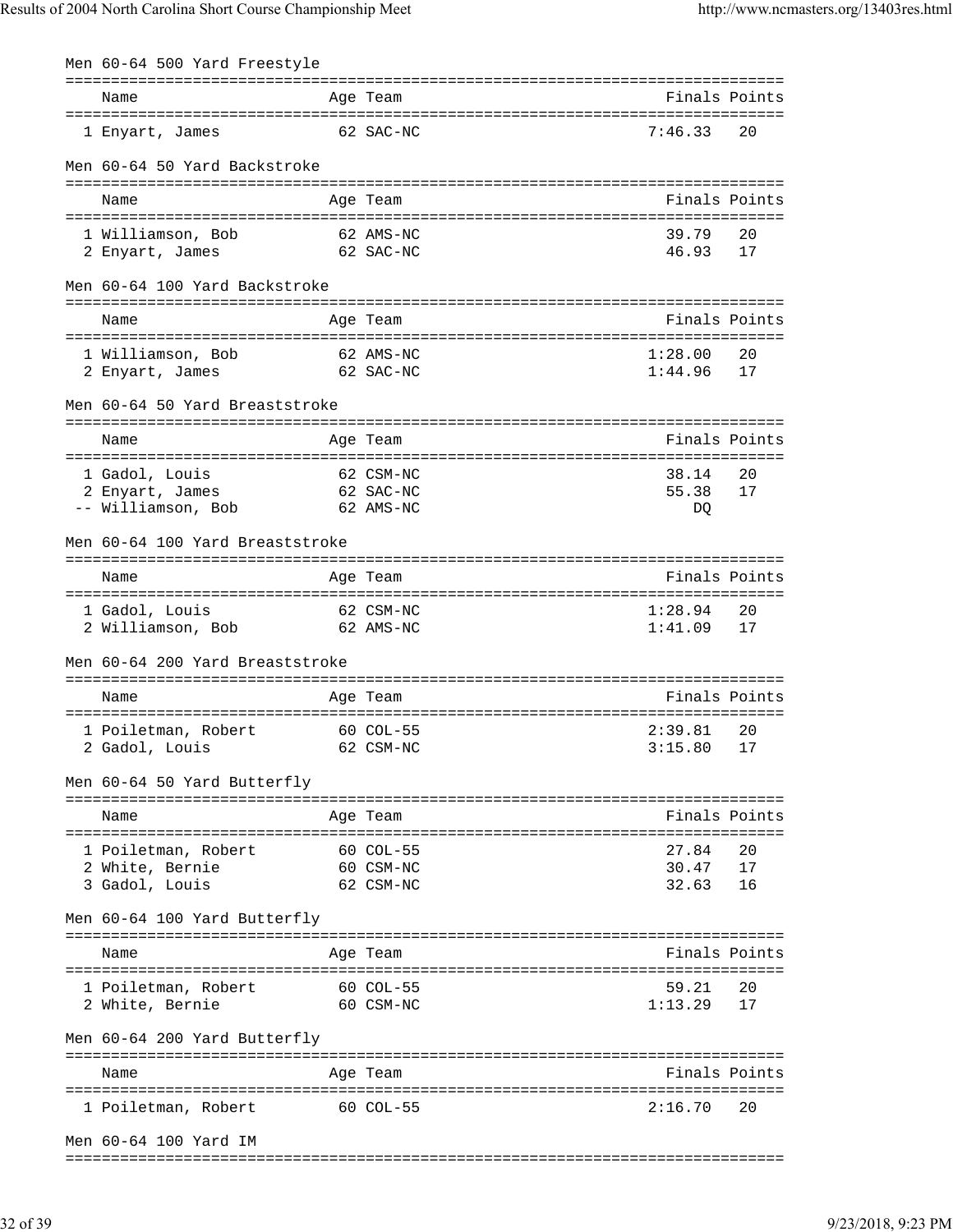| Name                                       | Age Team                              | Finals Points      |               |
|--------------------------------------------|---------------------------------------|--------------------|---------------|
| ====================================       | ------------------------------------- |                    |               |
| 1 White, Bernie                            | 60 CSM-NC                             | 1:18.44            | 20            |
| 2 Gadol, Louis                             | 62 CSM-NC                             | 1:21.22            | 17            |
| 3 Williamson, Bob                          | 62 AMS-NC                             | 1:23.63            | 16            |
| 4 Enyart, James                            | 62 SAC-NC                             | 1:41.94            | 15            |
| Men 60-64 200 Yard IM                      |                                       |                    |               |
| Name                                       | Age Team                              |                    | Finals Points |
|                                            |                                       |                    |               |
| 1 Gadol, Louis                             | 62 CSM-NC                             | 3:06.84            | 20            |
| Men 65-69 50 Yard Freestyle                |                                       |                    |               |
| Name                                       | Age Team                              |                    | Finals Points |
|                                            |                                       |                    |               |
| 1 Clark, Jerry                             | 66 CSM-NC                             | 26.60              | 20            |
| 2 Gee, Milton                              | 67 CSM-NC                             | 33.73              | 17            |
| 3 MaCartney, Norman                        | 65 SCMM-NC                            | 37.29              | 16            |
| 4 Will, Eberhard                           | 67 BUMS-NC                            | 46.55              | 15            |
| 5 Stroupe, Mike                            | 66 RAM-NC                             | 59.43              | 14            |
| Men 65-69 100 Yard Freestyle               |                                       |                    |               |
|                                            | Age Team                              | Finals Points      |               |
| Name                                       |                                       |                    |               |
| 1 Pinkerton, Rolffs                        | 65 NCAM-NC                            | 1:13.07            | 20            |
| 2 Gee, Milton                              | 67 CSM-NC                             | 1:15.88            | 17            |
| 3 Stroupe, Mike                            | 66 RAM-NC                             | 2:13.20            | 16            |
|                                            |                                       |                    |               |
| Men 65-69 500 Yard Freestyle               |                                       |                    |               |
|                                            |                                       |                    |               |
| Name                                       | Age Team                              |                    | Finals Points |
| 1 MaCartney, Norman                        | 65 SCMM-NC                            | 8:25.39            | 20            |
| Men 65-69 50 Yard Backstroke               |                                       |                    |               |
| Name                                       | Age Team                              |                    | Finals Points |
|                                            |                                       |                    |               |
| 1 Pinkerton, Rolffs                        | 65 NCAM-NC                            | 35.74              | 20            |
| 2 Gee, Milton                              | 67 CSM-NC<br>66 RAM-NC                | 42.39              | 17<br>16      |
| 3 Stroupe, Mike                            |                                       | 1:37.25            |               |
| Men 65-69 100 Yard Backstroke              |                                       |                    |               |
| Name                                       | Age Team                              |                    | Finals Points |
|                                            |                                       |                    | 20            |
| 1 Pinkerton, Rolffs<br>2 MaCartney, Norman | 65 NCAM-NC<br>65 SCMM-NC              | 1:21.76<br>1:36.47 | 17            |
| Men 65-69 200 Yard Backstroke              |                                       |                    |               |
| Name                                       | Age Team                              | Finals Points      |               |
| 1 Pinkerton, Rolffs                        | 65 NCAM-NC                            | 3:09.73            | 20            |
| Men 65-69 50 Yard Breaststroke             |                                       |                    |               |
|                                            |                                       |                    |               |
| Name                                       | Age Team                              |                    | Finals Points |
|                                            |                                       |                    |               |
| 1 Gee, Milton                              | 67 CSM-NC                             | 40.84              | 20            |
| 2 Will, Eberhard<br>3 Stroupe, Mike        | 67 BUMS-NC<br>66 RAM-NC               | 48.85<br>1:27.59   | 17<br>16      |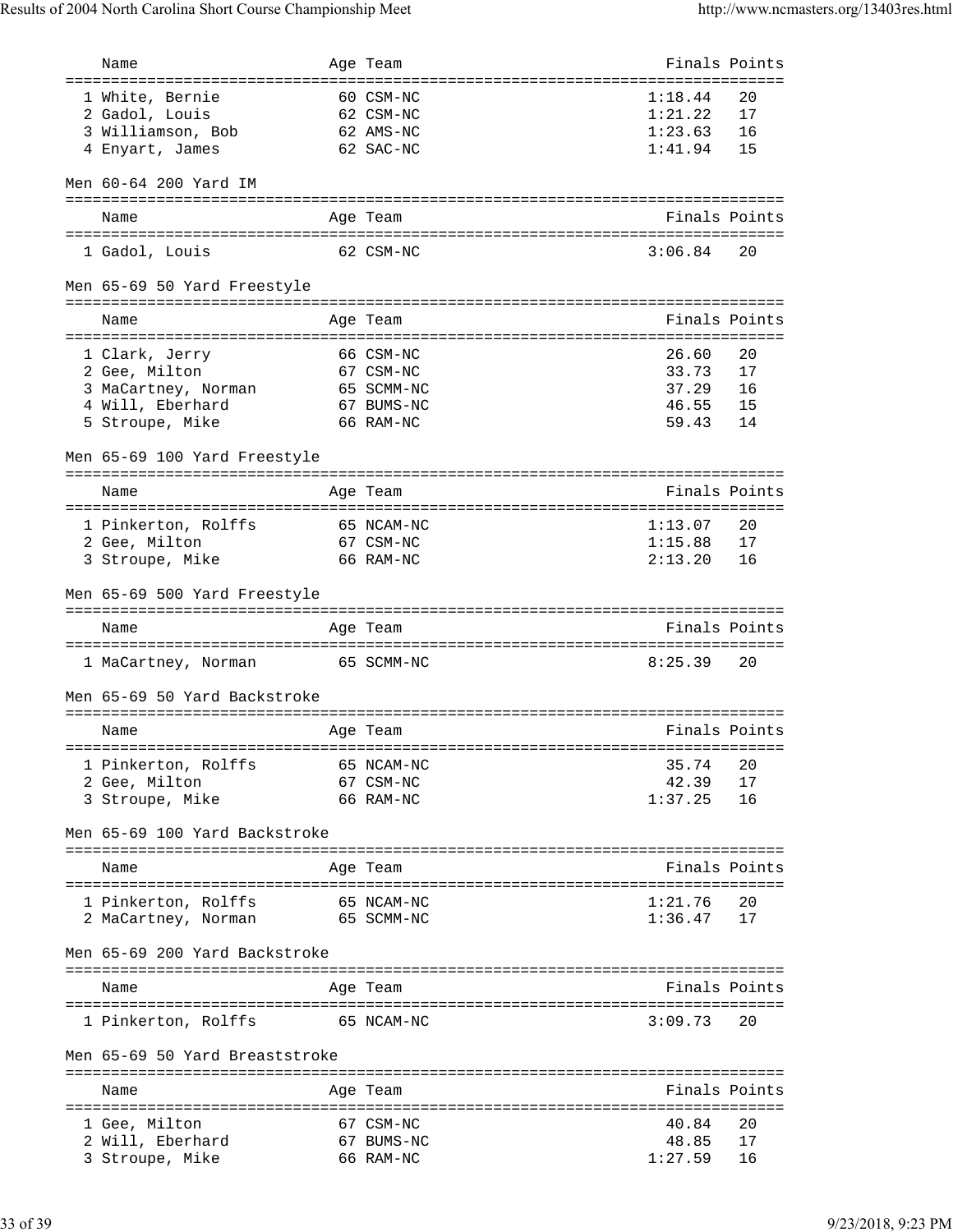| Men 65-69 100 Yard Breaststroke |                                             |               |               |
|---------------------------------|---------------------------------------------|---------------|---------------|
| Name                            | Age Team                                    |               | Finals Points |
|                                 |                                             |               |               |
| 1 MaCartney, Norman             | 65 SCMM-NC                                  | 1:40.43       | 20            |
| 2 Will, Eberhard                | 67 BUMS-NC                                  | 1:53.77       | 17            |
| Men 65-69 200 Yard Breaststroke |                                             |               |               |
| Name                            | Age Team                                    |               | Finals Points |
| 1 MaCartney, Norman             | 65 SCMM-NC                                  | 3:41.99       | 20            |
|                                 |                                             |               |               |
| Men 65-69 50 Yard Butterfly     |                                             |               |               |
| Name                            | Age Team                                    |               | Finals Points |
| 1 MaCartney, Norman             | 65 SCMM-NC                                  | 47.34         | 20            |
| Men 65-69 100 Yard Butterfly    |                                             |               |               |
| Name                            | Age Team                                    |               | Finals Points |
|                                 |                                             | 1:56.99       | 20            |
| 1 MaCartney, Norman             | 65 SCMM-NC                                  |               |               |
| Men 65-69 200 Yard Butterfly    |                                             |               |               |
| Name                            | Age Team                                    |               | Finals Points |
| -- MaCartney, Norman            | 65 SCMM-NC                                  | DQ            |               |
| Men 65-69 200 Yard IM           |                                             |               |               |
|                                 |                                             |               |               |
| Name                            | Age Team                                    | Finals Points |               |
| 1 MaCartney, Norman             | 65 SCMM-NC                                  | 3:35.63       | 20            |
| Men 65-69 400 Yard IM           |                                             |               |               |
| Name                            | Age Team                                    |               | Finals Points |
| 1 MaCartney, Norman             | 65 SCMM-NC                                  | 7:42.72       | 20            |
| Men 70-74 200 Yard Freestyle    |                                             |               |               |
|                                 | =========<br>------------------             |               | Finals Points |
| Name                            | Age Team                                    |               |               |
| 1 Marsil, John                  | 72 RAM-NC                                   | 3:24.68       | 20            |
| Men 70-74 200 Yard Backstroke   |                                             |               |               |
| Name                            | Age Team                                    |               | Finals Points |
| 1 Marsil, John                  | 72 RAM-NC                                   | 3:56.76       | 20            |
| Men 85-89 50 Yard Freestyle     |                                             |               |               |
| Name                            | =========<br>------------------<br>Age Team |               | Finals Points |
| =====================           | 88 AWSM-NC                                  | 47.60         | 20            |
| 1 Morse, Roy                    |                                             |               |               |
| Men 85-89 100 Yard Freestyle    |                                             |               |               |
| Name                            | Age Team                                    |               | Finals Points |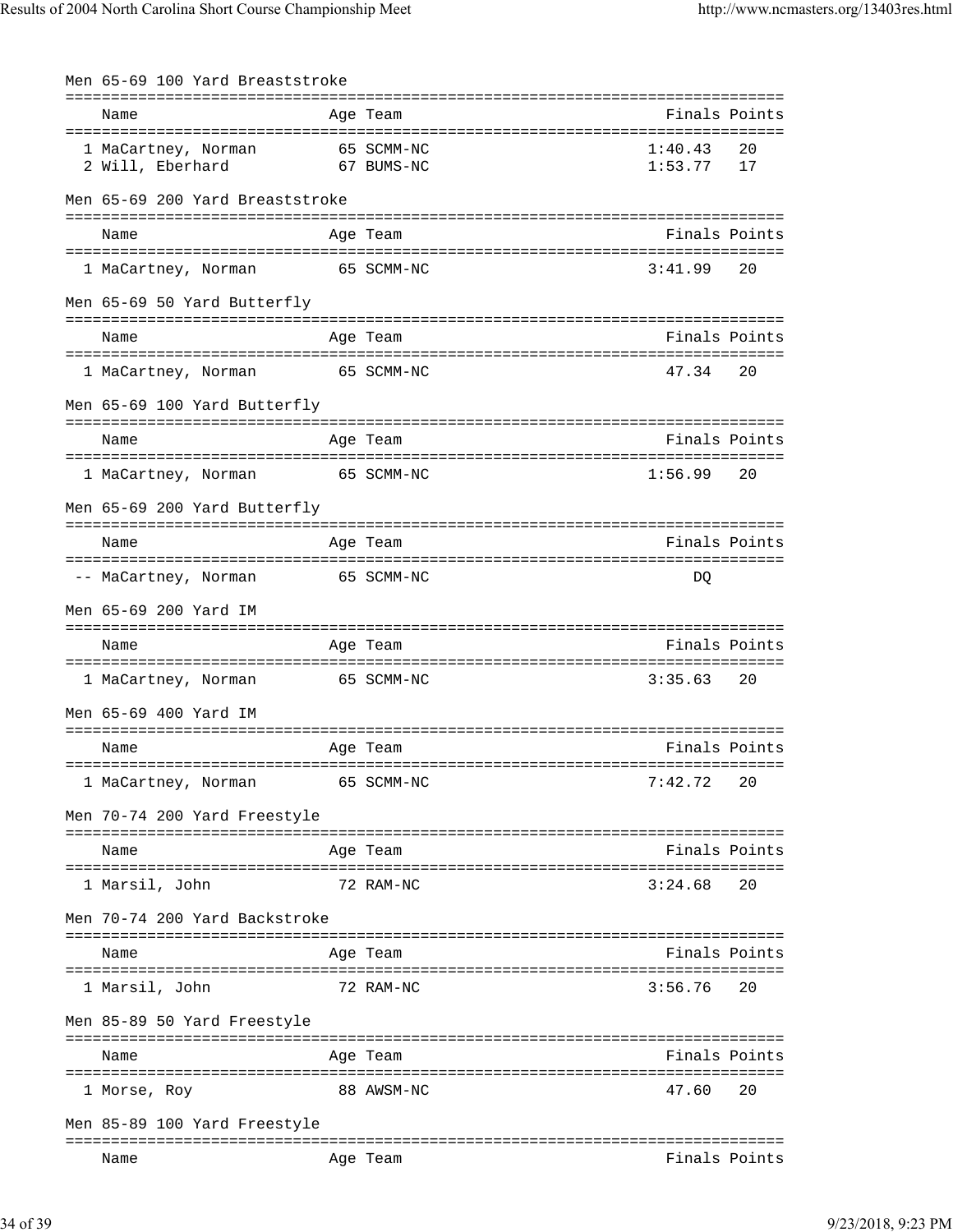=============================================================================== 1 Morse, Roy 68 AWSM-NC Men 85-89 200 Yard Freestyle =============================================================================== Name **Age Team** Age Team **Finals Points** =============================================================================== 1 Morse, Roy 88 AWSM-NC Men 85-89 50 Yard Backstroke =============================================================================== Name Age Team Age Team Finals Points =============================================================================== 1 Holdrege, Fred 87 RAM-NC Men 85-89 200 Yard Backstroke =============================================================================== Name Age Team Age Team Finals Points =============================================================================== 1 Holdrege, Fred 87 RAM-NC 4:39.45 20 Men 85-89 50 Yard Breaststroke =============================================================================== Name **Age Team** Age Team **Finals Points** =============================================================================== 1 Morse, Roy 1:15.88 AWSM-NC Women 19+ 200 Yard Freestyle Relay =============================================================================== Team **Finals Points** =============================================================================== 1 Raleigh Area Masters-NC 'A' 1:57.36 40 1) Dickson, Ali 20 2) Hill, Carla 27 3) Robison, Doracy 23 4) Lampley, Kim 46 2 Asheville-NC 'A' 1:59.04 34<br>1) Booth, Shelley 32 2) Rogers, Jennie 51 1) Booth, Shelley 32 3) Katz, Sarah 24 (4) Speight, Peggy 43 Women 19+ 800 Yard Freestyle Relay =============================================================================== Team Finals Points =============================================================================== 1 Asheville-NC 'B' 9:52.57 40 1) Katz, Sarah 24 2) Speight, Peggy 43 3) Booth, Shelley 32 4) Battle, Ruth 41 Women 19+ 200 Yard Medley Relay =============================================================================== Team Finals Points =============================================================================== 1 Raleigh Area Masters-NC 'A' 2:01.57 40 1) Braun, Erika 32 2) Hall, Christie 26<br>3) Dickson, Ali 20 2 4) Stringer, Jennifer 4) Stringer, Jennifer 27 2 Asheville-NC 'A' 2:08.32 34 1) Katz, Sarah 24 2) Battle, Ruth 41 3) Booth, Shelley 32 4) Speight, Peggy 43 3 Raleigh Area Masters-NC 'C' 2:29.00 32 1) Wood, Lorraine 44 2) Lampley, Kim 46 3) Robison, Doracy 23 (4) Rashid, Julie 28 Women 25+ 200 Yard Freestyle Relay =============================================================================== Team Finals Points =============================================================================== 1 Raleigh Area Masters-NC 'B' 1:45.52 40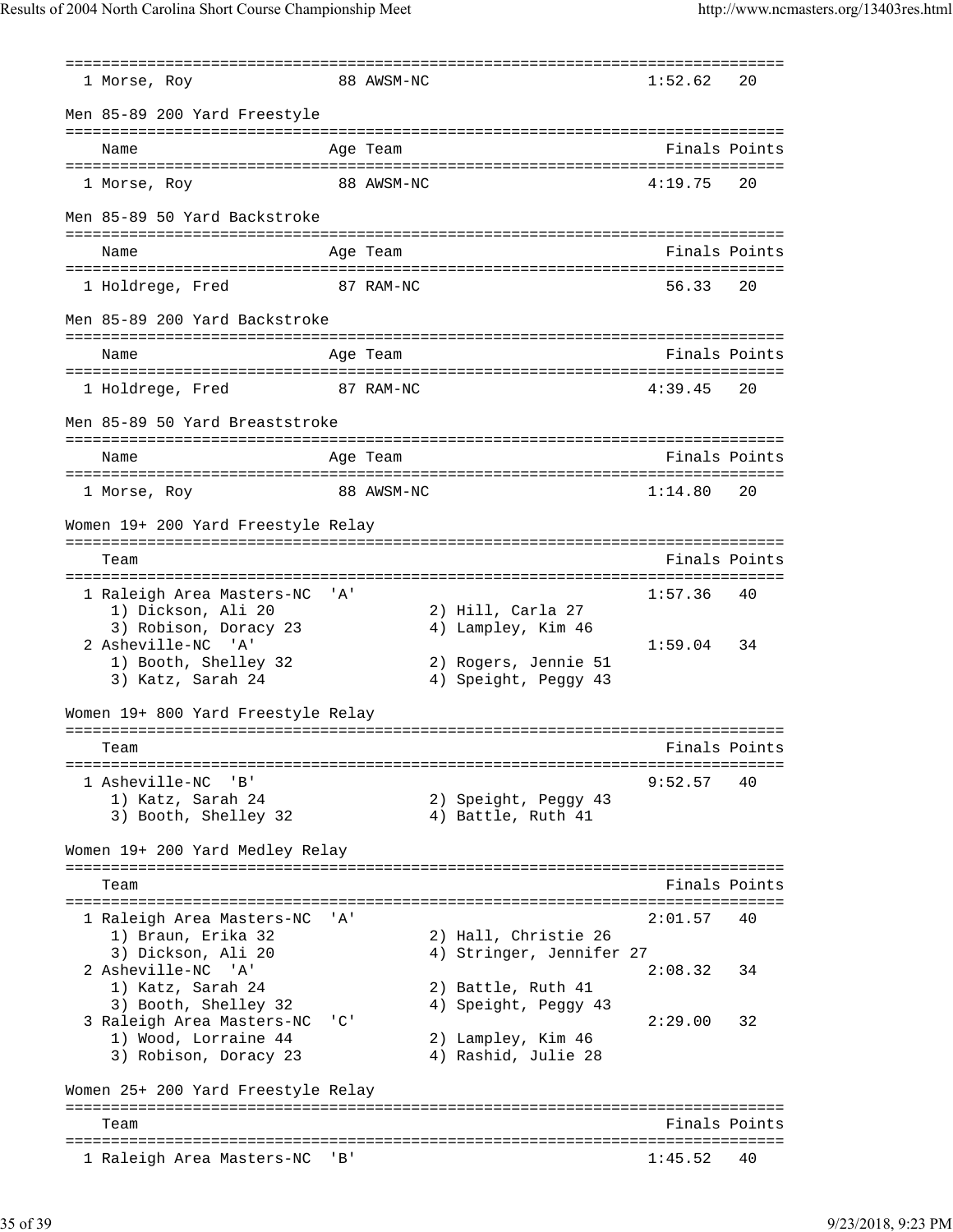1) Braun, Erika 32 2) Keto, Alexis 25 3) Insicore, Staci 32 4) Stringer, Jennifer 27 Women 25+ 200 Yard Medley Relay =============================================================================== Team Finals Points =============================================================================== 1 Raleigh Area Masters-NC 'B' 2:11.53 40 1) Insicore, Staci 32 2) Hill, Carla 27 3) Keto, Alexis 25 4) Springer, Margie 42 Women 35+ 200 Yard Freestyle Relay =============================================================================== Team Finals Points =============================================================================== 1 That-NC 'A' 2:05.76 40 1) Robinson, Robin 47 (2) Satter, Jane 47 3) Wicker, Cheryl 43 4) Culton, Cathy 38 Women 35+ 200 Yard Medley Relay =============================================================================== Team Finals Points =============================================================================== 1 That-NC 'A' 2:05.09 40 1) Wicker, Cheryl 43 2) Robinson, Robin 47 3) Culton, Cathy 38 4) Satter, Jane 47 Women 35+ 400 Yard Medley Relay =============================================================================== Team Finals Points =============================================================================== 1 That-NC 'A' 5:27.27 40<br>1) Wicker, Cheryl 43 2) Robinson, Robin 47 1) Wicker, Cheryl 43 2) Robinson, Robin 47 3) Culton, Cathy 38 4) Satter, Jane 47 Women 55+ 200 Yard Medley Relay =============================================================================== Team Finals Points =============================================================================== 1 Raleigh Area Masters-NC 'D' 2:59.72 40<br>1) Blackwell, Ceil 63 2) Newell, Sally 66 xaiciyn nicw<br>1) Blackwell, Ceil 63 3) Jones, Alice 65 4) Stroupe, Dawn 65 Men 19+ 200 Yard Medley Relay =============================================================================== Team Finals Points =============================================================================== 1 Raleigh Area Masters-NC 'C' 1:51.05 40 1) Armfield, John 38 2) Stringer, Sean 28 3) Gellin, Jonathon 23 4) Haberman, Brandon 26 Men 25+ 200 Yard Freestyle Relay =============================================================================== Team Finals Points =============================================================================== 1 Asheville-NC 'A' 1:30.85 40 1) Gonzales, Jose 26 2) Walker, Austin 28 3) Bradshaw, Steve 36 (4) Lechner, Chris 43 2 Raleigh Area Masters-NC 'B' 1:43.07 34 1) Su, Bill 30 2) Schad, Dan 39 3) Allen, Scott 32 4) Haberman, Brandon 26 3) Allen, Scott 32 (a) 4) Haberman, Brandon 26<br>3 Asheville-NC 'B' 1:44.27 32<br>1) Petusky, Steve 26 (2) Weller, Jeff 44<br>3) Easterling, David 48 (4) Cottam, James 47 1) Petusky, Steve 26 20 2) Weller, Jeff 44 3) Easterling, David 48 4) Cottam, James 47 4 Raleigh Area Masters-NC 'C' 1:49.73 30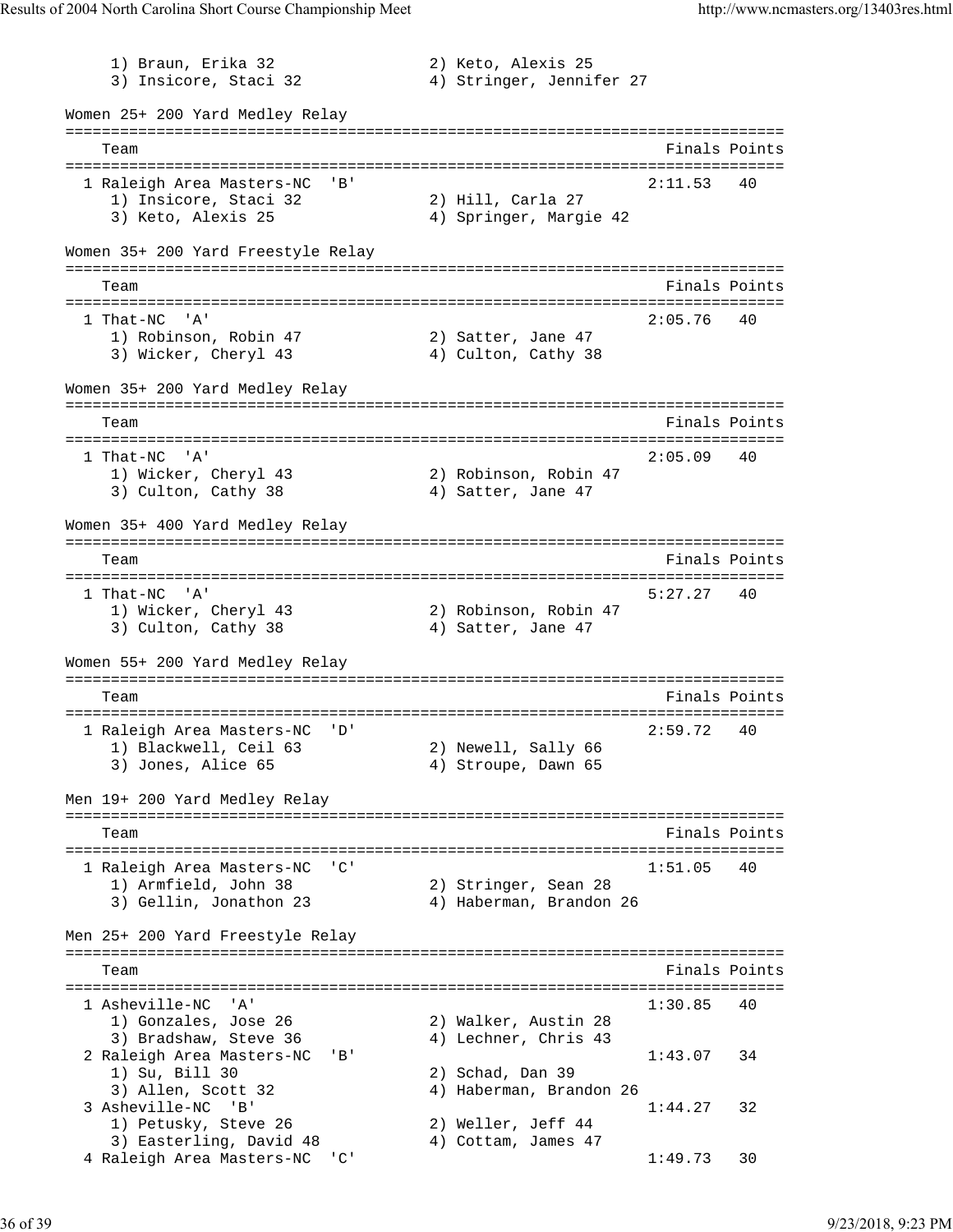1) Mangrum, John 41 2) Armfield, John 38 3) Weatherman, Steve 48 4) Aber, Dan 30 Men 25+ 800 Yard Freestyle Relay =============================================================================== Team Finals Points =============================================================================== 1 Asheville-NC 'A' 7:45.74 40 1) Bradshaw, Steve 36 2) Walker, Austin 28 3) Lechner, Chris 43 4) Gonzales, Jose 26 2 Asheville-NC 'C' 8:50.49 34 1) Petusky, Steve 26 2) Easterling, David 48 3) Hinton, James 49 (4) Cottam, James 47 Men 25+ 200 Yard Medley Relay =============================================================================== Team Finals Points =============================================================================== 1 Asheville-NC 'A' 1:41.36 40<br>1) Bradshaw, Steve 36 2) Walker, Austin 28 1) Bradshaw, Steve 36 2) Walker, Austin 28 3) Gonzales, Jose 26 (4) Petusky, Steve 26 2 Raleigh Area Masters-NC 'B' 1:54.11 34 1) Schad, Dan 39 2) Aber, Dan 30 1) Schad, Dan 39<br>
3) Su, Bill 30 4) Allen, Scott 32 Men 25+ 400 Yard Medley Relay =============================================================================== Team Finals Points =============================================================================== 1 Raleigh Area Masters-NC 'B' 4:05.46 40<br>1) Stewart, Henry 40 2) Stringer, Sean 28 1) Stewart, Henry 40 2) Stringer, Sean 28 3) Mallette, Bruce 51 (4) Schad, Dan 39 2 Durham Aquatic Masters-NC 'A' 4:16.99 34<br>1) Bhave, Prakash 26 2) Murphy, Jimmy 28 1) Bhave, Prakash 26 2) Murphy, Jimmy 28 3) Tvermoes, Nicolai 33 4) Sousa, Greg 34 3 Raleigh Area Masters-NC 'C' 4:24.46 32 1) Aber, Dan 30 2) Weatherman, Steve 48 3) Mangrum, John 41 4) Godfrey, Alan 47 4 Raleigh Area Masters-NC 'A' 4:29.25 30 1) Armfield, John 38 2) Su, Bill 30 3) Haberman, Brandon 26 (4) Allen, Scott 32 Men 35+ 200 Yard Freestyle Relay =============================================================================== Team Finals Points =============================================================================== 1 That-NC 'A' 1:39.57 40 1) Schmitz, Robert 51 2) Lee, Terrence 54 3) Kretz, Rusty 42 4) Klein, Jonathan 46 2 Asheville-NC 'C' 1:56.34 34 1) Hinton, James 49 2) Adamson, Kenet 46<br>1) Hinton, James 49 2) Adamson, Kenet 46 3) Palmer, Rick 44 4) Williamson, Bob 62 Men 35+ 200 Yard Medley Relay =============================================================================== Team Finals Points =============================================================================== 1 Raleigh Area Masters-NC 'A' 1:53.38 40 1) Godfrey, Alan 47 2) Waldbauer, Eric 45 3) Stewart, Henry 40 (4) Mangrum, John 41 2 Asheville-NC 'B' 1:56.34 34 1) Cottam, James 47 2) Easterling, David 48 3) Lechner, Chris 43 4) Weller, Jeff 44 3 MAC-NC 'A' 2:10.56 32 1) McLauchlan, Mark 40 2) Hoover, William 44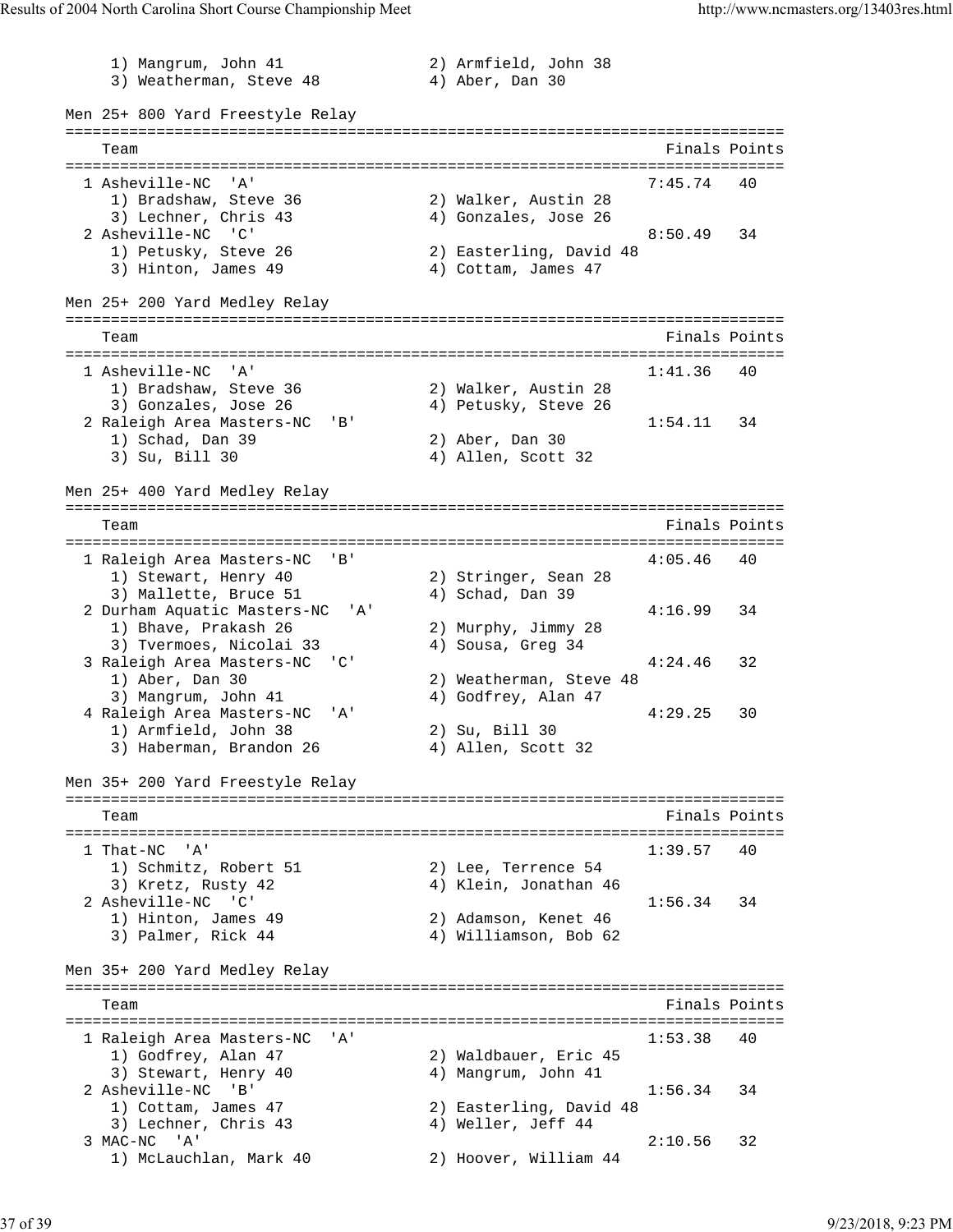3) Dickerman, Dwight 42 4) Williams, Hurbert 44 2:18.52 30 4 Asheville-NC 'C'<br>
1) Williamson, Bob 62<br>
3) Palmer, Rick 44<br>
3) Palmer, Rick 44<br>
4) Adamson, Kenet 46 1) Williamson, Bob 62 2) Hinton, James 49 3) Palmer, Rick 44 4) Adamson, Kenet 46 5 Twin Rivers Ymca Masters-NC 'A' 2:22.39 28 1) van Meeteren, Hans 60 2) Willms, Chris 41 3) Siegel, Craig 45 4) Husson, Bob 58 Men 45+ 800 Yard Freestyle Relay =============================================================================== Team Finals Points =============================================================================== 1 NC Masters Swimming-NC 'A' 1) Klein, Jonathan 46 2) Gilchrist, Don 50 1) Klein, Jonathan 46 2) Gilchrist, Don 50 3) Godfrey, Alan 47 (4) Lehman, Fritz 45 Men 45+ 200 Yard Medley Relay =============================================================================== Team Finals Points =============================================================================== 1 NC Masters Swimming-NC 'A' 1:40.79 40 1) Lehman, Fritz 45 2) Dimsdale, Todd 47 3) Mallette, Bruce 51  $\hspace{1cm}$  4) Klein, Jonathan 46 Men 45+ 400 Yard Medley Relay =============================================================================== Team Finals Points =============================================================================== 1 NC Masters Swimming-NC 'A' 3:42.85 40 1) Lehman, Fritz 45 2) Dimsdale, Todd 47 3) Lehman, Tim 46 4) Klein, Jonathan 46 Mixed 19+ 200 Yard Freestyle Relay =============================================================================== Team Finals Points =============================================================================== 1 Raleigh Area Masters-NC 'A' 1:35.22 40 1) Gellin, Jonathon 23 2) Braun, Erika 32 3) Stringer, Jennifer 27 4) Lehman, Fritz 45 2 Raleigh Area Masters-NC 'C' 1:44.18 34 1) Dickson, Ali 20 2) Godfrey, Alan 47 3) Alexander, Kelly 23 (4) Allen, Scott 32 3 Asheville-NC 'A' 1:44.86 32 3 Asheville-NC 'A'<br>
1) Katz, Sarah 24 2) Walker, Austin 28<br>
3) Bosth Shellow 22 3, 2001 3) Booth, Shelley 32 4) Petusky, Steve 26 Mixed 19+ 200 Yard Medley Relay =============================================================================== Team Finals Points Points All the Second Second Second Second Second Second Second Second Second Second Second Second Second Second Second Second Second Second Second Second Second Second Second Second Second Second Second =============================================================================== 1 Asheville-NC 'A' 1:53.99 40 1) Katz, Sarah 24 2) Walker, Austin 28 3) Gonzales, Jose 26 4) Battle, Ruth 41 2 Durham Aquatic Masters-NC 'A' 2:00.85 34 1) Baker, Brooke 23 2) Murphy, Jimmy 28 3) Tvermoes, Nicolai 33 4) Reilly, Sarah 28 Mixed 25+ 200 Yard Freestyle Relay =============================================================================== Team Finals Points Communications of the Communication of the Points Points Points Points Points Points Points =============================================================================== 1 Asheville-NC 'B' 1:39.28 40 1) Battle, Ruth 41 2) Bradshaw, Steve 36 3) Speight, Peggy 43 4) Gonzales, Jose 26 2 Raleigh Area Masters-NC 'B' 1:42.36 34